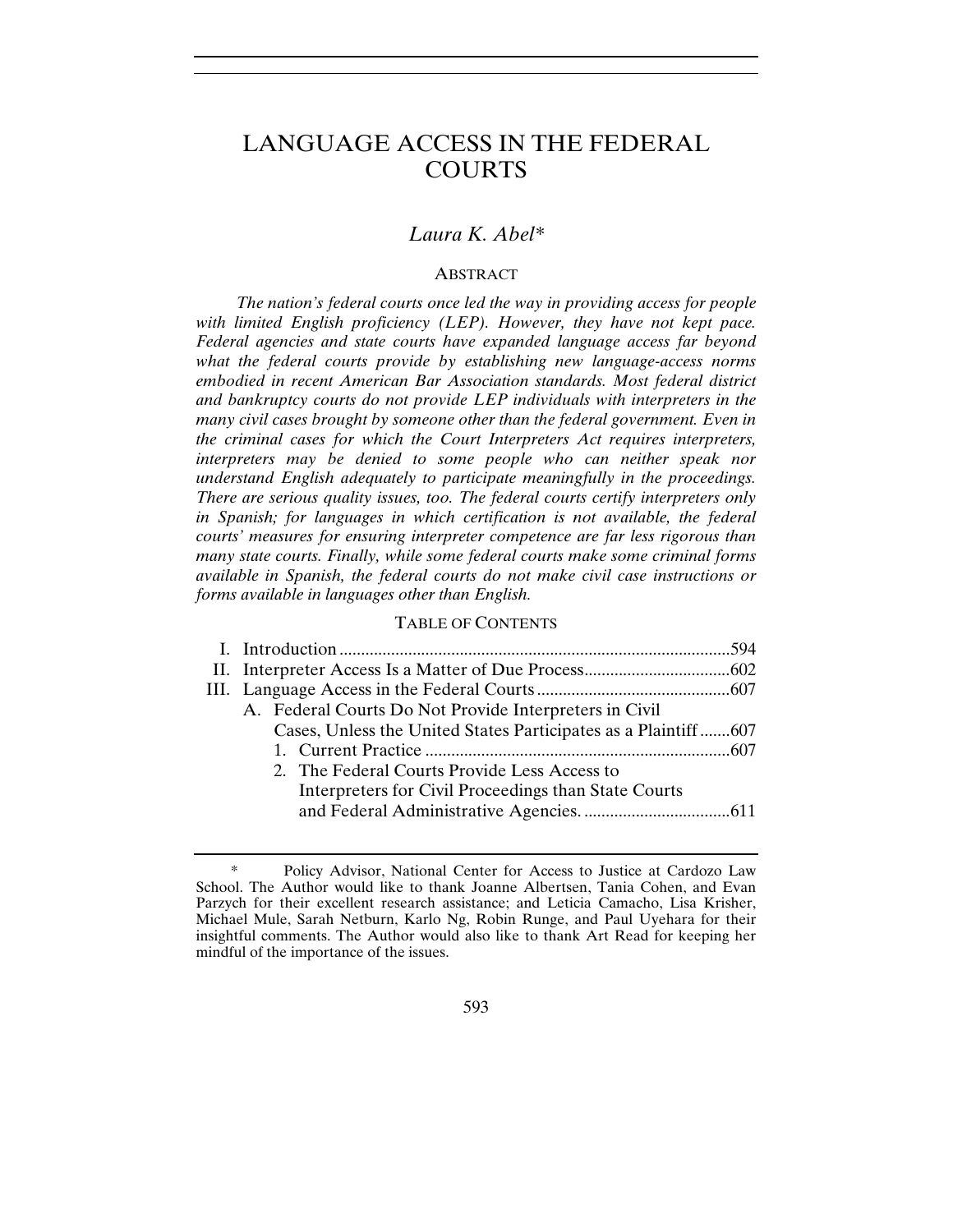594 *Drake Law Review* [Vol. 61

|  | B. Certified Interpreters Are Available Only in Spanish, |  |
|--|----------------------------------------------------------|--|
|  |                                                          |  |
|  | C. Some Judges Deny Interpreters When the LEP Individual |  |
|  |                                                          |  |
|  |                                                          |  |
|  |                                                          |  |
|  |                                                          |  |
|  |                                                          |  |
|  |                                                          |  |
|  |                                                          |  |
|  | E. Federal District Court Judges and Bankruptcy          |  |
|  |                                                          |  |
|  |                                                          |  |
|  |                                                          |  |

#### I. INTRODUCTION

The nation's federal courts, which once led the way in providing access for limited English proficient (LEP) people, have failed to keep up with emerging national norms.<sup>1</sup> In 1978, Congress passed the Court Interpreters Act, requiring federal courts to use interpreters for LEP participants in all criminal cases and in civil cases brought by the U.S. government.2 The Court Interpreters Act also requires that courts use certified interpreters whenever they are reasonably available, prompting the federal courts to create some of the first, and most rigorous, tests for certifying court interpreters.3 Before the federal legislation, California was

<sup>1.</sup> According to the author of a widely used text on court interpretation, "one seminal event can be seen as the driving force behind the current growing trend toward greater use of court interpreting in American courtrooms: the enactment in 1978 of . . . the federal Court Interpreters Act." SUSAN BERK-SELIGSON, THE BILINGUAL COURTROOM: COURT INTERPRETERS IN THE JUDICIAL PROCESS 1 (2002); *see also* Elena M. de Jongh, *Court Interpreting: Linguistic Presence v. Linguistic Absence*, 82 FLA. B.J. 21, 24 (2008) (calling the passage of the Court Interpreters Act a "watershed moment in the history of court interpreting in the U.S.").

<sup>2.</sup> Court Interpreters Act, Pub. L. No. 95-539, 92 Stat. 2040 (1978) (codified as amended at 28 U.S.C. §§ 1827–1828 (2006)).

<sup>3. 28</sup> U.S.C. § 1827; *see Chronology: Three Decades of Court Interpreting*, PROTEUS, Summer 2009, at 15–16, *available at* http://najit.org/membersonly/library /Proteus/2009/Proteus%20Summer%202009.pdf.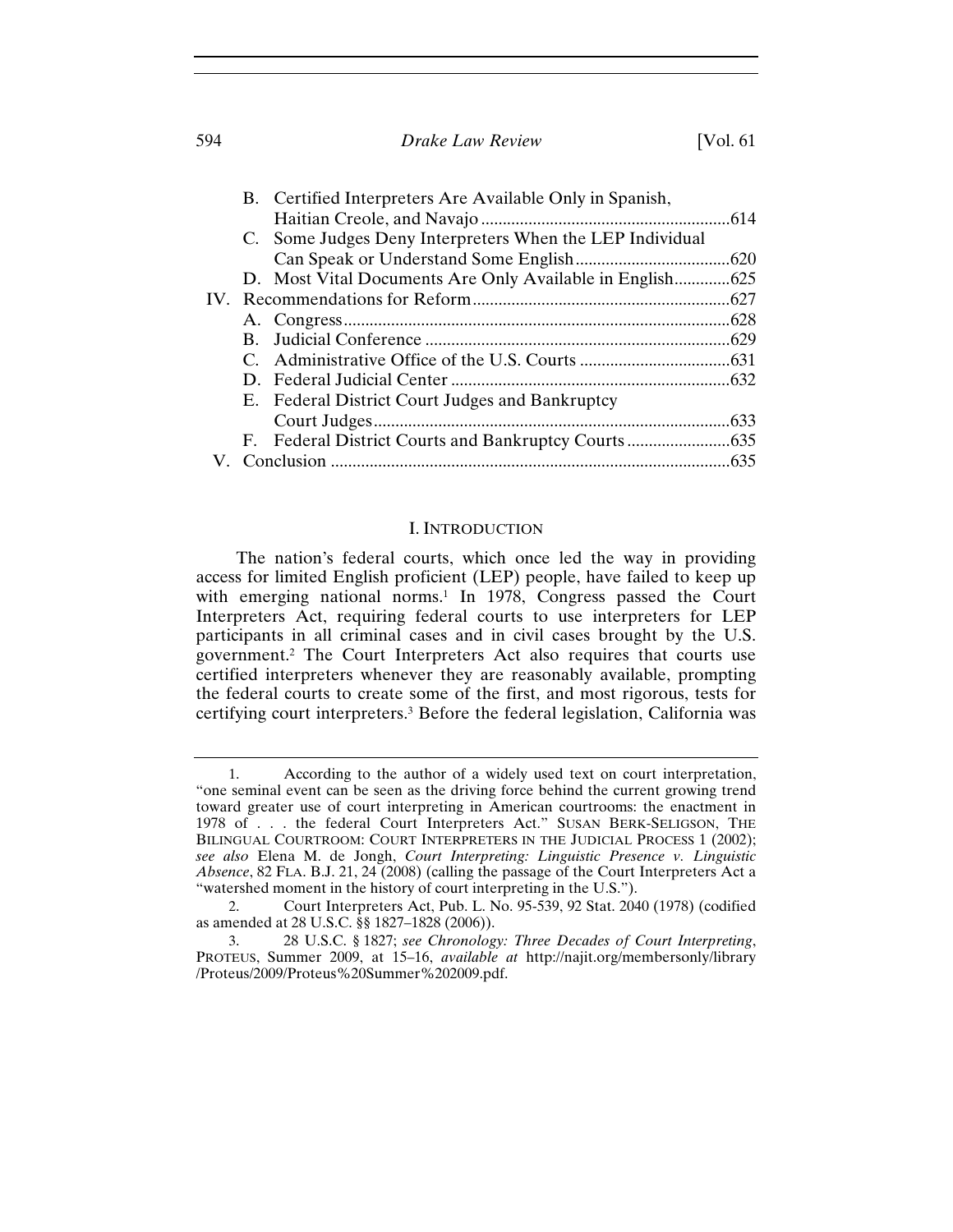the only state requiring its court interpreters to be certified.4 Many of the other state court interpreter programs developed since then are modeled after the federal courts' program.5

Federal courts have not kept pace, however, as the rest of the federal government and state courts have expanded language access far beyond what the federal courts provide. In 2000, President Clinton issued an Executive Order requiring all federal agencies to ensure their own activities, and the activities they fund others to conduct, are accessible to LEP people.<sup>6</sup> Attorney General Eric Holder reaffirmed the government's commitment to language access in a 2011 letter to the head of every federal agency.7 In response, many federal agencies have taken significant steps to ensure their personnel can communicate with LEP members of the public, and that crucial documents are translated into the languages commonly spoken by those served by the agencies.<sup>8</sup> For example, the Equal Employment Opportunity Commission (EEOC) uses bilingual staff and interpreters to communicate with LEP individuals in field offices, in factfinding conferences, and "throughout the outreach and enforcement processes."9 The Social Security Administration (SSA), which holds the vast majority of federal administrative hearings, likewise provides interpreters at its hearings.10 The SSA also makes benefits information and

10. OFFICE OF DISABILITY ADJUDICATION & REVIEW, SOC. SEC. ADMIN., HEARINGS, APPEALS AND LITIGATION LAW MANUAL, ch. I-2-6-10 (2005), *available at*  http://www.ssa.gov/OP\_Home/hallex/I-02/I-2-6-10.html (stating that the SSA will provide interpreters free of charge for LEP individuals during administrative hearings);

<sup>4.</sup> *See* Muneer I. Ahmad, *Interpreting Communities: Lawyering Across Language Difference*, 54 UCLA L. REV. 999, 1008–10 & nn.14 & 18 (2007).

<sup>5.</sup> Heather Pantoga, Note, *Injustice in Any Language: The Need for Improved Standards Governing Courtroom Interpretation in Wisconsin*, 82 MARQ. L. REV. 601, 630–31 (1999).

<sup>6.</sup> Exec. Order No. 13,166, 65 Fed. Reg. 50,121, 50,121–22 (Aug. 11, 2000).

<sup>7.</sup> Memorandum from Eric Holder, U.S. Att'y Gen., to Heads of Fed. Agencies, Gen. Counsels, & Civil Rights Heads (Feb. 17, 2011), *available at* http://www.lep.gov/13166/AG\_021711\_EO\_13166\_Memo\_to\_Agencies\_with\_Suppleme nt.pdf.

<sup>8.</sup> Federal agency LEP plans and other language access-related documents issued by federal agencies are compiled online at http://www.lep.gov./guidance/fed \_plan\_index.html (last visited Apr. 8, 2013).

<sup>9.</sup> *Plan of the Equal Employment Opportunity Commission for Improving Access to Services for Persons with Limited English Proficiency* § V(C)(2), U.S. EQUAL EMP. OPPORTUNITY COMMISSION, http://www.eeoc.gov/eeoc/plan/lep.cfm (last visited May 1, 2013).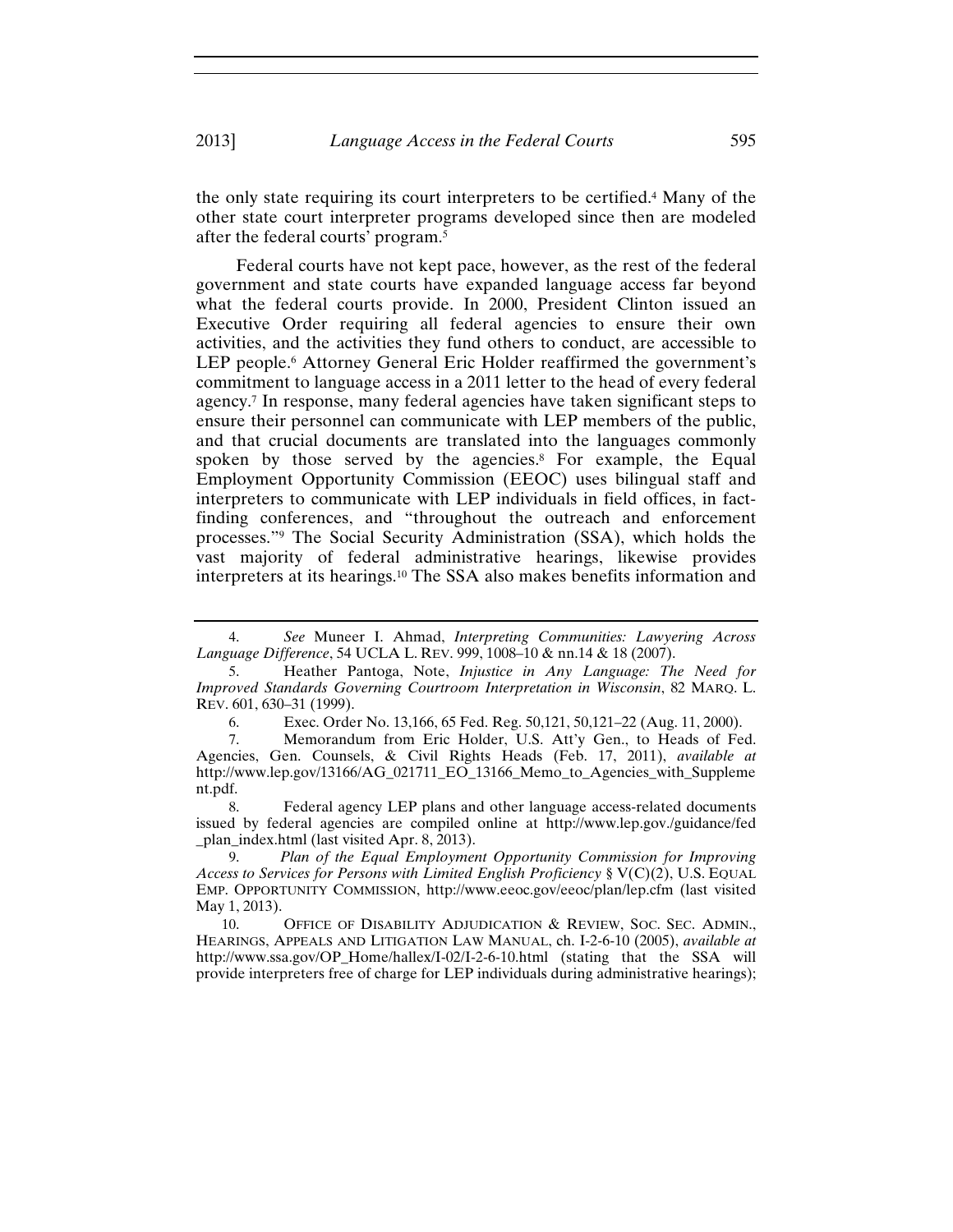forms available in sixteen different languages.11 Notably, many agencies have recently expanded their language access services despite the current financial pressures facing the federal government.12

At the same time, a series of warning letters from the Department of Justice (DOJ) have informed state courts receiving federal financial assistance that to comply with Title VI of the Civil Rights Act of 1964 (Title VI), they must provide interpreters free of charge in all types of cases—not just the limited types in which the federal courts currently provide interpreters.13 The DOJ has followed up with investigations in at least seven states, resulting in the implementation of far-reaching plans for

*see* U.S. GOV'T ACCOUNTABILITY OFFICE, RESULTS-ORIENTED CULTURES: OFFICE OF PERSONNEL MANAGEMENT SHOULD REVIEW ADMINISTRATIVE LAW JUDGE PROGRAM TO IMPROVE HIRING AND PERFORMANCE MANAGEMENT 1 (2010), *available at* http://www.gao.gov/new.items/d1014.pdf (stating that the SSA employs 75% of all federal administrative law judges).

<sup>11.</sup> ADMIN. CONFERENCE OF THE U.S. & DEP'T OF JUSTICE, PROMISING PRACTICES FOR LANGUAGE ACCESS IN FEDERAL ADMINISTRATIVE HEARINGS AND PROCEEDINGS 10 (2012), *available at* http://www.justice.gov/atj/acus-doj-languageaccess-rpt.pdf (reporting that the SSA provides interpreters for LEP individuals during administrative hearings); SOC. SEC. ADMIN. LEP WORKGROUP, SERVICE TO OUR LIMITED ENGLISH PROFICIENT PUBLIC: STATUS REPORT 9 (2008), *available at* http://www.lep.gov/resources/2008\_Conference\_Materials/SSALEPStatusReport.pdf; *Multilanguage Gateway: Social Security Information in Other Languages*, SOC. SECURITY ADMIN., http://www.socialsecurity.gov/multilanguage/ (last modified Oct. 9, 2010); *The Social Security Administration's Plan for Providing Access to Benefits and Services for Persons with Limited English Proficiency (LEP)*, SOC. SECURITY ADMIN., http://www.socialsecurity.gov/multilanguage/LEPPlan2.htm (last modified Sept. 25, 2012).

<sup>12.</sup> *See, e.g.*, EXEC. OFFICE FOR IMMIGRATION REVIEW, PLAN FOR ENSURING LIMITED ENGLISH PROFICIENT PERSONS HAVE MEANINGFUL ACCESS TO EOIR SERVICES 11–12 (2012), *available at* http://www.justice.gov/eoir/statspub/EOIR LanguageAccessPlan.pdf (noting that immigration courts will expand interpreter services from the partial interpretation model to a model with "a full and complete interpretation of the proceeding" and will "prioritize the translation of vital documents").

<sup>13.</sup> *See, e.g.*, Letter from R. Alexander Acosta, Assistant Att'y Gen., to State Court Adm'rs (Apr. 22, 2005), *available at* http://www.lep.gov/guidance/courtsletter4 \_22\_2005.pdf; Letter from Loretta King, Deputy Assistant Att'y Gen., to Dirs. of State Court and State Court Adm'rs (Dec. 1, 2003), *available at* http://www.lep.gov /guidance/courtsletter12\_1\_2003.pdf; Letter from Thomas E. Perez, Assistant Att'y Gen., to Chief Justices & State Court Adm'rs (Aug. 16, 2010), *available at* http://www.lep.gov/final\_courts\_ltr\_081610.pdf.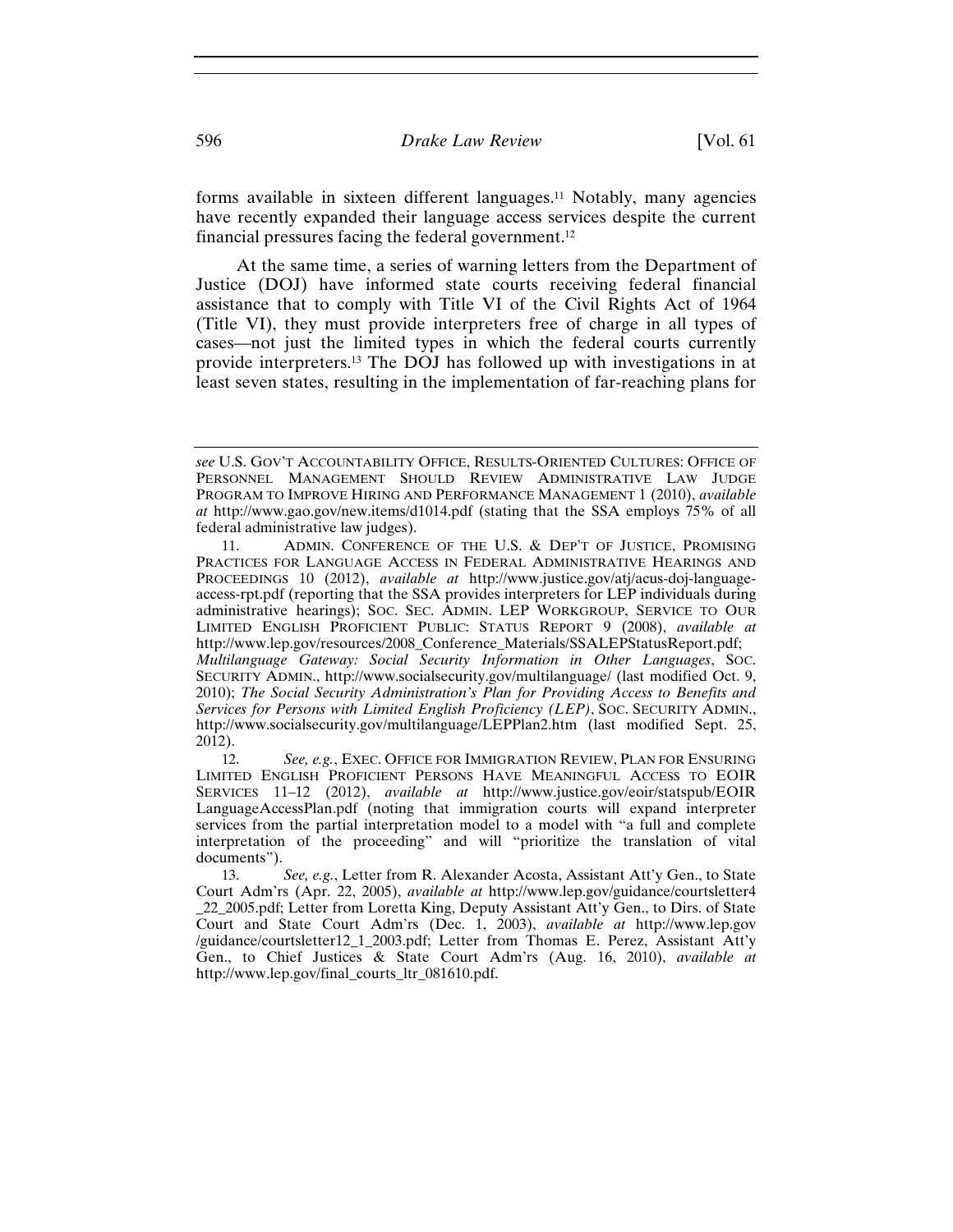improved accessibility to the state courts in Colorado and Rhode Island.14 In spring 2012, the DOJ found the North Carolina courts in violation of Title VI for failure to provide interpreters in many types of civil cases.15 Despite what the state judiciary terms a "time of economic hardship," North Carolina has since decided to stop charging nonindigent parties for their interpreters, and has put in place a plan to phase in interpreter services in all types of civil cases over the next two years.<sup>16</sup>

Today, Colorado, the District of Columbia, Georgia, Maryland, Maine, Massachusetts, Minnesota, New Jersey, New York, Oregon, Pennsylvania, Tennessee, Utah, Washington State, and Wisconsin are among the jurisdictions that expect courts to provide interpreters to LEP individuals in all court proceedings.17 More than forty states have joined the Consortium for Language Access in the Courts, which makes court interpreter certification tests available in at least sixteen languages.18

The emerging national norm is encapsulated in the American Bar Association's Standards for Language Access in Courts (ABA Standards), adopted in February 2012 and intended to apply to all adjudicatory tribunals, including the federal courts.19 Adopted after a long consultative

17. *See* LAURA ABEL, BRENNAN CTR. FOR JUSTICE, LANGUAGE ACCESS IN STATE COURTS app. D (2009), *available at* http://www.brennancenter.org/content /resource/language\_access\_in\_state\_courts/; Abel & Longobardi, *supra* note 14, at 335– 40; Jana J. Edmonson & Lisa J. Krisher, *Seen But Often Unheard: Limited-English-Proficiency Advocacy in Georgia*, 46 CLEARINGHOUSE REV. 343, 343–45 (2012).

18. NAT'L CTR. FOR STATE COURTS, CONSORTIUM FOR LANGUAGE ACCESS IN THE COURTS: MEMBER STATES (2011), *available at* http://www.ncsc.org/educationand-careers/~/media/Files/PDF/Education%20and%20Careers/State%20Interpreter %20Certification/Res\_CtInte\_ConsortMemberStatesPub2011.ashx.

19. AM. BAR ASS'N, STANDARDS FOR LANGUAGE ACCESS IN COURTS std. 1 cmt. (2012), *available at* http://www.americanbar.org/content/dam/aba/administrative /legal\_aid\_indigent\_defendants/ls\_sclaid\_standards\_for\_language\_access\_proposal.auth

<sup>14.</sup> Laura K. Abel & Matthew Longobardi, *Improvements in Language Access in the Courts, 2009 to 2012*, 46 CLEARINGHOUSE REV. 334, 335–40 (2012).

<sup>15.</sup> Letter from Thomas E. Perez, Assistant Att'y Gen., to Hon. John W. Smith, Dir., N.C. Admin. Office of the Courts 2 (Mar. 8, 2012), *available at* http://www.justice.gov/crt/about/cor/TitleVI/030812\_DOJ\_Letter\_to\_NC\_AOC.pdf.

<sup>16.</sup> N.C. JUDICIAL DEP'T, NORTH CAROLINA COURTS ANNUAL REPORT 4 (2012), *available at* http://www.nccourts.org/Citizens/Publications/Documents/2011- 12\_AnnualReport\_web.pdf; Memorandum from John W. Smith, N.C. Admin. Office of the Courts, to All Judicial Branch Elected and Appointed Officials 1, 3 (Aug. 16, 2012), *available at* http://www.nccourts.org/Citizens/CPrograms/Foreign/Documents/Foreign \_Language\_Access\_and\_Interpreting\_Services\_Memo.pdf.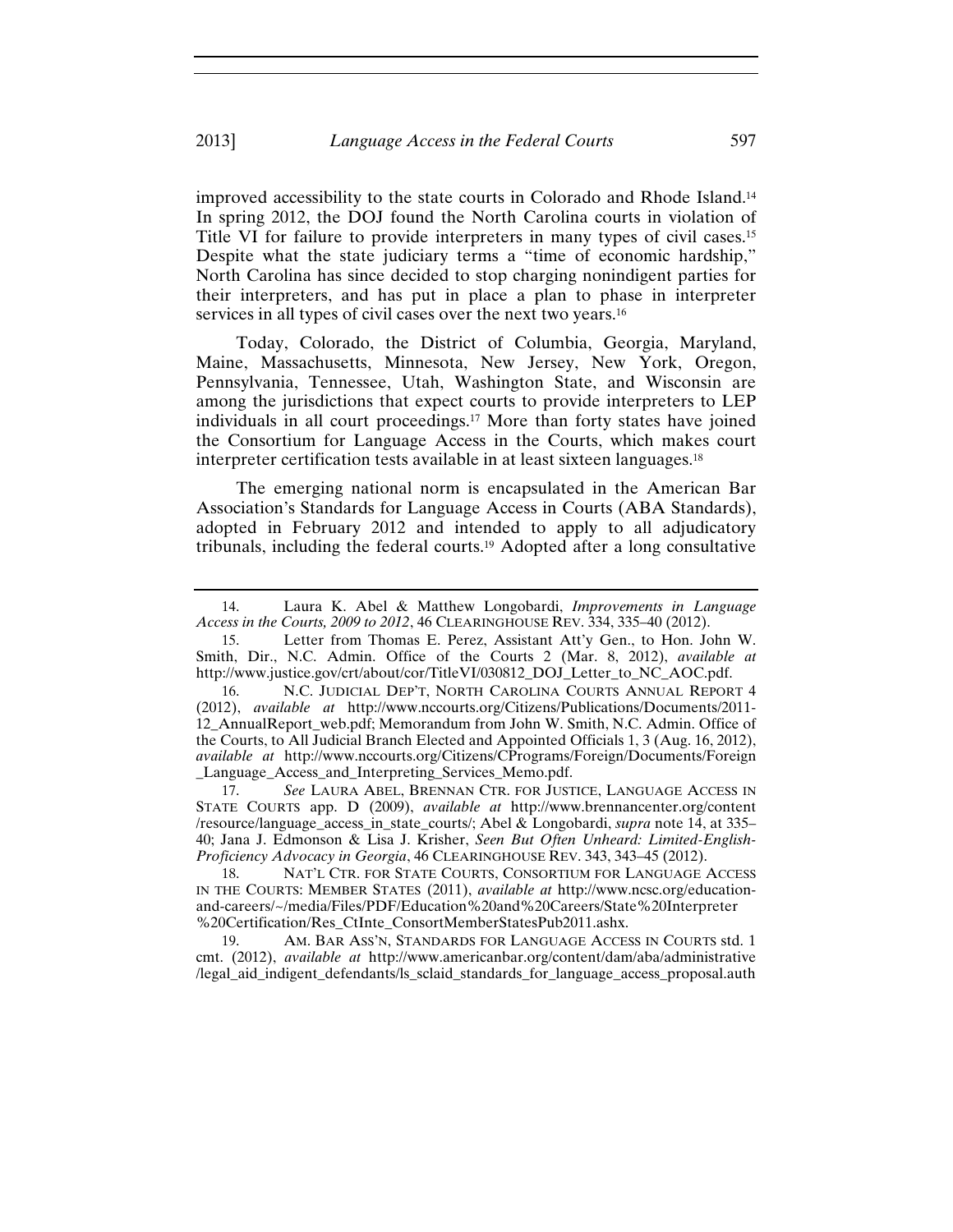process, the ABA Standards urge courts to "ensure that persons with limited English proficiency have meaningful access to all the services . . . provided by the court."20 The measures that the Standards urge courts to take include: providing interpreters in all types of cases, ensuring the interpreters they provide are qualified, and translating vital documents in the languages commonly spoken by court users.21

As this Article describes in Part III, the federal courts have a significant amount of work ahead to live up to the ABA Standards, and to provide the level of language access now provided by federal agencies and the state courts. The federal courts deny interpreters to many LEP parties and witnesses.22 Most federal district and bankruptcy courts do not provide LEP individuals with interpreters in the many civil cases brought by someone other than the federal government.<sup>23</sup> Even in the criminal cases for which the Court Interpreters Act requires interpreters, the federal district courts' standards and procedures result in the denial of interpreters to some people who can neither speak nor understand English well enough to participate meaningfully in the proceedings. In contrast, many state courts have clear guidelines in place to ensure that interpreters are provided to all such litigants.24

There are serious quality issues as well. The federal courts certify only Spanish interpreters,<sup>25</sup> while many state courts certify interpreters in a wide variety of languages.26 For languages in which certification is not available,

California courts certify interpreters).

23. 5 GUIDE TO JUDICIARY POLICY § 240.10 (2011).

26. NAT'L CTR. FOR STATE COURTS, COURT INTERPRETING: CONSORTIUM ORAL EXAMINATIONS READY FOR ADMINISTRATION, *available at* http://www.ncsc .org/education-and-careers/state-interpreter-certification/testing-schedules-by-state/~ /media/Files/PDF/Education%20and%20Careers/State%20Interpreter%20Certificatio n/Oral%20Exam%20Ready%20for%20Administration%20rev%207%2011%2012.ash x; *see, e.g.*, *Court Interpreting Services: Exam Information*, N.Y. ST. UNIFIED CT. SYS., http://www.nycourts.gov/courtinterpreter/examinformation.shtml (last updated July 16, 2012) (listing twenty-one languages, in addition to Spanish, in which the New York state court system certifies interpreters); *Prospective Interpreters FAQs* (2013), JUD. BRANCH OF CAL., http://www.courts.ca.gov/2683.htm (follow "What does it take to become a court interpreter?" hyperlink) (listing fifteen languages in which the

checkdam.pdf.

<sup>20.</sup> *Id.* std. 2.

<sup>21.</sup> *Id.* stds. 2, 7, 8.

<sup>22.</sup> *See* discussion *infra* Part III.A–C.

<sup>24.</sup> *See* discussion *infra* Part III.A.2.

<sup>25.</sup> *See infra* notes 125–27 and accompanying text.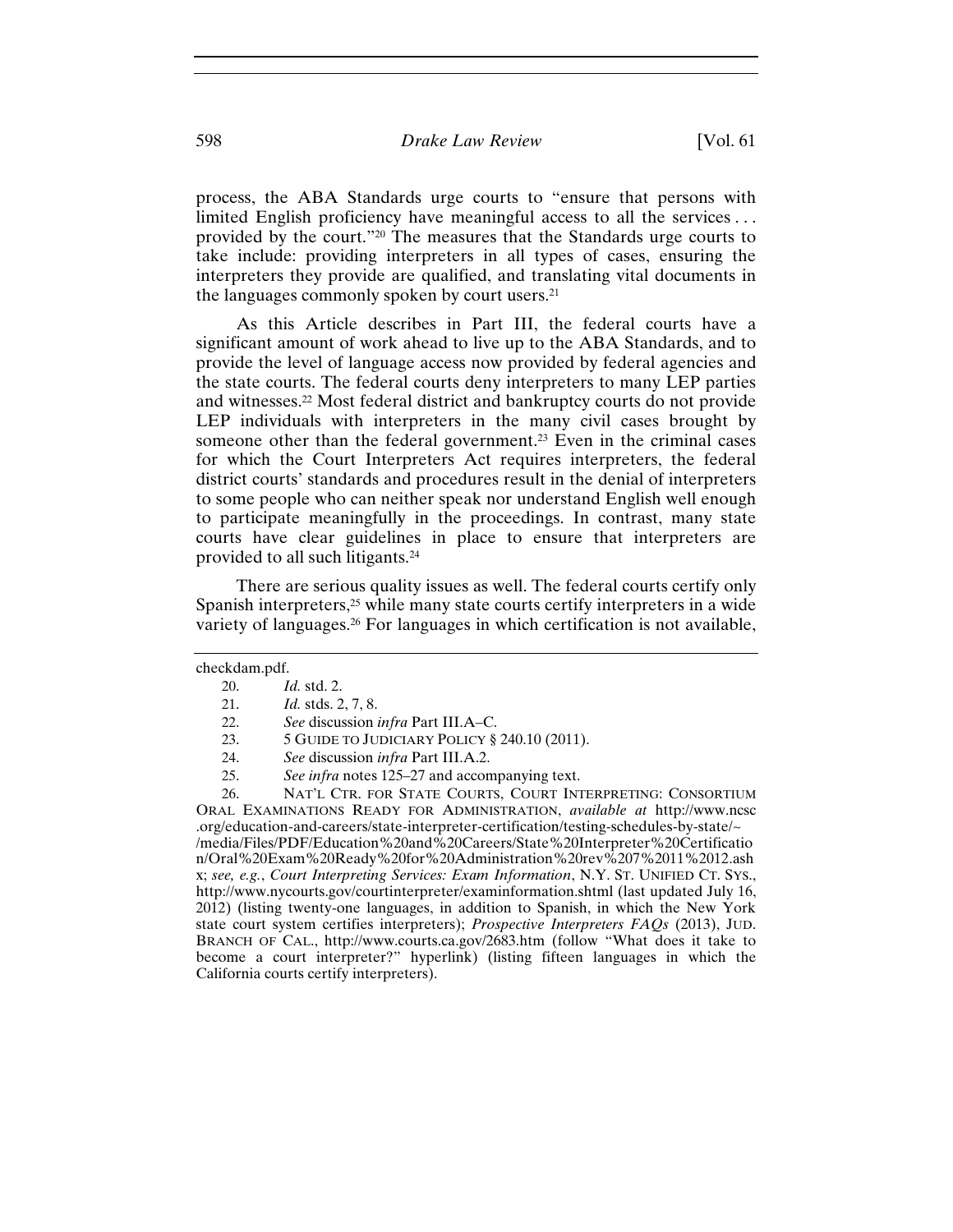the federal courts' measures for ensuring interpreter competence are far less rigorous than many state courts.27

Finally, while some federal courts make certain criminal forms available in Spanish, federal courts do not make civil case instructions or forms available in any language other than English.28 In contrast, a number of state court systems have developed information documents and court forms in Spanish, Vietnamese, and other languages.29

The federal courts' failure to provide competent interpretation whenever it is needed has serious consequences. LEP individuals are forced to proceed in court without an interpreter, and they are unable to participate effectively in their own cases.<sup>30</sup> Crucial laws go unenforced.<sup>31</sup> Immigrants are left vulnerable to exploitation.<sup>32</sup> Courts suffer because judges cannot understand or communicate with litigants. Members of the public who learn of communication difficulties justifiably lose faith in the ability of the courts to administer justice.33

The inability to communicate affects federal court litigants and witnesses in a broad range of civil cases. Attorneys providing assistance to pro se litigants in federal district court confirm that LEP parties appear often in civil cases concerning civil rights, employment, and intellectual property issues.34 In addition, thousands of LEP individuals appear as debtors or creditors in bankruptcy courts each year.35 LEP persons who

34. *See, e.g.*, E-mail from Jennifer Greengold Healey, Supervising Att'y, S.F. Bar Pro Bono Project, to Joanne Albertsen, Clinic Student, Brennan Ctr. for Justice (Oct. 27, 2009) (on file with author) (stating that "the majority" of pro se LEP individuals that her clinic sees are bringing "employment discrimination and civil rights (e.g., police brutality) claims"); E-mail from Nauen Rim, Proskauer Rose Civil Justice Fellow, Pub. Counsel, to Joanne Albertsen, Clinic Student, Brennan Ctr. for Justice (Oct. 22, 2009) (on file with author) (noting that the pro se LEP individuals that she helps often face intellectual property and foreclosure cases).

35. *See* U.S. DEP'T OF JUSTICE, UNITED STATES TRUSTEE PROGRAM ANNUAL REPORT: FISCAL YEAR 2011, at 38 (2011), *available at* http://www.justice.gov /ust/eo/public\_affairs/annualreport/docs/ar2011.pdf; *see also* U.S. BANKR. COURT, C.D. CAL., ACCESS TO JUSTICE IN CRISIS: SELF-REPRESENTED PARTIES AND THE COURT 5–6

<sup>27.</sup> *See* discussion *infra* Part III.B.

<sup>28.</sup> *See* discussion *infra* Part III.D.

<sup>29.</sup> *See* discussion *infra* Part III.D.

<sup>30.</sup> *See* discussion *infra* Part II.

<sup>31.</sup> ABEL, *supra* note 17, at 5.

<sup>32</sup>*. Id.* 

<sup>33.</sup> *See id.* at 6.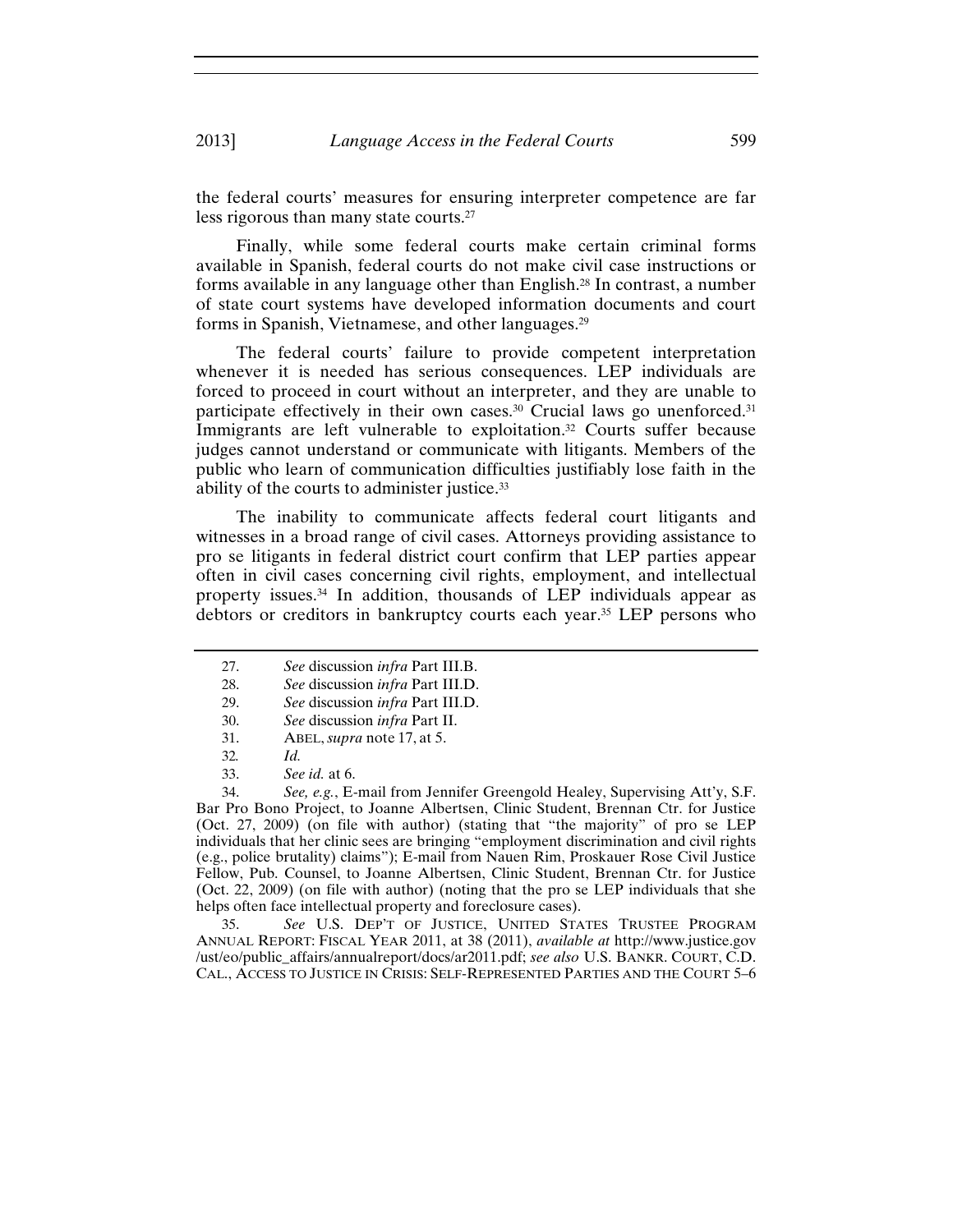cannot afford to hire an attorney and must file pro se face the additional obstacle of navigating the legal system on their own. Most pro se LEP court users are plaintiffs, but LEP persons are also forced to defend civil suits pro se when, for example, their children are sued for illegally downloading music or when bar owners are sued for broadcasting cable programs without permission.36 It is likely that many LEP individuals who have federal claims never make it to federal court because the language barriers are too high.37

The Judicial Conference of the United States has recognized these problems. In 1995 it warned: "As the numbers of non-English speakers and the number of languages spoken in the U.S. population increase, the courts will be challenged as they seek to ensure the integrity of the truth-finding process."38 Accordingly, it recommended that "[c]ourt interpreter services should be made available in a wider range of court proceedings in order to make justice more accessible to those who do not speak English and cannot afford to provide those services for themselves."39 In its most recent strategic plan, the Judicial Conference recognized that "[m]any who come to the courts also have limited proficiency in English, and resources to provide interpretation and translation services are limited, particularly for

36. *See, e.g.*, J & J Sports Prods., Inc. v. Huong Thi Thuy Ngo, No. 12-CV-02267-LHK, 2012 WL 5270203 (N.D. Cal. Oct. 24, 2012) (granting the LEP defendant's motion to set aside default after determining that her failure to answer the complaint was a result of the language barrier); *see also* THE PUB. COUNSEL FED. PRO SE CLINIC, ANNUAL REPORT: FEBRUARY 2009–FEBRUARY 2010, at 13 (2010), *available at*  http://www.ce9.uscourts.gov/jc2010/references/prose/Annual\_Report\_of\_Public\_Couns el.pdf (reporting that between February 2009 and February 2010, the clinic helped thirteen pro se restaurant owners, most of whom spoke only Spanish and all of whom had default judgments entered against them for failing to respond).

37. *Report of the Special Committee on Race and Ethnicity*, 64 GEO. WASH. L. REV. 189, 272 (1996) ("Our research suggests that the apparently small number of cases filed by non-English speakers may be due to barriers that potential litigants face before even getting to the courthouse.").

38. JUDICIAL CONFERENCE OF THE U.S., LONG RANGE PLAN FOR THE FEDERAL COURTS 116 (1995), *available at* http://www.uscourts.gov/uscourts/Federal Courts/Publications/FederalCourtsLongRangePlan.pdf.

39. *Id.* Apparently, in the intervening years the Judicial Conference's Committee on Court Administration and Case Management has not attempted to carry out this recommendation. *See* ADMIN. OFFICE OF THE U.S. COURTS, IMPLEMENTATION OF THE LONG RANGE PLAN FOR THE FEDERAL COURTS II-85 to -86 (2008).

<sup>(2011) [</sup>hereinafter ACCESS TO JUSTICE IN CRISIS], *available at* http://ecfciao.cacb.uscourts.gov/Communications/prose/annualreport/2011/ProSe Annual%20Report2011.pdf.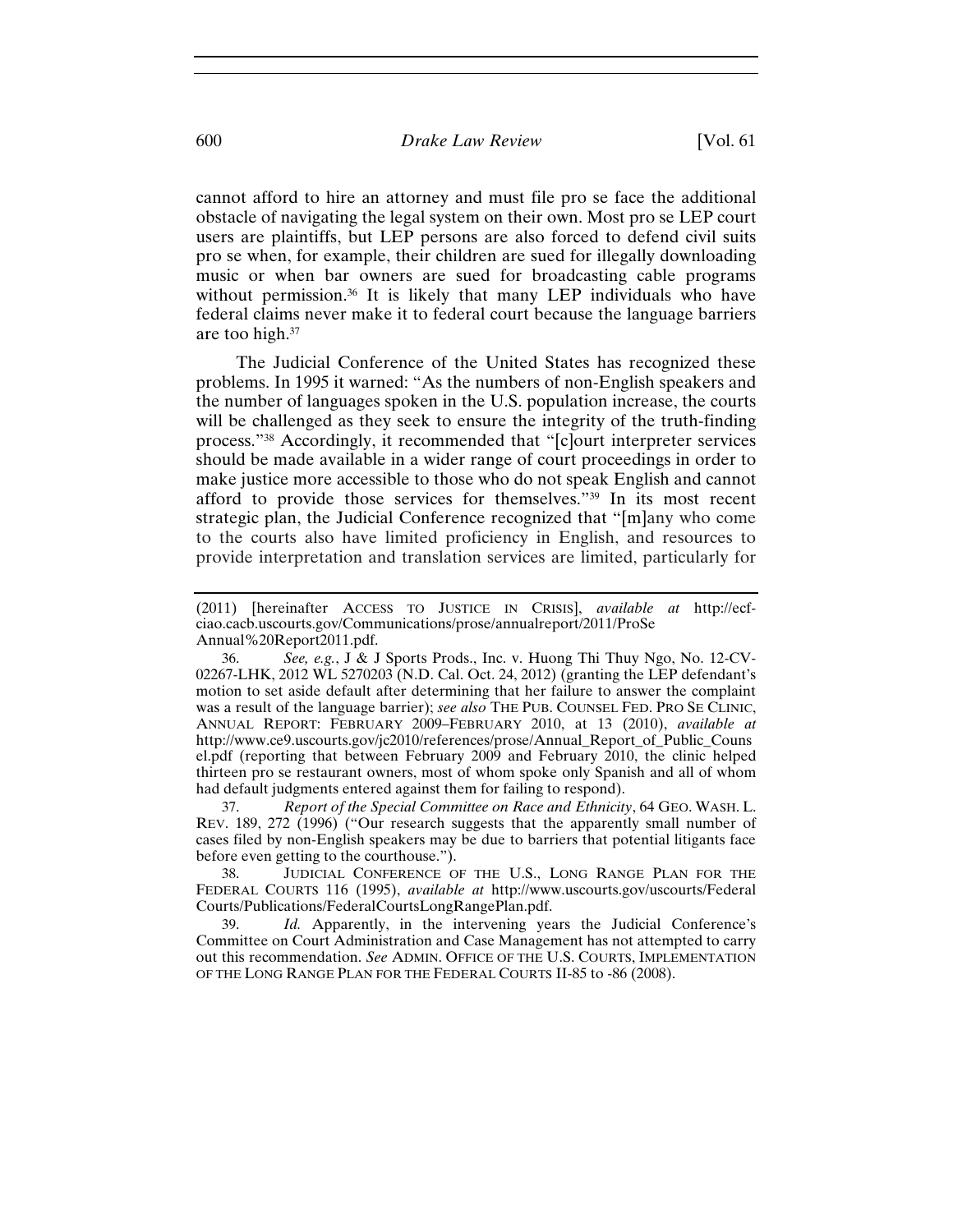civil litigants," and "continued efforts are needed."40

Committees established by several of the federal circuits have also emphasized the importance of court interpretation, with a Second Circuit task force warning that "[w]ithout interpretation, non-English speakers sit in federal court as an incomprehensible storm of events swirl around them."41 In 2011, the U.S. Bankruptcy Court for the Central District of California noted the toll the lack of interpreters takes on its docket:

Court hearings regularly get continued when non-English speaking parties appear and the judge must wait for the parties to bring in their own interpreters. Because these parties usually cannot afford paid professional interpreters, the Court is faced with the dilemma of either allowing a family member, friend or other English speaker to do the interpreting, or denying the party any opportunity to be heard on their case.42

The rest of this Article proceeds as follows: Part II describes the due process implications of the gap in language access in federal courts. Part III describes the current practices in the federal courts. Part IV recommends steps that courts can take to increase access for LEP individuals. Finally, Part V explains why the federal courts can adopt these remedies despite current budget pressures.

<sup>40.</sup> JUDICIAL CONFERENCE OF THE U.S., STRATEGIC PLAN FOR THE FEDERAL JUDICIARY, 14 (2010), *available at* http://www.uscourts.gov/uscourts /FederalCourts/Publications/StrategicPlan2010.pdf. Unfortunately, unlike the 1995 Long Range Plan, the 2010 Strategic Plan does not list any specific goals regarding expansion of the court interpreter program. *See* JUDICIAL CONFERENCE OF THE U.S., *supra* note 38, at 116.

<sup>41.</sup> *Report of the Working Committees to the Second Circuit Task Force on Gender, Racial and Ethnic Fairness in the Courts*, 1997 ANN. SURV. AM. L. 117, 289–90 [hereinafter *Report to the Second Circuit Task Force*] ("It is . . . disturbing that there seems to be very little focus on the need to improve the quality of interpretative services in the civil realm. A systemic study of interpretation services in civil cases is long overdue."); *see also Report of the Special Committee on Race and Ethnicity*, *supra* note 37, at 295–98 (discussing interpretation needs in the D.C. Circuit); *Report of the Third Circuit Task Force on Equal Treatment in the Courts*, 42 VILL. L. REV. 1355, 1722–57 (1997) [hereinafter *Report to the Third Circuit Task Force*] (discussing the use of interpreters in the Third Circuit); *Report to the Second Circuit Task Force*, *supra*, at 288–97 (discussing the needs of non-English speakers in the Second Circuit).

<sup>42.</sup> ACCESS TO JUSTICE IN CRISIS, *supra* note 35, at 6.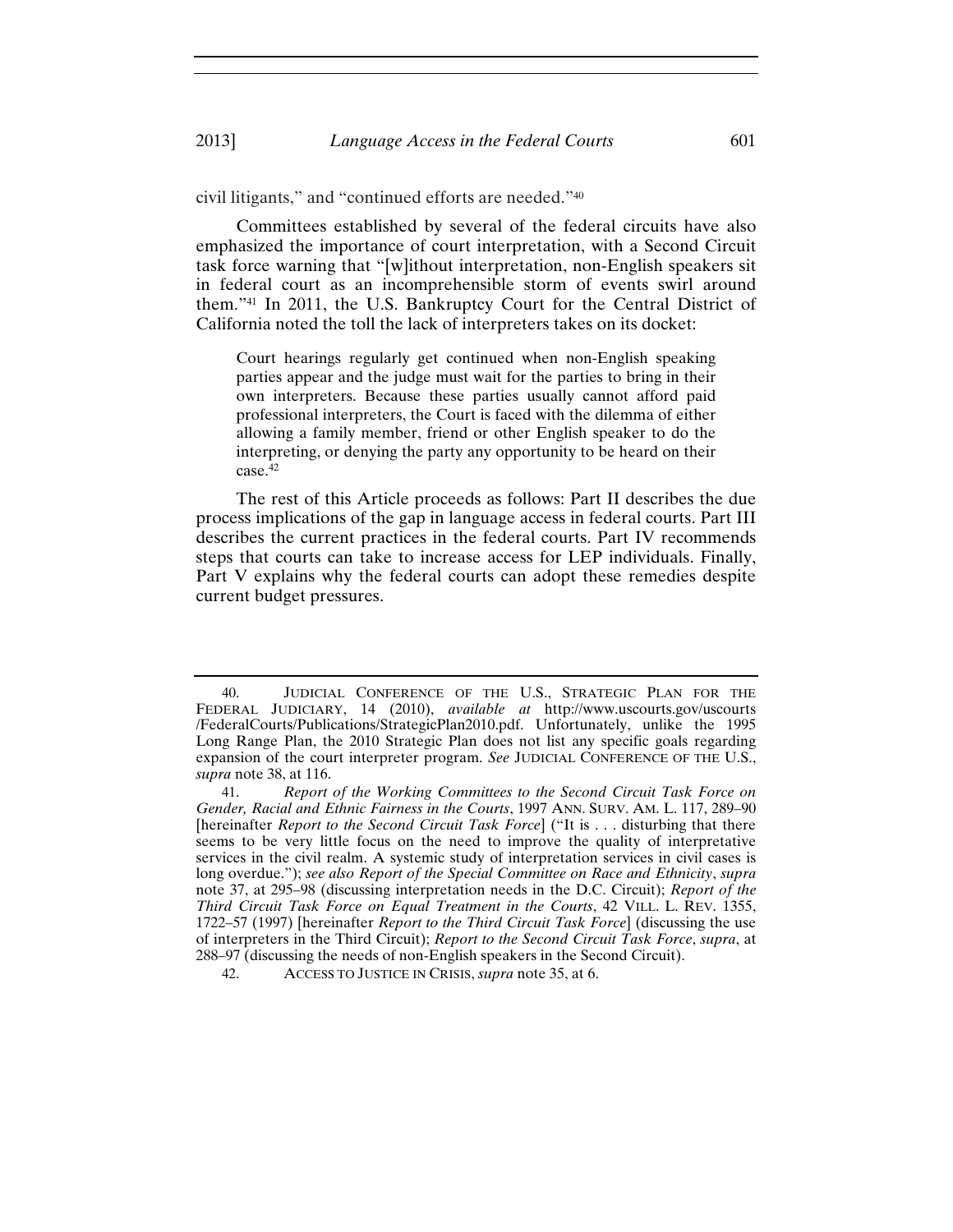#### 602 *Drake Law Review* [Vol. 61

#### II. INTERPRETER ACCESS IS A MATTER OF DUE PROCESS

Central to the notion of due process is the idea that court users must be able to participate meaningfully in their own case.43 The ability to understand the proceedings and to communicate with the judge and counsel are necessary for meaningful participation.44 In the case that prompted passage of the Federal Court Interpreters Act, the Second Circuit characterized a criminal trial against an LEP individual who lacked the assistance of a court interpreter as "an invective against an insensible object."45 While the need for an interpreter to permit LEP parties to participate meaningfully would appear to be self-evident, federal cases have found a right to an interpreter only in criminal matters and in some immigration matters.46 This section reviews that case law.

Since the Supreme Court's ruling in *Gideon v. Wainwright*, it has been clear that when a court user cannot meaningfully participate in his case without legal assistance, courts or other government agencies must provide that assistance.47 The level and type of assistance depend on the potential consequences of a faulty ruling, the risk of error, and the cost of providing the assistance.48 Thus, under both the Due Process Clause of the Fifth and Fourteenth Amendments, and under the Sixth Amendment, criminal defendants must be provided with counsel.49 In civil cases, when the governing law or the evidence likely to be presented in a case are too complicated for laypeople to understand, courts may need to provide a form identifying the critical issues, a mental health professional to explain expert testimony, or an "institutional attorney" to help prisoners file habeas corpus petitions.<sup>50</sup> In both civil and criminal cases, courts may be

50. Turner v. Rogers, 131 S. Ct. 2507, 2520 (2011) (noting that a father facing civil contempt charges should have been provided with: (1) notice that his ability to pay child support was a critical issue; (2) a form enabling him to provide information about his ability to pay; and (3) a hearing at which he could answer questions about his ability to pay); Murray v. Giarrantano, 492 U.S. 1, 14–15 (1989) (Kennedy, J., concurring)

<sup>43.</sup> Tennessee v. Lane, 541 U.S. 509, 532 (2004).

<sup>44.</sup> *Cf. id.* at 532–34.

<sup>45.</sup> United States *ex rel.* Negron v. New York, 434 F.2d 386, 389 (2d Cir. 1970) (quoting Note, *Incompetency to Stand Trial*, 81 HARV. L. REV. 454, 458 (1969)) (internal quotation marks omitted).

<sup>46.</sup> *See, e.g.*, United States v. Edouard, 485 F.3d 1324, 1338 (11th Cir. 2007) (criminal case); Augustin v. Sava, 735 F.2d 32, 37 (2d Cir. 1984) (immigration case).

<sup>47.</sup> Gideon v. Wainwright, 372 U.S. 335, 344 (1963).

<sup>48.</sup> Mathews v. Eldridge, 424 U.S. 319, 335 (1976).

<sup>49.</sup> *Gideon*, 372 U.S. at 342.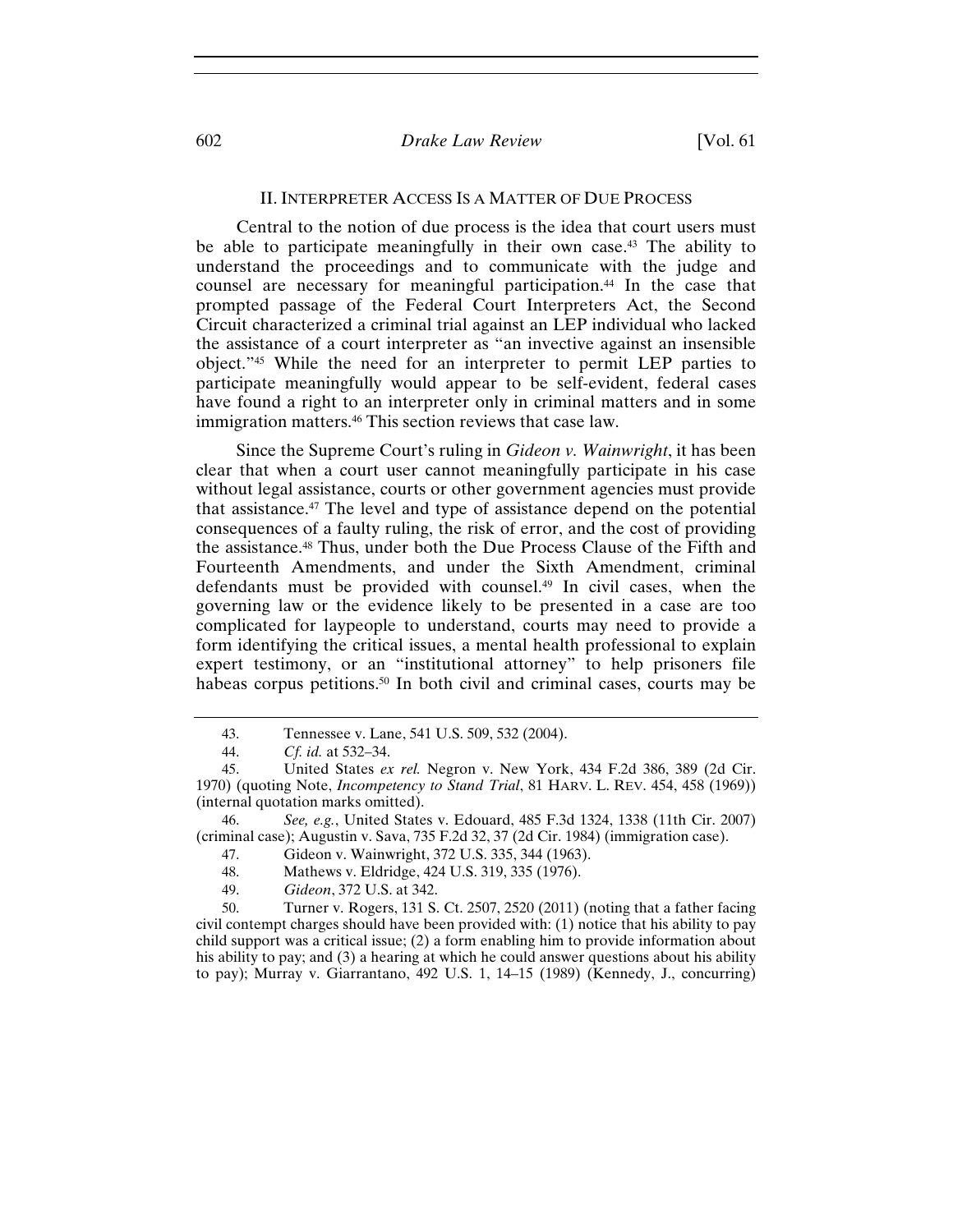required to make "reasonable accommodations" to ensure that people with disabilities are able to access the courts.51

These principles extend to the provision of a court interpreter for an LEP court user. A trial conducted in only English that concerns a person who cannot understand or communicate in English is the epitome of a case lacking due process. In criminal cases, it is well settled that the Constitution requires the government to provide an interpreter so an LEP criminal defendant can understand the proceedings in his or her own trial.52 In *U.S. ex rel. Negron*, which prompted Congress to pass the Court Interpreter Act,<sup>53</sup> the Second Circuit stated: "Considerations of fairness, the integrity of the fact-finding process, and the potency of our adversary system of justice forbid that the state should prosecute a defendant who is not present at his own trial, unless by his conduct he waives that right."54 Other cases have held the right to an interpreter in criminal cases implicates due process, equal protection, court access, and the rights to a fair trial, to be present at trial, to confront witnesses against you, and to effective assistance of counsel.55

(noting that due process rights of prisoners on death row seeking state postconviction review were satisfied because "no prisoner on death row in Virginia has been unable to obtain counsel to represent him in postconviction proceedings, and Virginia's prison system is staffed with institutional lawyers to assist in preparing petitions for postconviction relief"); Vitek v. Jones, 445 U.S. 480, 498 (1980) (Powell, J., concurring) (opining that a person facing involuntary commitment has at least a right to the assistance of a mental health professional who could help him or her "understand and analyze expert psychiatric testimony that is often expressed in language relatively incomprehensible to laymen").

51. Tennessee v. Lane, 541 U.S. 509, 533–34 (2004).

52. *See, e.g.*, United States v. Edouard, 485 F.3d 1324, 1338 (11th Cir. 2007); United States v. Johnson, 248 F.3d 655, 663–64 (7th Cir. 2001); United States *ex rel.* Negron v. New York, 434 F.2d 386, 389 (2d Cir. 1970).

53. 131 CONG. REC. S15635-02 (daily ed. Nov. 14, 1985) (statement of Sen. Orrin Hatch), 1985 WL 726904.

54. *Negron*, 434 F.2d at 389 (citations omitted).

55. *See, e.g.*, *id.* at 389; *Edouard*, 485 F.3d at 1338 (holding that the right to an interpreter implicates due process); Perez-Lastor v. INS, 208 F.3d 773, 778 (9th Cir. 2000) (describing interpreter's role in ensuring a fair trial); United States v. Mayans, 17 F.3d 1174, 1180–81 (9th Cir. 1994) (collecting cases holding that an interpreter may be necessary to allow a defendant to confront witnesses); United States v. Martinez, 616 F.2d 185, 188 (5th Cir. 1980) (discussing the right to an interpreter when due process is implicated); United States v. Carrion, 488 F.2d 12, 14 (1st Cir. 1973) (stating that the denial of an interpreter can interfere with the right to the effective assistance of counsel).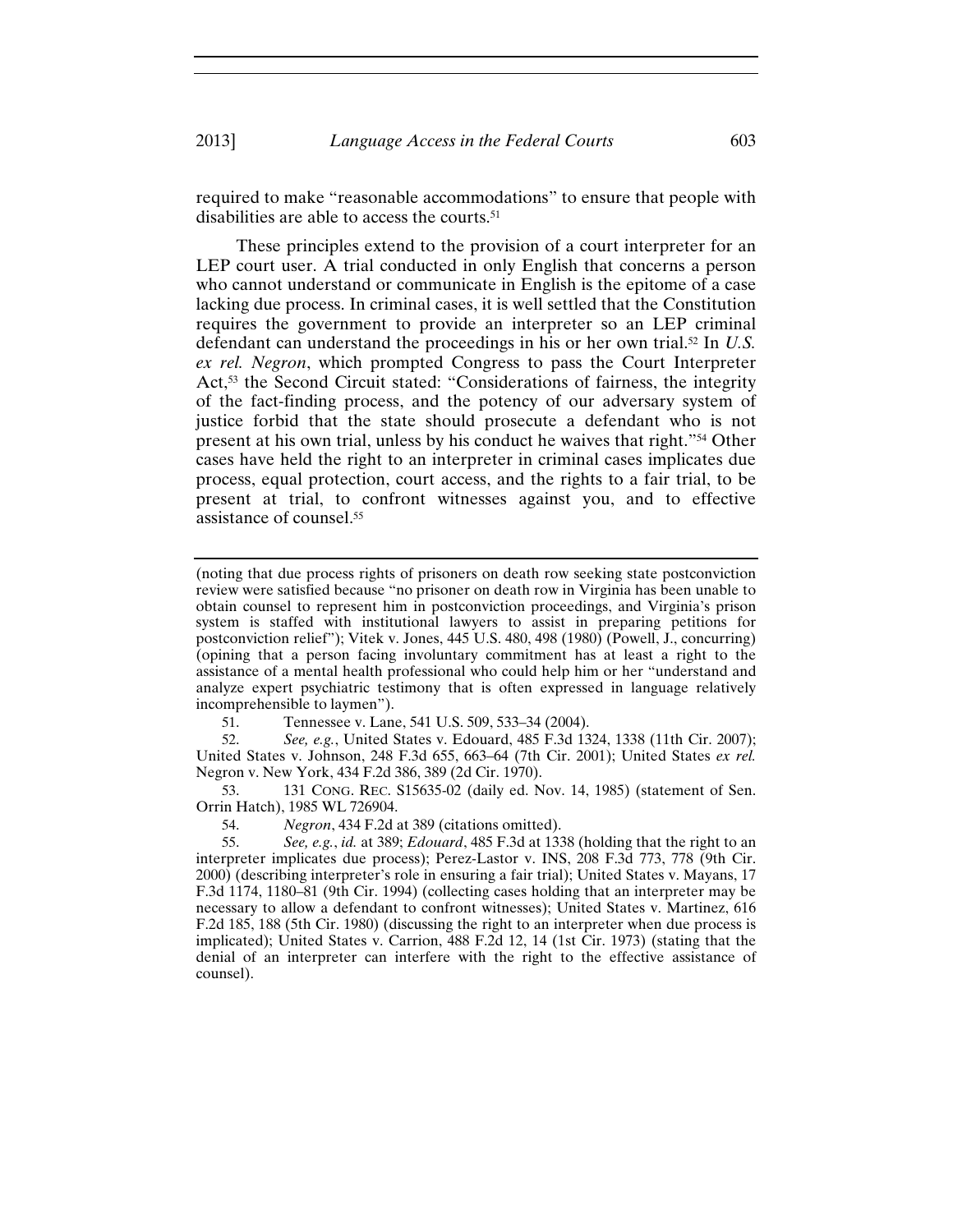#### 604 *Drake Law Review* [Vol. 61

Several circuits have ruled that due process also requires interpreters for LEP individuals in various categories of immigration cases, including those involving asylum and deportation.56 In 1984, for example, the Second Circuit held the statute authorizing aliens to petition for relief from deportation or return to a country in which their life or freedom would be jeopardized, creates a substantive entitlement to which due process protections apply.57 At a minimum, the court ruled, LEP petitioners must be afforded a hearing at which interpretation is provided, sufficient to enable them to understand the proceedings and present their claims.58 A few federal district courts have also held due process requires an interpreter for LEP prison inmates during disciplinary hearings.<sup>59</sup>

In other categories of civil cases, though, there is less case law directly considering whether an LEP individual has a constitutional right to an interpreter. There are no federal cases holding that a constitutional right to an interpreter exists outside of the criminal, immigration, and prisondiscipline contexts. A number of lower federal courts have held that no such right exists, although most of these decisions contain little analysis.<sup>60</sup> Some state courts have gone further, holding there is a constitutional right to an interpreter in cases concerning the welfare of a child, domestic violence restraining orders, employment issues, landlord-tenant disputes, or trespassing.61 A number of decisions have gone the other way, holding

60. *See, e.g.*, Loyola v. Potter, No. C 09-0575 PJH, 2009 WL 1033398, at \*2 (N.D. Cal. Apr. 16, 2009) (citing no authority for its conclusion); *see also* Fessehazion v. Hudson Grp., No. 08 Civ. 10665(BJS)(RLE), 2009 WL 2596619, at \*2 (S.D.N.Y. Aug. 21, 2009), *abrogated on other grounds by* Fessehazion v. Hudson Grp., No. 08 Civ. 10655(BSJ)(RLE), 2009 WL 2777043 (S.D.N.Y. Aug. 31, 2009).

61. *See, e.g.*, Gardiana v. Small Claims Court, 130 Cal. Rptr. 675 (Ct. App. 1976) (considering small claims case); *In re* Doe, 57 P.3d 447, 457, 459 (Haw. 2002)

<sup>56.</sup> *See, e.g.*, Augustin v. Sava, 735 F.2d 32, 37 (2d Cir. 1984) (holding that due process requires an interpreter in an asylum case); Tejeda-Mata v. INS, 626 F.2d 721, 726 (9th Cir. 1980) (holding that due process requires an interpreter in a deportation proceeding).

<sup>57.</sup> *Augustin*, 735 F.2d at 37.

<sup>58.</sup> *Id.* at 38.

<sup>59.</sup> *See* Sandoval v. Holinka, No. 09-cv-033-bbc, 2009 WL 499110, at \*3 (W.D. Wis. Feb. 27, 2009); Powell v. Ward, 487 F. Supp. 917, 932 (S.D.N.Y. 1980) (applying the Supreme Court's holding in *Wolff v. McDonnell* that correctional institutions must provide meaningful access to illiterate prisoners); *see also* Franklin v. District of Columbia, 163 F.3d 625, 634–35 (D.C. Cir. 1998) (reversing a district court order requiring interpreters for LEP prisoners at all disciplinary and housing classification hearings because the order was overly broad).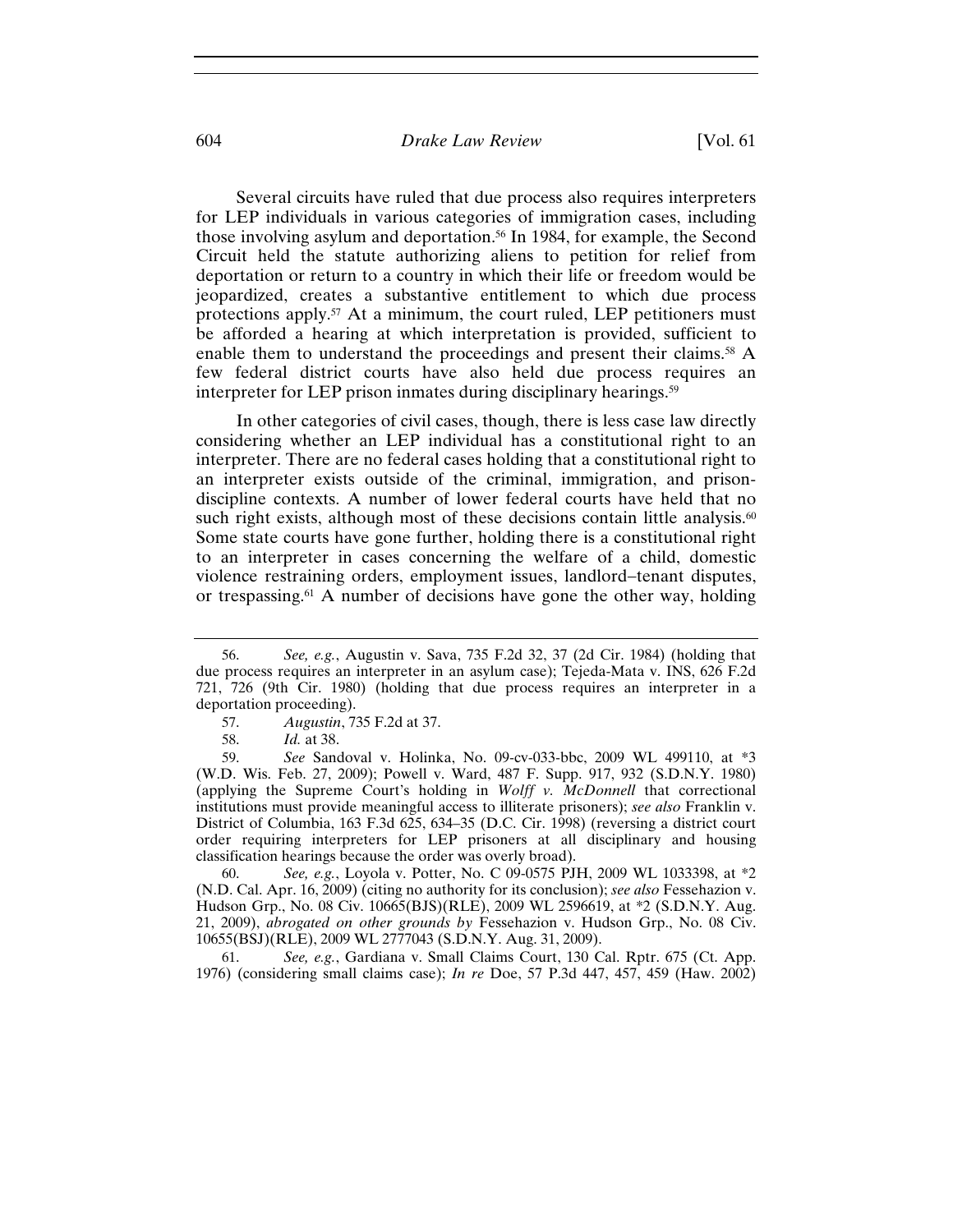there generally is no due process right to an interpreter in civil cases.<sup>62</sup>

At the same time, the American Bar Association (ABA) and some academics have opined that due process may require the appointment of an interpreter in other types of civil cases with serious consequences for the people involved.63 Moreover, some federal courts have left the door open for claims that the Due Process Clause requires an interpreter.64 For instance, in *Abdullah v. I.N.S.*, the Second Circuit held the Due Process Clause did not require the government to provide an interpreter during an interview with immigrants seeking to change their immigration status from undocumented to special agricultural worker.65 The Second Circuit's

62. *See, e.g.*, Jara v. Mun. Court, 578 P.2d 94, 95–96 (Cal. 1978) (holding there is no due process right to an interpreter in most civil cases, but there is such a right in small claims court because most people appearing there lack attorneys).

63. AM. BAR ASS'N, *supra* note 19, std. 1 cmt.; Deborah M. Weissman, *Between Principles and Practice: The Need for Certified Court Interpreters in North Carolina*, 78 N.C. L. REV. 1899, 1928–30 (2000). Many civil cases handled by the federal courts have serious consequences for the people involved. *Report to the Second Circuit Task Force*, *supra* note 41, at 291.

64. *See, e.g.*, Abdullah v. INS, 184 F.3d 158, 164 (2d Cir. 1999) (applying *Mathews v. Eldridge*, 424 U.S. 319 (1976), to hold that the Constitution did not require the Immigration and Naturalization Service to provide an interpreter during an immigration interview with those seeking a special agricultural worker status); *In re* Morrison, 22 B.R. 969, 970 (Bankr. N.D. Ohio 1982) (holding that the Constitution did not require appointment of an interpreter in a bankruptcy case because no fundamental right was at stake).

65. *Abdullah*, 184 F.3d at 164–65.

<sup>(</sup>outlining the due process right to an interpreter in child welfare proceedings); Figueroa v. Doherty, 707 N.E. 2d 654, 659 (Ill. App. Ct. 1999) (discussing the due process right to an interpreter in an unemployment benefits hearing); Sabuda v. Ah Kim, No. 260495, 2006 WL 2382461, at \*3 (Mich. Ct. App. Aug. 17, 2006) (holding that due process would be violated if denial of an interpreter in a domestic violence protective order case deprives the LEP individual "of the opportunity to meaningfully participate in the hearing due to an inability to understand and respond to [the] evidence presented"); Caballero v. Seventh Judicial Dist. Court ex rel. Cnty. of White Pine, 167 P.3d 415, 421 (Nev. 2007) (holding that the court possesses the inherent power to appoint an interpreter for an LEP individual in a small claims case); Daoud v. Mohammad, 952 A.2d 1091, 1093 (N.J. Super. Ct. App. Div. 2008) (concluding that the failure to provide an official interpreter for a commercial tenant in a landlord-tenant dispute deprived him "of a full and fair opportunity to be heard"); Yellen v. Baez, 676 N.Y.S.2d 724, 727 (N.Y. Civ. Ct. 1997) (stating that "due process of law includes the right to have an adequate interpretation of the proceedings" in a landlord tenant matter); Strook v. Kedinger, 766 N.W.2d 219, 227 (Wis. Ct. App. 2009) (holding that in an action for trespassing, a person unable to understand English is unable to participate and is thus denied due process).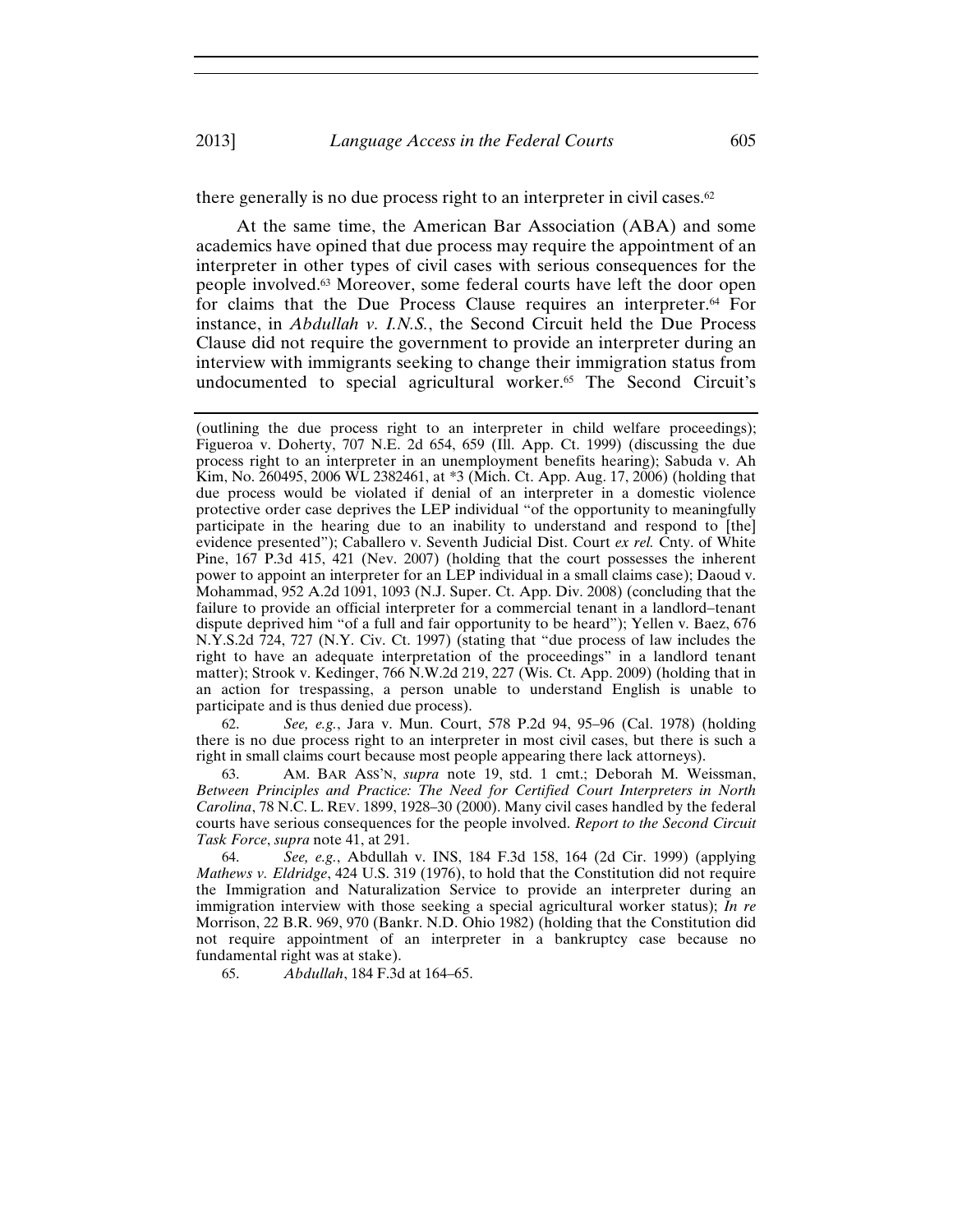decision hinged on its characterization of the immigration status that the workers sought as "one of extraordinary . . . grace and generosity,"<sup>66</sup> stating:

When government seeks to inflict punishment on an individual, or to deprive him of liberty or property or to inflict some significant mandatory change on the conditions of the individual's life, that individual's interest in being furnished with an interpreter at government expense is far greater than when the individual affirmatively initiates a proceeding seeking the benefits of a "generous" statutory exception.<sup>67</sup>

Under this analysis, the Due Process Clause might require the appointment of an interpreter in the types of cases distinguished by the court—those in which "government seeks to inflict punishment on an individual, or to deprive him of liberty or property or to inflict some significant mandatory change on the conditions of the individual's life."68

While this Article focuses on due process in keeping with the access to justice theme of this symposium issue, it is important to note that language access in the courts also implicates a number of other constitutional provisions.69 Article III of the Constitution and the separation of powers are implicated because language access benefits the courts as much as it benefits individual court users; when the courts cannot understand or speak to the people before them, they cannot administer justice.70 The Equal Protection Clause is also implicated when LEP people cannot exercise the fundamental rights of access to the courts and due process.71

<sup>66.</sup> *Id*. at 165 (alteration in original) (quoting Senator Simpson's remarks, 129 Cong. Rec. 12814 (1983)) (internal quotation marks omitted).

<sup>67.</sup> *Id.*

<sup>68.</sup> *Id.*

<sup>69.</sup> AM. BAR ASS'N, *supra* note 19, std. 1 cmt.

<sup>70.</sup> *See id.* (discussing cases holding that an interpreter was necessary to guarantee various constitutional rights).

<sup>71.</sup> *See id.*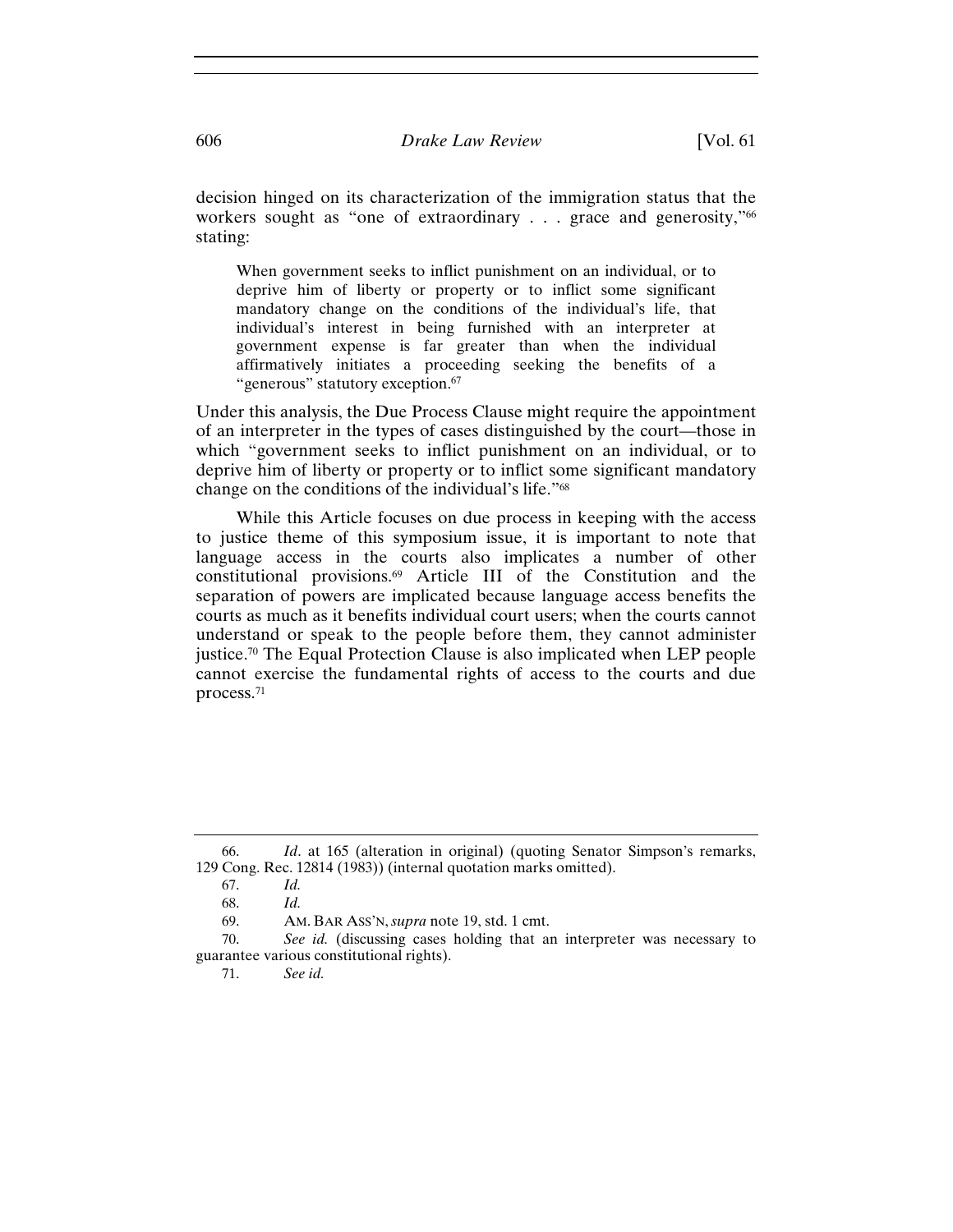#### III. LANGUAGE ACCESS IN THE FEDERAL COURTS

## A*. Federal Courts Do Not Provide Interpreters in Civil Cases, Unless the United States Participates as a Plaintiff*

## 1. *Current Practice*

The Court Interpreters Act identifies two categories of cases in which the federal courts are required to provide interpreters for LEP parties and witnesses. First, in criminal or civil actions brought by the federal government, the court "shall" provide an interpreter, $\frac{7}{2}$  although it may tax interpreter fees as costs at the end of the proceeding.73 Second, in all other cases, the court "upon the request of the presiding judicial officer, shall, where possible, make [interpreter] services available . . . on a costreimbursable basis, but the judicial officer may also require the prepayment of the estimated expenses of providing such services."74 The second category encompasses all civil cases brought by someone other than the federal government, meaning it includes the vast majority of civil cases. The courts' authority to provide interpreters in these cases, at least at trial, is bolstered by Rule 43(d) of the Federal Rules of Civil Procedure, which states that when an LEP witness testifies at trial, "[t]he court may appoint an interpreter of its choosing; fix reasonable compensation to be paid from funds provided by law or by one or more parties; and tax the compensation as costs."75

Despite the apparently mandatory nature of the Court Interpreter Act's statement that, when requested by the presiding judicial officer, courts "shall, where possible," appoint interpreters in civil cases brought by someone other than the federal government, as a general matter, federal district courts and bankruptcy courts usually do not provide interpreters in such cases.76 This policy is embedded in court rules,77 proclaimed on court

77. *See, e.g.*, U.S. BANKR. COURT, D.R.I., LOCAL BANKRUPTCY RULES AND

<sup>72. 28</sup> U.S.C. § 1827(d)(1) (2006).

<sup>73.</sup> *Id.* §§ 1828, 1920(6).

<sup>74.</sup> *Id.* § 1827(g)(4).

<sup>75.</sup> FED. R. CIV. P. 43(d).

<sup>76. 28</sup> U.S.C. § 1827(g)(4); 5 GUIDE TO JUDICIARY POLICY, *supra* note 23, § 240.10 (stating that in bankruptcy cases parties must provide interpreters for LEP individuals unless the proceeding was instituted by the United States); *see also id.* § 260 ("Interpreter services needed to assist parties to civil proceedings, both in court and out of court, are the responsibility of the parties to the action.").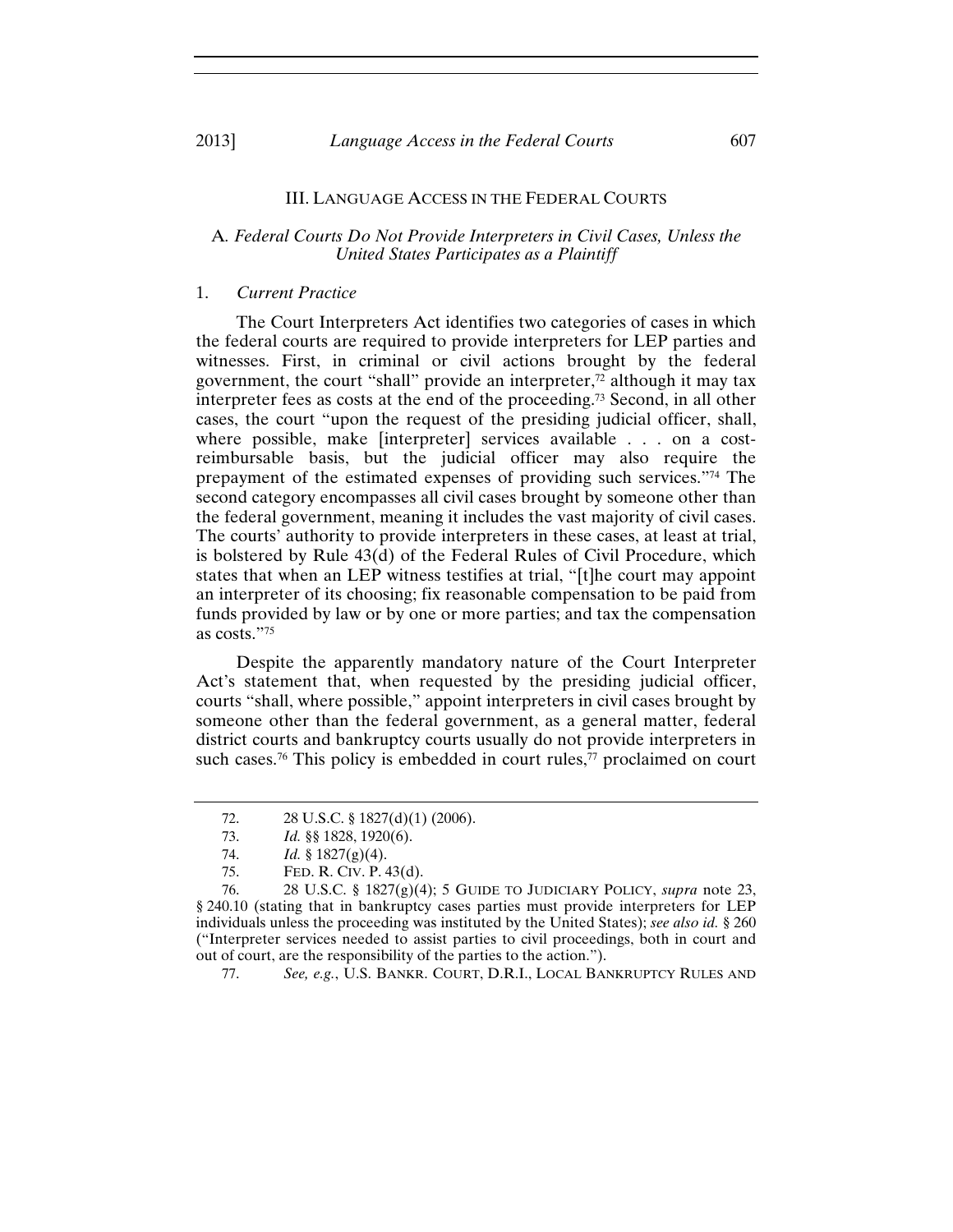websites,78 and acknowledged in Judicial Conference documents.79 As a result, LEP civil litigants are often denied interpreters.80 Some are told to bring "a trusted friend or family member"—whose language proficiency is unknown, and who may have separate interests in the litigation—to interpret court proceedings.<sup>81</sup>

While this is the general policy, recent versions of the Guide to Judiciary Policy describe two methods the courts can use to provide interpreters in civil cases not brought by the federal government. First, the Guide to Judiciary Policy states that courts *may* provide interpreters "on a cost-reimbursable basis."82 However, rather than acknowledging the apparently mandatory nature of the Court Interpreters Act provision requiring courts to do this when possible,<sup>83</sup> the Guide to Judiciary Policy warns that this should be done "only in limited circumstances when no other options are available."84 The Author is not aware of any district

79. ADMIN. OFFICE OF THE U.S. COURTS, *supra* note 39, at II-86 ("Presently, 28 U.S.C. § 1827, provides that interpreter services may be provided only for court proceedings initiated by the United States . . . .").

Loyola v. Potter, No. C 09-0575 PJH, 2009 WL 1033398, at \*2 (N.D. Cal.) Apr. 16, 2009) (denying an interpreter on the grounds that the court lacks the authority and the funds to appoint one); *see also* Fessehazion v. Hudson Grp., No. 08 Civ. 10665(BSJ)(RLE), 2009 WL 2596619, at \*2 (S.D.N.Y. Aug. 21, 2009) (denying an interpreter).

- 81. *See Representing Yourself in Federal Court*, *supra* note 78.
- 82. 5 GUIDE TO JUDICIARY POLICY, *supra* note 23, § 265.
- 83. 28 U.S.C. § 1827(g)(4) (2006).
- 84. 5 GUIDE TO JUDICIARY POLICY, *supra* note 23, § 265.

FORMS, R. 5007-1(a), *available at* http://www.rib.uscourts.gov/newhome/rulesinfo /flashhelp/Local\_Rules.htm ("The Court will provide interpreter services only in proceedings initiated by the United States or for persons with communications disabilities.").

<sup>78.</sup> *Representing Yourself in Federal Court* (Pro Se)*: Frequently Asked Questions: I Do Not Speak English, What Do I Do?*, U.S. D. CT. S.D.N.Y., http://www.nysd.uscourts.gov/courtrules\_prose.php?prose=faq (last visited Apr. 8, 2013) [hereinafter *Representing Yourself in Federal Court*] ("The federal courts do not have the resources to provide free interpreters for litigants in civil cases. To conduct business at the Court, you should have a trusted family member or friend assist you by interpreting for you."); *see also Frequently Asked Questions: When Does a Case Qualify for a Court-Appointed Interpreter?*, U.S. D. CT. CENT. D. CAL., http://www.cacd .uscourts.gov/interpreters/frequently-asked-questions (last visited Apr. 8, 2013) ("Interpreters may be appointed only for defendants (or defense witnesses) in proceedings instituted by the United States. Interpreter services for all other proceedings must be provided and paid for by the parties to the case.").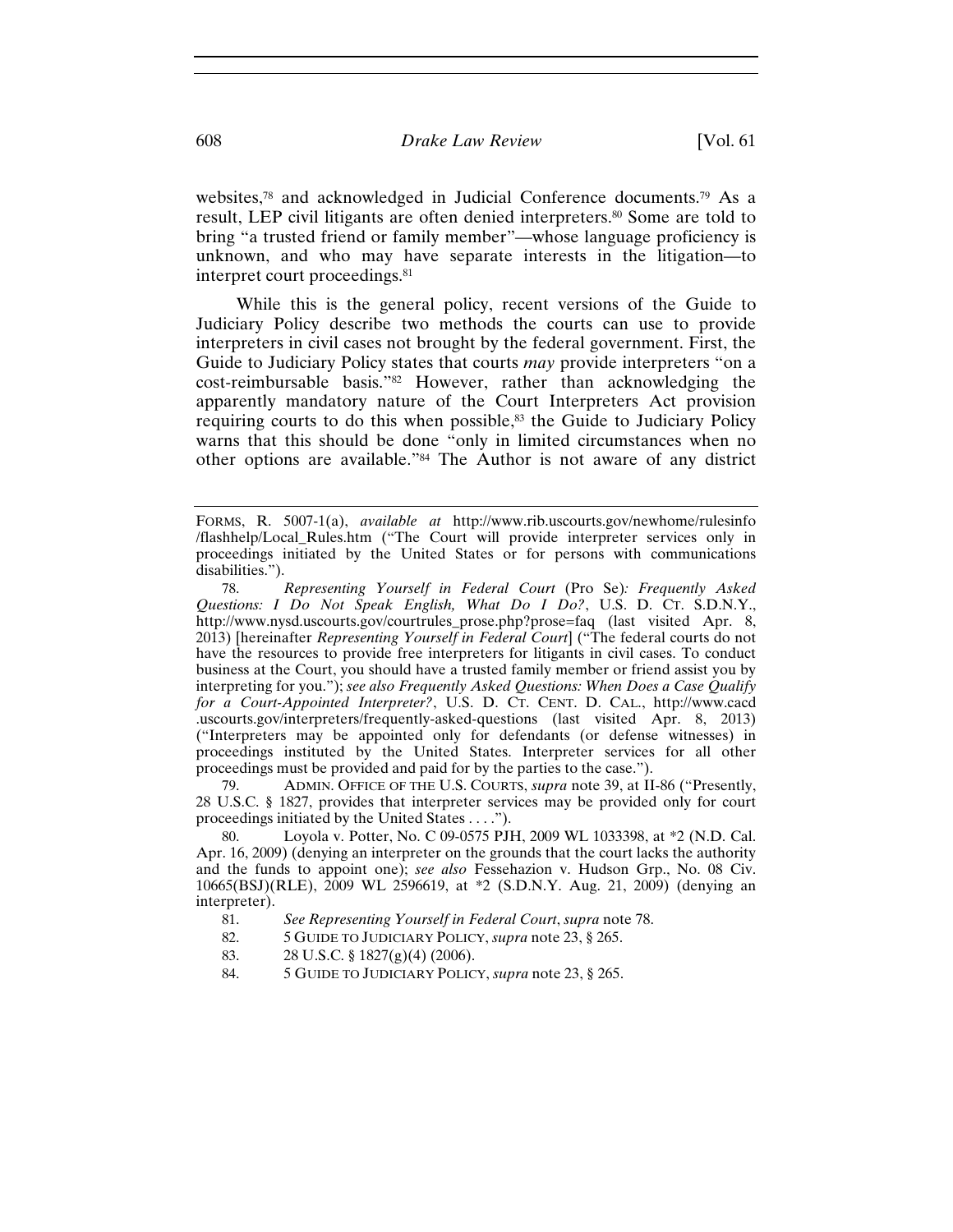courts that do this.

Second, the version of the Guide to Judiciary Policy in use during winter  $2009-2010$  states that a court can use "its non-appropriated funds," such as attorney admission fees, to provide interpreters in civil cases.<sup>85</sup> This language has been omitted from the most recent version of the Guide to Judiciary Policy.86 Nonetheless, a few federal district courts do provide reimbursement for interpreter expenses in this manner, although most do so only for attorneys who have been appointed by the court to represent pro se individuals pursuant to 28 U.S.C. § 1915(e):87

• District of New Jersey: permits court-appointed pro bono attorneys to seek reimbursement of interpreter expenses from the "Attorneys' Admission Fee Account" administered by the clerk of court. If the total expenses for which the attorney will seek reimbursement are over \$5,000, the attorney must seek "pre-approval for the services needed during litigation."88

• Eastern District of New York: covers fees incurred by courtappointed pro bono attorneys for court-appointed interpreters through the Eastern District Civil Litigation Fund when the attorney "is unable to

88. D.N.J., LOCAL RULES, APPENDIX H: APPOINTMENT OF ATTORNEYS IN *PRO SE* CIVIL ACTIONS § 8, *available at* http://www.njd.uscourts.gov/sites/njd/files /Apph.pdf; Letter from William T. Walsh, Clerk of Court, D.N.J., to Pro Bono Panel Members, *available at* http://www.njd.uscourts.gov/sites/njd/files/DNJ-ProBono-004.pdf (including interpreter fees on the list of expert fees for which pro bono panel attorneys may seek reimbursement).

<sup>85. 5</sup> GUIDE TO JUDICIARY POLICY § 260 (as posted on J-Net Jan. 22, 2010) (on file with author).

<sup>86. 5</sup> GUIDE TO JUDICIARY POLICY, *supra* note 23, § 260.

<sup>87. 28</sup> U.S.C. § 1915(e); *see* E.D. MICH., INSTRUCTIONS FOR COMPLETING NON-APPROPRIATED FUND VOUCHER: REQUEST FOR REIMBURSEMENT OF PRO BONO ATTORNEY EXPENSES IN CIVIL CASES § 1(f)(v) (2008), *available at* http://www.mied .uscourts.gov/Rules/Plans/probono3.pdf; E.D. MO., REGULATIONS GOVERNING THE DISBURSEMENT OF FUNDS FROM THE NON-APPROPRIATED FUND FOR ATTORNEY'S FEES AND OUT-OF-POCKET EXPENSES INCURRED BY ATTORNEYS APPOINTED TO REPRESENT INDIGENT PARTIES IN CIVIL PROCEEDINGS PURSUANT TO 28 U.S.C. § 1915(e) § E(4) (2010), *available at* http://www.moed.uscourts.gov/sites/default/files /Attorney\_RegulationsForExpenditures.pdf; N.D. TEX., PLAN FOR REIMBURSEMENT OF ATTORNEY FEES AND EXPENSES IN CIVIL CASES pt. IV.4, *available at*  http://www.txnd.uscourts.gov/pdf/atty\_handbook/ProBonoReimbursementPlan.pdf; W.D. TEX., AMENDED PLAN FOR THE PAYMENT OF ATTORNEY'S FEES AND REIMBURSEMENT OF EXPENSES IN CIVIL CASES pt. IV.F (2011), *available at* http://www.txwd.uscourts.gov/rules/stdord/district/reimburse.pdf.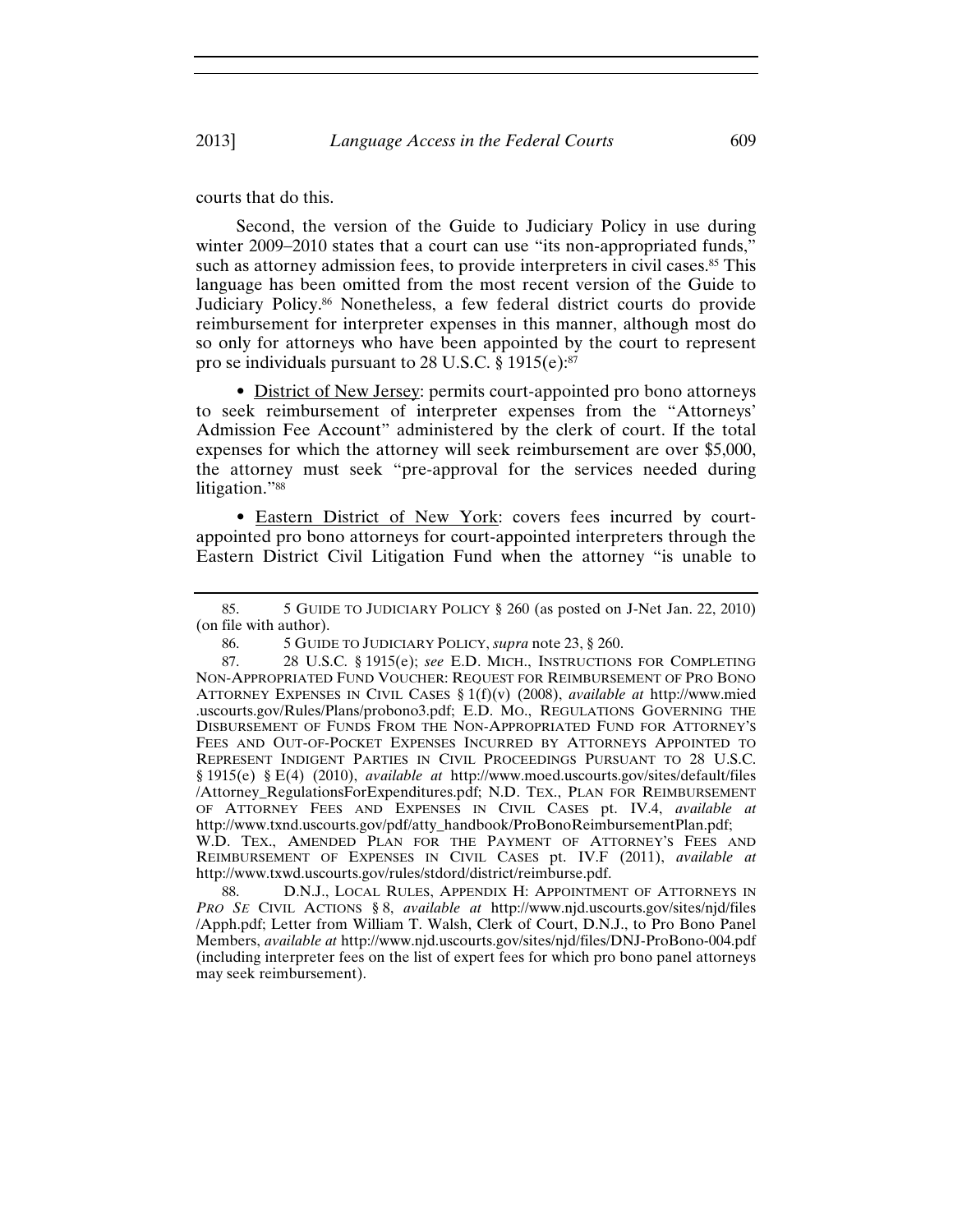conveniently bear the cost of expenses of the litigation or believes" that doing so would raise ethical issues.<sup>89</sup> Attorneys must seek pre-approval if the total expenses will exceed \$200.90

• Eastern District of Wisconsin: interpreter fees incurred by courtappointed pro bono attorneys may be reimbursed by the District Court Pro Bono Fund.<sup>91</sup> The fund, which is administered by the clerk of court, consists of a \$25 fee collected from every attorney admitted to practice in the district.92 Before an attorney is appointed, the client must agree in writing to reimburse the fund out of any proceeds obtained as a result of settlement or prevailing in the matter.<sup>93</sup> There is a  $$3,000$  limit on total reimbursements in a single case, and expenditures over \$500 require judicial approval.94

• Western District of Tennessee: interpreter fees incurred by courtappointed counsel in civil cases may be reimbursed by a pro bono fund.95 The fund, which is administered by the clerk of court, contains a portion of attorney admission and pro hac vice fees and all annual attorney enrollment fees.<sup>96</sup> The clerk of court may authorize expenditures up to \$3,000 per case, and reimbursements of more than \$5,000 must be approved by the en banc court.<sup>97</sup>

90. E. DIST. CIVIL LITIG. FUND, *supra* note 89.

91. E.D. WIS., REGULATIONS GOVERNING THE PREPAYMENT AND REIMBURSEMENT OF EXPENSES IN PRO BONO CASES FROM THE DISTRICT COURT PRO BONO FUND § D.5, *available at* http://www.wied.uscourts.gov/dmdocuments/probono fundplanregulations.pdf.

92. E.D. WIS., PLAN FOR THE ADMINISTRATION OF THE DISTRICT COURT PRO BONO FUND § A, *available at* http://www.wied.uscourts.gov/dmdocuments /probonofundplan.pdf.

93. E.D. WIS., *supra* note 91, § A.1.

94. *Id.* § B.3.

- 96. *Id.* § II.A.2.
- 97. *Id.* § II.C.

<sup>89.</sup> E.D.N.Y., RULES GOVERNING PROCEDURES FOR APPOINTMENT OF ATTORNEYS IN PRO SE CIVIL ACTIONS, R. 6(B), *available at* https://www.nyed.uscourts .gov/sites/default/files/local\_rules/probonoplan.pdf; *see also* E. DIST. CIVIL LITIG. FUND, GUIDELINES FOR REIMBURSEMENT OF EXPENSES INCURRED BY ATTORNEYS IN PRO SE CIVIL ACTIONS, *available at* http://www.nyeb.uscourts.gov/filing\_wo\_atty/pro \_bono/EDCLF\_Guidelines.pdf.

<sup>95.</sup> W.D. TENN., THE PLAN FOR APPOINTMENT OF COUNSEL FOR PRO SE INDIGENT PARTIES IN CIVIL CASES OF THE UNITED STATES DISTRICT COURT FOR THE WESTERN DISTRICT OF TENNESSEE § III.C.5 (2010), *available at* http://www.tnwd .uscourts.gov/pdf/content/CivilProBonoPlan.pdf.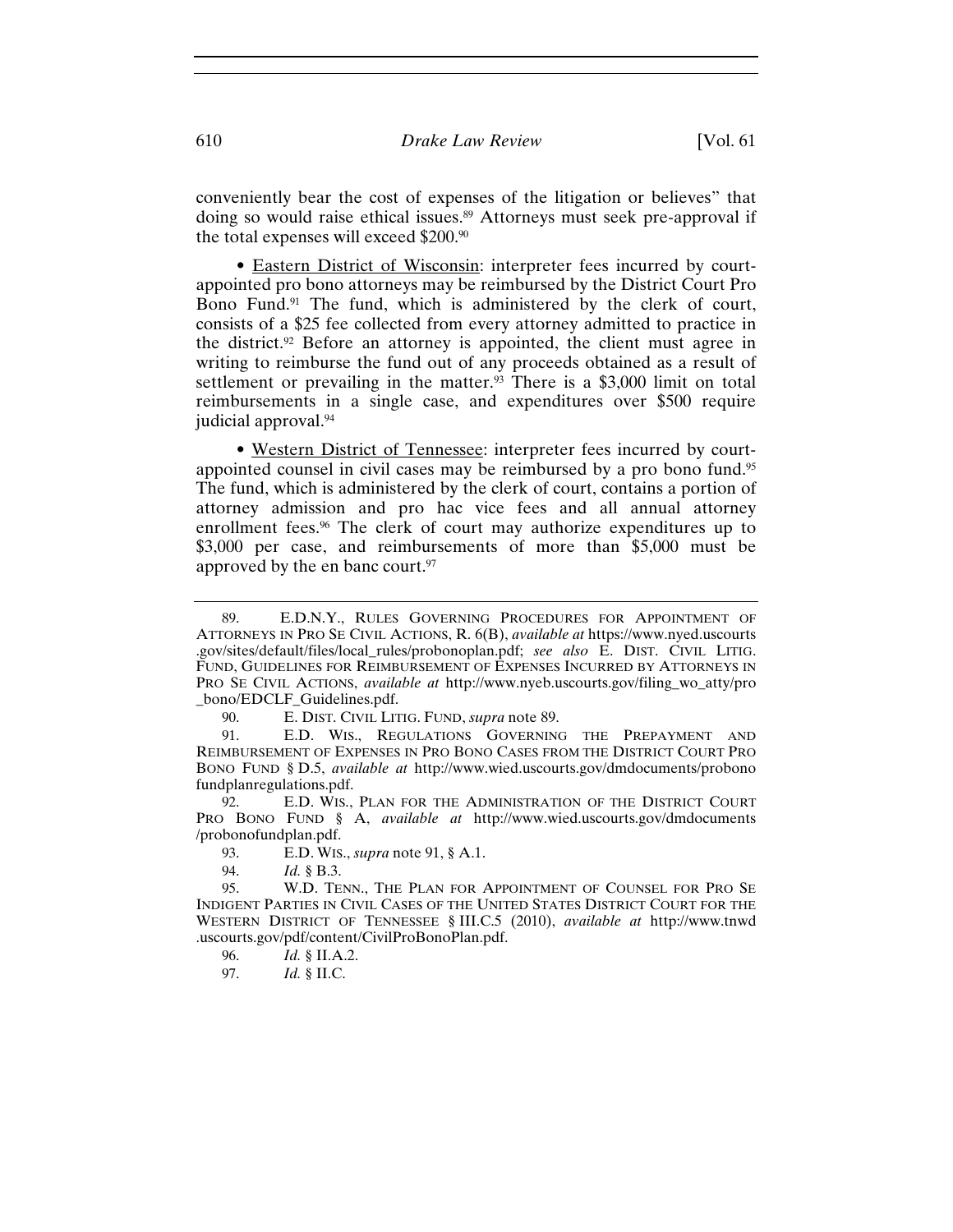## 2013] *Language Access in the Federal Courts* 611

By limiting eligibility for reimbursement of interpreter expenses to those cases in which the court appoints counsel, the courts exclude the many pro se cases in which counsel is not appointed,<sup>98</sup> as well as all cases in which civil legal aid attorneys or private counsel appear. Recently, New Jersey interpreted its local rule governing the use of the attorney admissions fee fund as permitting reimbursement of interpreter expenses for a civil party who was represented by a civil legal aid lawyer.<sup>99</sup> However, the Eastern District Civil Litigation Fund established by the U.S. District Court for the Eastern District of New York uses attorney admission fees to pay for live interpreters in some civil hearings and trials involving pro se litigants and for interpretation over the telephone by Language Line Services in other pro se matters.<sup>100</sup>

## 2*. The Federal Courts Provide Less Access to Interpreters for Civil Proceedings than State Courts and Federal Administrative Agencies.*

Title VI of the Civil Rights Act of 1964 requires state courts that receive federal funds to provide interpreters in all civil cases.101 Title VI requires federal funding recipients to ensure that "[n]o person . . . shall, on the ground of race, color, or national origin, be excluded from participation in, be denied the benefits of, or be subjected to discrimination."102 In 1974, the Supreme Court held that San Francisco's public schools violated that provision by failing to provide English classes or instruction in Chinese to Chinese-speaking students who spoke no English.103 The Court stated: "It seems obvious that the Chinese-speaking minority receive fewer benefits than the English-speaking majority from respondents' school system which

<sup>98.</sup> *See, e.g.*, D.N.J., PRO BONO REPRESENTATION: A PRIMER 1 (2005), *available at* http://www.njd.uscourts.gov/sites/njd/files/probono-primer.pdf ("Although approximately 1,000 *pro se* cases are filed each year in New Jersey, the court appoints counsel in only about 10% of those cases.").

<sup>99.</sup> Telephone interview by Tania Cohen with Lazlo Beh, Legal Servs. of N.J. (Mar. 22, 2011); Telephone interview by Tania Cohen with Jack O'Brien, Legal Counsel, D.N.J. (Mar. 8, 2011).

<sup>100.</sup> *Telephonic Translation Services*, U.S. BANKR. CT. E.D.N.Y., http://www.nyeb.uscourts.gov/search/translation\_services.php (last visited Apr. 8, 2013).

<sup>101. 42</sup> U.S.C. § 2000d (2006); Guidance to Federal Financial Assistance Recipients Regarding Title VI Prohibition Against National Origin Discrimination Affecting Limited English Proficient Persons, 67 Fed. Reg. 41,455, 41,470–71 (June 18, 2002).

<sup>102. 42</sup> U.S.C. § 2000d.

<sup>103.</sup> Lau v. Nichols, 414 U.S. 563, 566–69 (1974).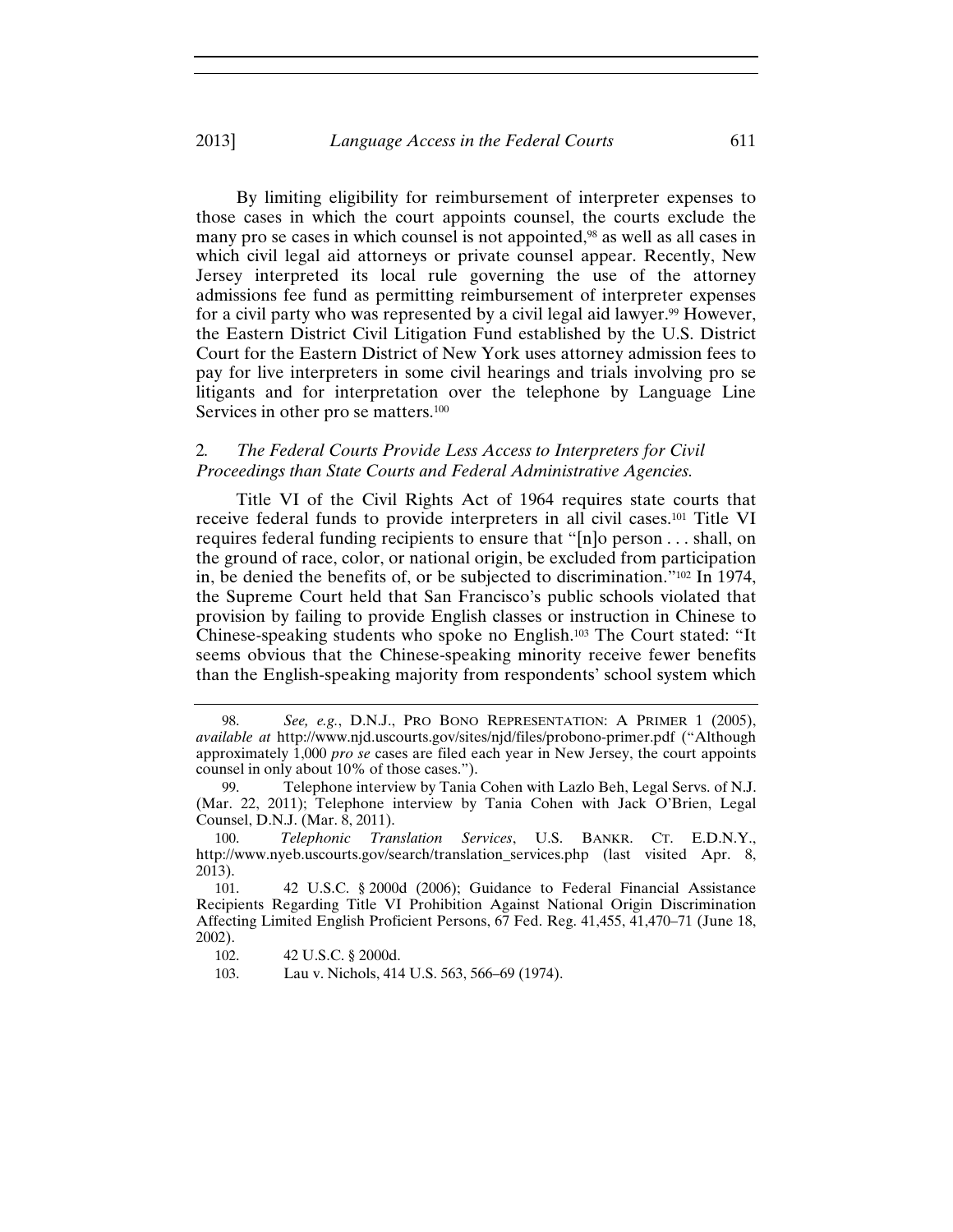denies them a meaningful opportunity to participate in the educational program—all earmarks of the discrimination banned by the regulations."104 The Court continued, in language arguably applicable to the federal courts' failure to provide interpreters in civil cases not brought by the federal government: "Simple justice requires that public funds, to which all taxpayers of all races contribute, not be spent in any fashion which encourages, entrenches, subsidizes, or results in racial discrimination."105

The DOJ interprets Title VI as requiring state courts to provide interpreters in all civil matters,106 and at least half the states do so.107 A number of the remaining states either are under investigation by the DOJ for Title VI violations or have agreed to extend interpreting services to civil cases as the result of a DOJ investigation.108

The DOJ's enforcement actions against state courts for a practice that is widespread in federal courts has the potential to place the federal courts in an extremely awkward position. Indeed, in March 2012, the DOJ found the North Carolina judiciary in violation of Title VI; a failure to provide interpreters in most types of civil cases was one basis for the finding.109 The DOJ has threatened to file suit to enforce the statute unless the judiciary comes into compliance.110 If the DOJ does file this lawsuit, it will be in a federal court that also does not provide interpreters in most civil cases.

In the states that do provide interpreters for civil cases, the failure of the federal courts to provide interpreters in many civil cases is thrown into sharp relief. For example, the Federal District Courts for the Southern District of New York and the District of Massachusetts instruct pro se LEP civil litigants to bring "a trusted family member or friend" to interpret for them.111 In contrast, the New York and Massachusetts state courts provide

110. *Id.*

111. *Pro Se Frequently Asked Questions*, U.S. D. CT. D. MASS., http://www.mad.uscourts.gov/general/pdf/prosefaqs.pdf (last visited Apr. 8, 2013);

<sup>104.</sup> *Id.* at 568 (footnote omitted).

<sup>105.</sup> *Id.* at 569 (quoting Senator Humphrey, 110 CONG. REC. 6543) (internal quotation marks omitted). Senator Humphrey was quoting President Kennedy. *Id*. at 569 n.4.

<sup>106.</sup> Guidance to Federal Financial Assistance Recipients Regarding Title VI Prohibition Against National Origin Discrimination Affecting Limited English Proficient Persons, 67 Fed. Reg. at 41,470–71.

<sup>107.</sup> *See* ABEL, *supra* note 17, at app. D.

<sup>108.</sup> *See* Abel & Longobardi, *supra* note 14, at 335–40; *supra* notes 14–15.

<sup>109.</sup> Letter from Thomas E. Perez, *supra* note 15, at 2.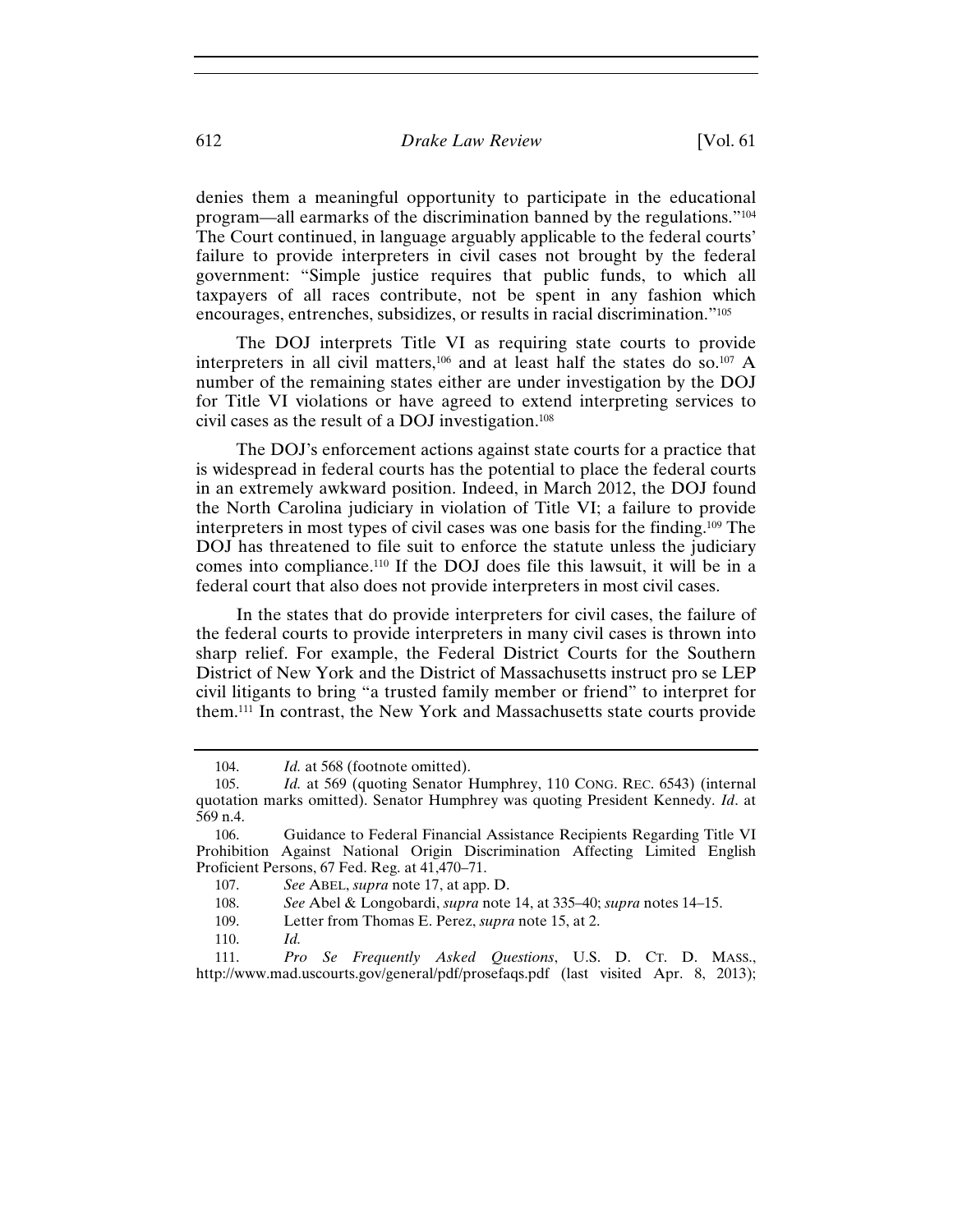interpreters for all court proceedings at which an LEP individual is present.112 And, in order to avoid conflicts of interest, both state court systems avoid the use of even professional interpreters who are friends, relatives, or associates of the LEP individual.113 The availability of interpreters in civil cases in these states, and the lack thereof in the federal courts, could provide court users with an incentive to remove cases to the federal courts in order to deprive an LEP opponent of access to an interpreter. This would be ironic (and even tragic) given the removal statute's goal of providing access to a forum that can "more accurately interpret federal law."114

The federal courts' policy on the provision of interpreters in civil cases also contrasts unfavorably with federal agency practice. Under Executive Order 13166, federal agencies are required to provide the same level of language access that Title VI obligates federal funding recipients to provide.115 In 2011, Attorney General Eric Holder reaffirmed the administration's commitment to providing language access under this Executive Order.116 In a letter to the head of each federal agency, Holder wrote, "Whether in an emergency or in the course of routine business matters, the success of government efforts to effectively communicate with members of the public depends on the widespread and nondiscriminatory availability of accurate, timely, and vital information."117 Federal agencies now provide interpreters for people in a wide variety of administrative proceedings.118

113. COMM. FOR THE ADMIN. OF INTERPRETERS FOR THE TRIAL COURT, ADMIN. OFFICE OF THE TRIAL COURT, STANDARDS AND PROCEDURES OF THE OFFICE OF COURT INTERPRETER SERVICES § 4.04(L) (2009), *available at* http://www.mass.gov /courts/ocis-standards-procedures.pdf; N.Y. STATE UNIFIED COURT SYS., UCS COURT INTERPRETER MANUAL AND CODE OF ETHICS 13 (2008), *available at*  http://www.nycourts.gov/courtinterpreter/pdfs/CourtInterpreterManual.pdf.

114. Boys Mkts., Inc. v. Retail Clerks Union, Local 770, 398 U.S. 235, 244–47 & n.13 (1970).

*Representing Yourself in Federal Court* (Pro Se)*: Frequently Asked Questions*, U.S. D. CT., S.D.N.Y., http://www.nysd.uscourts.gov/courtrules\_prose.php?prose=faq (last visited Apr. 8, 2013).

<sup>112.</sup> MASS. GEN. LAWS ANN. ch. 221C, § 2 (West 2005 & Supp. 2012); CHIEF ADMIN. JUDGE OF THE N.Y. COURTS, ADMINISTRATIVE ORDER pt. 217 (2007), *available at* http://www.courts.state.ny.us/rules/trialcourts/217\_amend.pdf.

<sup>115.</sup> Exec. Order No. 13,166, 65 Fed. Reg. 159 (Aug. 16, 2000).

<sup>116.</sup> Memorandum from Eric Holder, *supra* note 7.

<sup>117.</sup> *Id.* 

<sup>118.</sup> *See, e.g.*, ADMIN. CONFERENCE OF THE U.S. & DEP'T OF JUSTICE,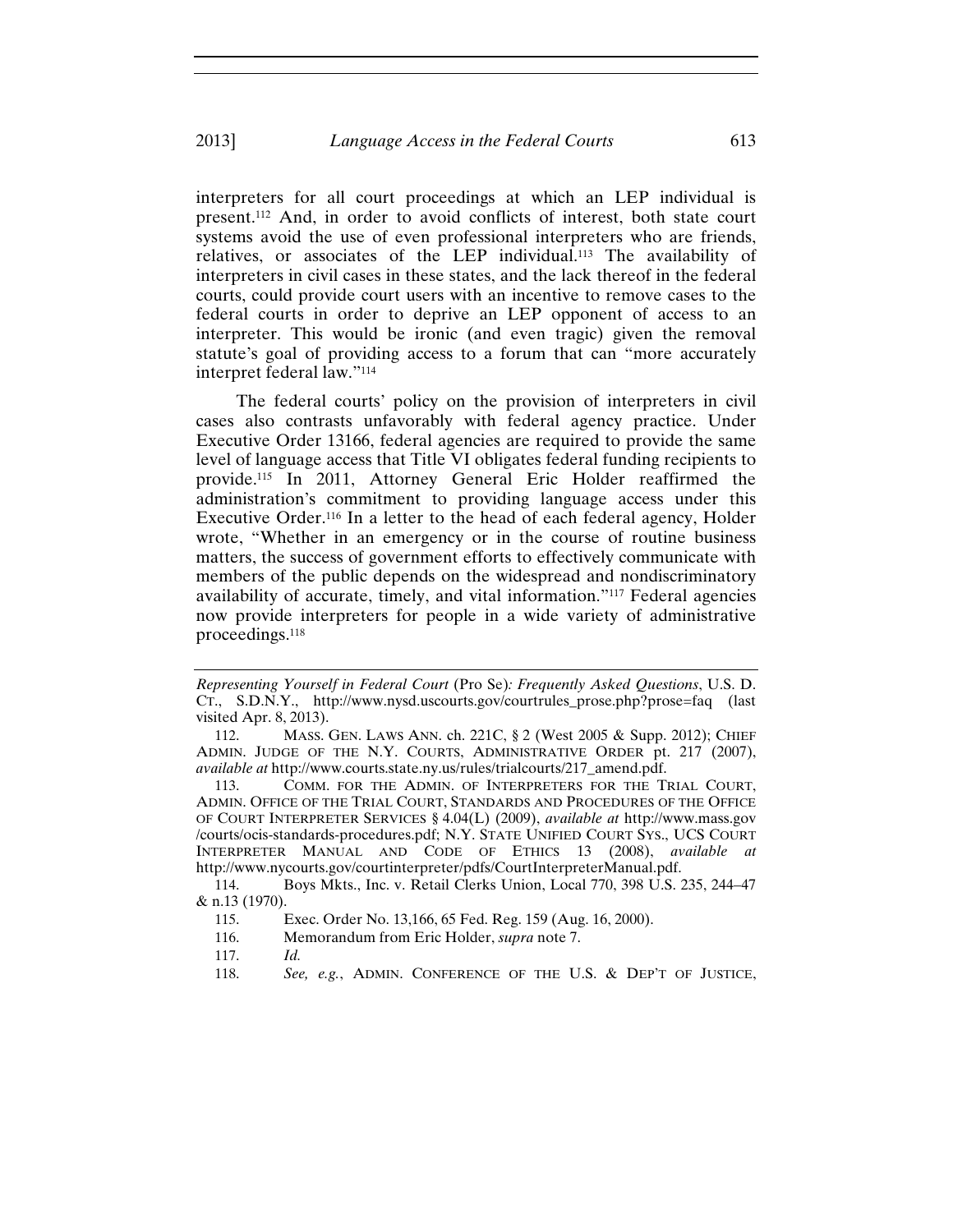## 614 *Drake Law Review* [Vol. 61

As a result, individuals may obtain language access in a federal administrative proceeding, only to be denied such access in a subsequent appeal to a federal court.119 For example, the EEOC has a comprehensive, detailed language access plan for LEP persons, which includes making bilingual staff members and interpreters available to help parties "throughout the outreach and enforcement processes."120 In a recent employment discrimination case in the Southern District of New York, when an LEP Ethiopian plaintiff, who received a notice of right to sue from the EEOC, filed a lawsuit and moved for appointment of an interpreter, her motion was denied by the federal district court judge hearing her case.121

A similar disparity in language access resources affects LEP bankruptcy filers. Shortly after filing for bankruptcy, each debtor must attend a "meeting of creditors under section 341," at which the trustee examines the debtor regarding his or her assets and debts.122 The U.S. Trustee Program (a DOJ entity bound by Executive Order 13166) provides interpretation for these meetings.123 In the more formal bankruptcy court proceedings, however, interpreters are provided only for the few cases brought on behalf of the government.124

## B. *Certified Interpreters Are Available Only in Spanish, Haitian Creole, and Navajo*

While federal interpreters for Spanish generally are held to a high

PROMISING PRACTICES FOR LANGUAGE ACCESS IN FEDERAL ADMINISTRATIVE HEARINGS AND PROCEEDINGS 10 (2012), *available at* http://www.justice.gov/atj/acusdoj-language-access-rpt.pdf (reporting that the SSA and the DOJ provide interpreters for LEP individuals during administrative hearings).

<sup>119.</sup> *See supra* notes 111–18 and accompanying text.

<sup>120.</sup> *Plan of the Equal Employment Opportunity Commission for Improving Access to Services for Persons with Limited English Proficiency*, U.S. EQUAL EMP. OPPORTUNITY COMMISSION § V(C)(2), http://www.eeoc.gov/eeoc/plan/lep.cfm (last visited Apr. 8, 2013).

<sup>121</sup>*. See* Fessehazion v. Hudson Grp., No. 08 Civ. 10665(BSJ)(RLE), 2009 WL 2596619, at \*2 (S.D.N.Y. Aug. 21, 2009), *abrogated on other grounds by* Fessehazion v. Hudson Grp., No. 08 Civ. 10665(BSJ)(RLE), 2009 WL 2777043 (S.D.N.Y. Aug. 31, 2009).

<sup>122. 11</sup> U.S.C. § 341(a), (d) (2006).

<sup>123.</sup> EXEC. OFFICE FOR U.S. TRUSTEES, LANGUAGE ACCESS PLAN FOR IMPLEMENTATION OF EXECUTIVE ORDER 13166 § 4-7 (2011), *available at* http://www.justice.gov/ust/eo/public\_affairs/lep/docs/lang\_assistance\_plan.pdf.

<sup>124.</sup> *See, e.g.*, U.S. BANKR. COURT D.R.I.,*supra* note 77, at R. 5007-1.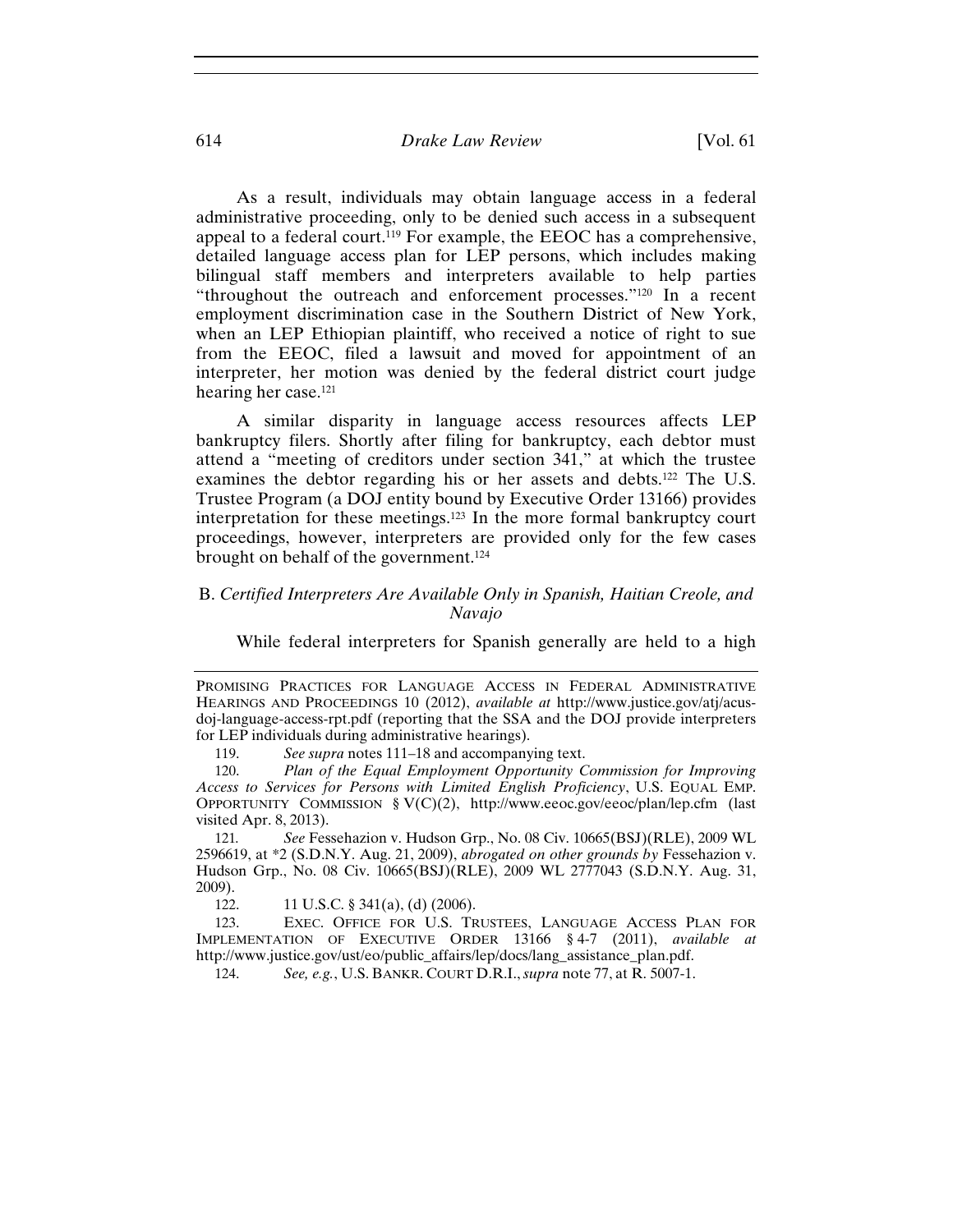standard of excellence,<sup>125</sup> the courts have little control over the quality of interpreters in other languages. This is, for the most part, due to the fact that federally certified interpreters are available only in Spanish.126 Certification programs for Haitian Creole, and Navajo did exist for a short time. However, in March 1996, the U.S. Judicial Conference directed that all resources be devoted to the certification of Spanish-language interpreters and suspended certification programs for Haitian Creole, and Navajo.<sup>127</sup> While the Administrative Office of the U.S. Courts has begun exploring the possibility of developing certification for additional languages,128 it has not yet implemented certification for any language other than Spanish.129 Today, while there are still some interpreters certified in Haitian Creole and Navajo, their numbers are dwindling. There are no federally certified interpreters in any other languages.130 In 2008, the Court Administration and Case Management Committee (CACM) of the Judicial Conference of the U.S. Courts stated there is a "critical need" for interpreters in languages other than Spanish and for certification or other methods of ensuring the quality of such interpreters.<sup>131</sup>

The lack of certified interpreters in languages other than Spanish has harmful effects on litigants, law enforcement personnel, and the courts themselves. While Spanish is by far the most frequently spoken language other than English, more than 100 other languages are used in the federal courts, too.132 Among the languages used most frequently are Mandarin

<sup>125</sup>*. See Three Categories of Interpreters*, U.S. COURTS, http://www.uscourts .gov/FederalCourts/DistrictCourts/CourtInterpreters/InterpreterCategories.aspx (last visited Apr. 8, 2013).

<sup>126.</sup> *See id.* 

<sup>127.</sup> See JUDICIAL CONFERENCE OF THE U.S., REPORT OF THE PROCEEDINGS OF THE JUDICIAL CONFERENCE OF THE UNITED STATES 15 (1996), *available at* http://www.uscourts.gov/judconf/96-Mar.pdf; *see also Three Categories of Interpreters*, *supra* note 125.

<sup>128.</sup> *See Court Interpreter Language Testing Program*, FED. BUS. OPPORTUNITIES (Dec. 29, 2010), https://www.fbo.gov/index?s=opportunity&mode =form&id=3f48590cd9ea5b6ae95c52d50ec75a4c&tab=core&\_cview=0.

<sup>129</sup>*. See* ADMIN. OFFICE OF THE U.S COURTS, *supra* note 39, at II-86.

<sup>130.</sup> *See* United States v. Huang, No. 06-CR-103-LRR, 2007 WL 1283998, at \*2 (N.D. Iowa, Apr. 30, 2007) ("[T]here are no 'certified' interpreters for Wenzhouhua, or for that matter, Mandarin or Cantonese.").

<sup>131</sup>*. See* ADMIN. OFFICE OF THE U.S. COURTS, *supra* note 39, at I-17.

<sup>132.</sup> *Annual Report 2011: Key Studies, Projects, and Programs*, U.S. COURTS, http://www.uscourts.gov/annualreport\_2011/Key\_Studies\_Projects\_And\_Programs.asp x#kspp\_19 (last visited Apr. 8, 2013).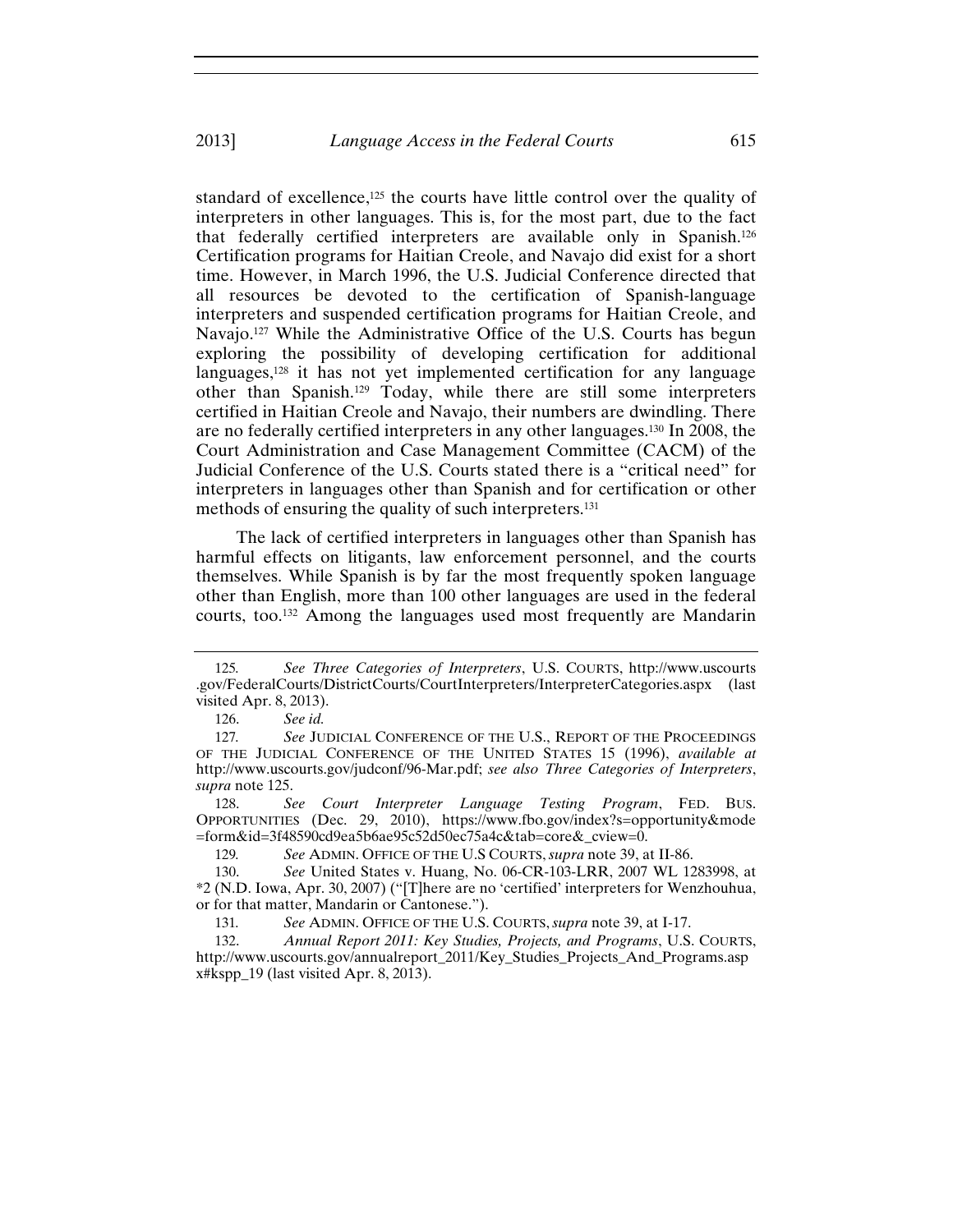(for which interpreters were used 1,682 times in 2011), Russian (for which interpreters were used 1,376 times in 2011), and Cantonese (for which interpreters were used 813 times in 2011).<sup>133</sup>

Court interpreting is a highly specialized skill. According to the ABA, it requires "language fluency, interpreting skills, familiarity with technical terms and courtroom culture and knowledge of codes of professional conduct for court interpreters."134 As the Ninth Circuit has warned, "[m]any people claim 'fluency' in a foreign language, but '[t]here are few persons in the United States who can interpret with the degree of precision and accuracy required at the Federal court level.'"135 When interpreters make mistakes, the result can be that people plead guilty to crimes they did not commit.136 This is a tragedy for the defendant. Courts, prosecutors, and public defenders all incur unnecessary costs as interpreter errors are assessed by several layers of appellate courts.137

In some instances, a lack of qualified interpreters can also make it impossible for law enforcement to pursue prosecutions. In fact, prosecutors have routinely dismissed immigration-related criminal charges against non-Spanish-speakers in the Operation Streamline program.138 In that program, as many as eighty individuals have been prosecuted for illegal reentry in a single proceeding on the U.S.–Mexico border.<sup>139</sup> As Joanna Jacobbi Lydgate reported in a 2010 article, only Spanish interpreters were available in Tucson, so the U.S. Attorney's office routinely dismissed charges against LEP Operation Streamline defendants who did not speak Spanish.140 The result was an unusual form of discrimination against Spanish speakers who were criminally prosecuted while speakers of other languages—usually

139. *Id.* at 481–85.

<sup>133.</sup> *Id.* 

<sup>134.</sup> AM. BAR ASS'N, *supra* note 19, std. 8.1.

<sup>135.</sup> United States v. Bailon-Santana, 429 F.3d 1258, 1260 (9th Cir. 2005) (alteration in original) (quoting H.R. REP. NO. 100-889, at 58 (1988), *reprinted in* 1988 U.S.C.C.A.N. 5982, 6019).

<sup>136.</sup> For example, in Florida, an interpreter's error lead a man to plead guilty to stealing a dump truck, which was a felony offense, even though he thought he was pleading guilty to taking a toolbox, which was a misdemeanor. de Jongh, *supra* note 1, at 30.

<sup>137.</sup> AM. BAR ASS'N, *supra* note 19, std. 3.2 cmt.

<sup>138.</sup> Joanna Jacobbi Lydgate, Comment, *Assembly-Line Justice: A Review of Operation Streamline*, 98 CALIF. L. REV. 481, 512–13 (2010).

<sup>140.</sup> *Id.* at 512–13.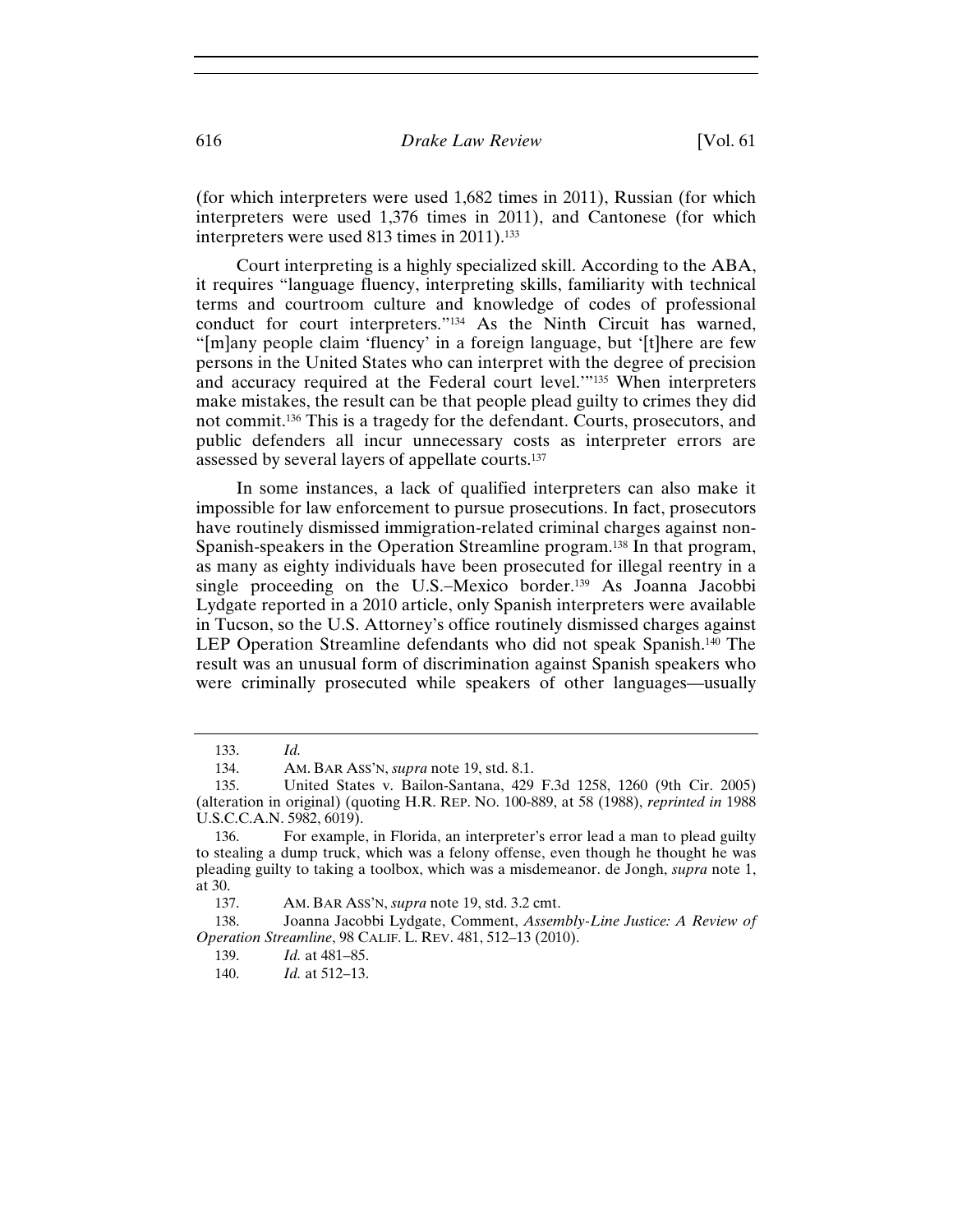#### indigenous Latin American languages—went free.141

The lack of certified interpreters in languages other than Spanish violates congressional intent. In 1988, Congress explicitly amended the Court Interpreters Act to provide the Administrative Office of the Courts with discretion over the languages in which it would certify interpreters.<sup>142</sup> The amendment was apparently motivated by budget concerns and by evidence that less than one-third of 1% of all federal cases presented a need for interpreting in other languages.143 However, the Senate Judiciary Committee stated at the time that "in the view of the Committee, the judiciary must act to meet the needs of non-English speakers in other language groups, as well."144 Accordingly, it stated: "The Committee envisions the certification of a growing list of languages in the near future."145

For Spanish, Haitian Creole, and Navajo, the Court Interpreters Act and the Guide to Judiciary Policy require the use of certified interpreters whenever they are "reasonably available."<sup>146</sup> Some districts appear to adhere to this requirement. In the U.S. District Court for the District of Arizona, for example, certified staff and contract Spanish interpreters handled more than 76,500 proceedings in 2011, while noncertified Spanish interpreters handled only fourteen proceedings.147 However, in other districts, the use of noncertified Spanish interpreters is the norm.148 In the District of Idaho, noncertified Spanish interpreters handled 457 proceedings in 2011, while certified Spanish interpreters handled only 140.149 In the District of Montana, noncertified Spanish interpreters handled 101 proceedings in 2011, while certified Spanish interpreters

<sup>141.</sup> *See generally id.* 

<sup>142.</sup> Judicial Improvements and Access to Justice Act, Pub. L. No. 100-702, § 703, 102 Stat. 4642, 4654 (1988).

<sup>143.</sup> *See* H.R. REP. NO. 100-889, at 58–59 (1988), *reprinted in* 1988 U.S.C.C.A.N. 5982, 6018–19.

<sup>144.</sup> *Id.* at 60.

<sup>145.</sup> *Id.* 

<sup>146. 28</sup> U.S.C. § 1827(d)(1) (2006); 5 GUIDE TO JUDICIARY POLICY, *supra* note 23, § 320.20.20.

<sup>147.</sup> JUDICIAL COUNCIL OF THE NINTH CIRCUIT, 2011 ANNUAL REPORT 80, *available at* http://www.ce9.uscourts.gov/publications/AnnualReport2011.pdf.

<sup>148.</sup> *See, e.g.*, United States v. Gonzales, 339 F.3d 725, 728 (8th Cir. 2003) (criticizing the Southern District of Iowa for using uncertified interpreters in most cases).

<sup>149.</sup> JUDICIAL COUNCIL OF THE NINTH CIRCUIT, *supra* note 147, at 80.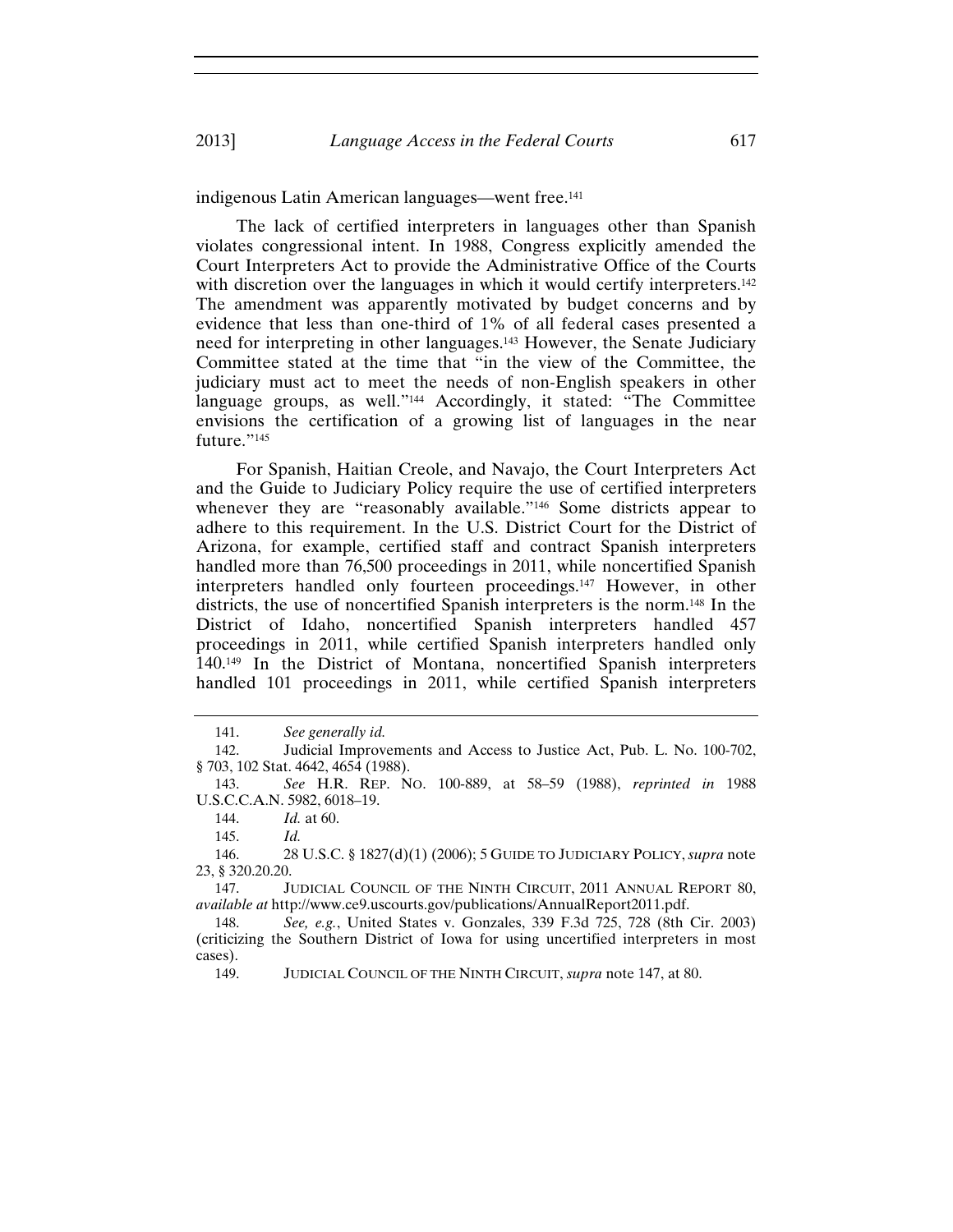handled only one.<sup>150</sup>

Because interpreters are certified only in Spanish, for the more than 100 other languages for which interpretation is required courts generally use "professionally qualified" interpreters or, if they are not available, "language skilled/ad hoc interpreters."151 An interpreter will be deemed "professionally qualified" if he or she has passed particular tests administered by the U.S. Department of State, the United Nations, or one of several interpreter associations.152 The local court will deem interpreters "language skilled/ad hoc" if they can demonstrate their ability to interpret court proceedings to and from another language.153

This policy does not require either "professionally qualified" or "language skilled/ad hoc" interpreters to demonstrate familiarity with the unique culture of the courtroom, any legal matters the interpreter will need to interpret, or the ethical duties of an interpreter—all of which are widely recognized as essential for courtroom interpreting.154 In this respect, the

(a) Passed the U.S. Department of State conference or seminar interpreter test in a language pair that includes English and the target language. The U.S. Department of State's escort interpreter test is not accepted as qualifying.

(b) Passed the interpreter test of the United Nations in a language pair that includes English and the target language.

(c) Is a current member in good standing of:

(1) the Association Internationale des Interprètes de Conférence (AIIC); or

(2) The American Association of Language Specialists (TAALS). The language pair of the membership qualification must be English and the target language.

*Id.* § 320.20.20.

153. *Id.* § 320.20.30(a).

154. *See* AM. BAR ASS'N, *supra* note 19, std. 8.1; CONFERENCE OF STATE COURT ADM'RS, WHITE PAPER ON COURT INTERPRETATION: FUNDAMENTAL TO ACCESS TO JUSTICE 6 (2007); NAT'L ASS'N OF JUDICIARY INTERPRETERS & TRANSLATORS, POSITION PAPER: INFORMATION FOR COURT ADMINISTRATORS 2–3 (2003); NAT'L ASS'N OF JUDICIARY INTERPRETERS & TRANSLATORS, POSITION PAPER: PREPARING INTERPRETERS IN RARE LANGUAGES 2–3 (2005); NAT'L CTR. FOR STATE COURTS, COURT INTERPRETATION: MODEL GUIDES FOR POLICY AND PRACTICE IN THE STATE COURTS 16 (1995), *available at* http://ncsc.contentdm.oclc.org/cdm/singleitem

<sup>150.</sup> *Id.*

<sup>151. 5</sup> GUIDE TO JUDICIARY POLICY, *supra* note 23, § 330.20–.30.

<sup>152.</sup> The interpreter must have satisfied one of the following criteria: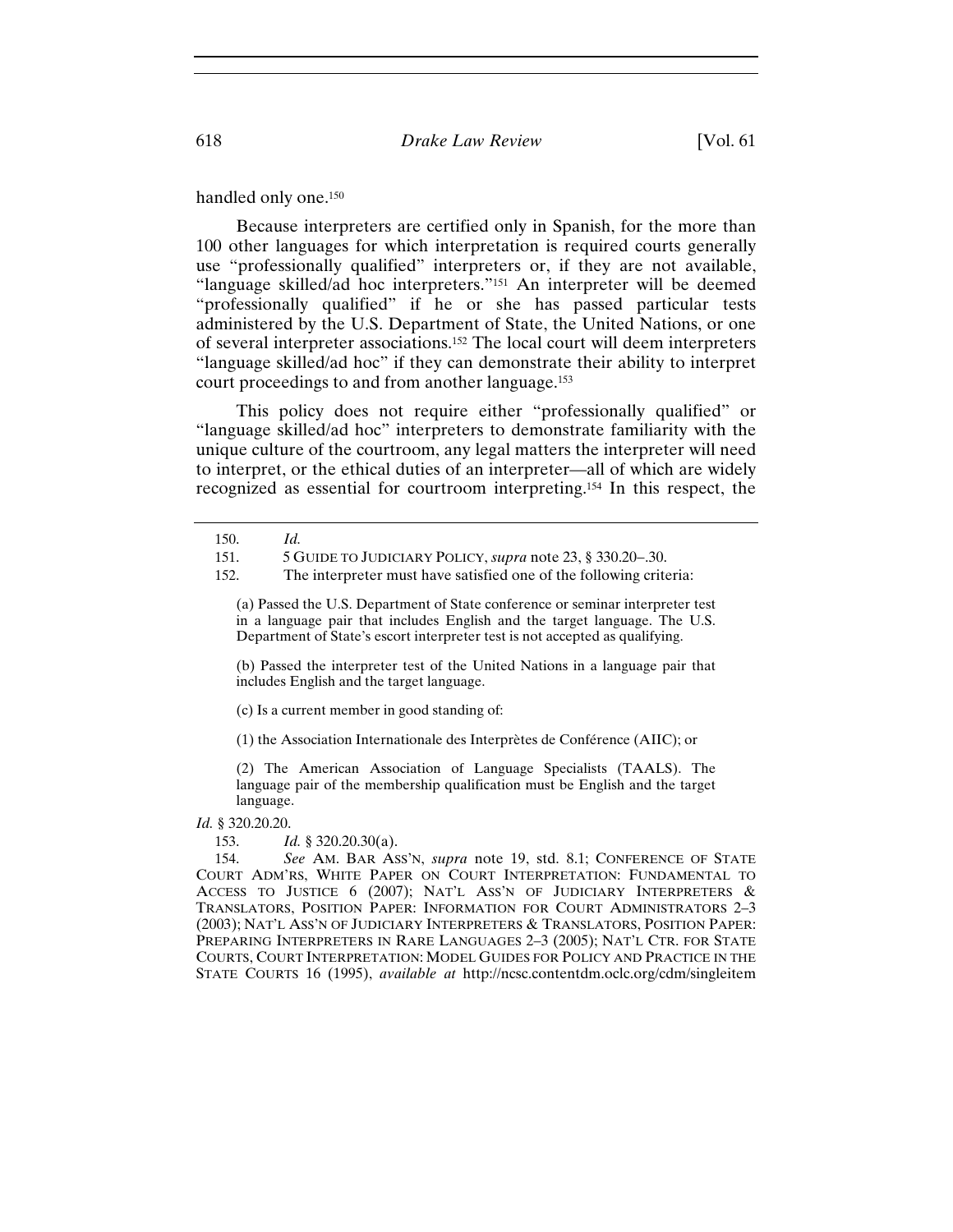practice of the federal courts compares unfavorably to the practices of many state courts. For example, in Minnesota, when a certified interpreter is not available, a state court can appoint a noncertified, but otherwise qualified, interpreter.155 Among the requirements for obtaining that designation are completion of an interpreter orientation program and a passing score on a written ethics exam.156

While standardized certification tests are the best practice for assessing language and interpreting ability,157 when those tests are not available the most effective assessments use staff who possess court interpreting expertise, have been trained to perform interpreter assessments, and perform such assessments regularly as part of their job.158 As the National Center for State Courts warns: "It is inefficient for trial judges to be responsible for the *ad hoc* determination of interpreter qualifications in the courtroom, and the results of in-court voir dires . . . remain problematic in the best of circumstances."159 In a 2001 survey, Indiana trial judges reported that "they were often unable to determine whether" a given interpreter was "genuinely qualified."<sup>160</sup> In the same vein, the Ninth Circuit has warned that "the judge and other participants in the courtroom usually have no way of confirming whether the translation is accurate."161

Some districts do assess the interpreting ability of noncertified interpreters. For instance, the Southern District of New York administers an in-house exam to determine whether an interpreter is capable of interpreting at 150 words per minute and at  $75\%$  accuracy level.<sup>162</sup>

<sup>/</sup>collection/accessfair/id/162/rec/19.

<sup>155.</sup> MINN. CT. R. 8.02(b), *available at* https://www.revisor.mn.gov/court\_rules /rule.php?type=gp&id=8.

<sup>156.</sup> *Id.* at R. 8.01(b).

<sup>157.</sup> *See* AM. BAR ASS'N, *supra* note 19, std. 8 best practices.

<sup>158.</sup> *See id.*, std. 8.1 best practices (describing Washington state's use of qualified evaluators to assess "how well the interpreter speaks and comprehends the language for which he/she is attempting to become registered").

<sup>159.</sup> NAT'L CTR. FOR STATE COURTS, *supra* note 154, at 127.

<sup>160.</sup> Arrieta v. State, 878 N.E.2d 1238, 1241 (Ind. 2008) (citing IND. SUP. CT. COMM'N ON RACE AND GENDER FAIRNESS, HONORED TO SERVE: EXECUTIVE REPORT AND RECOMMENDATIONS App. A, at 7 (Dec. 20, 2012)).

<sup>161.</sup> United States v. Bailon-Santana, 429 F.3d 1258, 1260 (9th Cir. 2005).

<sup>162</sup>*. See Fact Sheet: Interpreting for the Federal Courts*, S.D.N.Y. INTERPRETER'S OFF., (Feb. 6, 2009), http://sdnyinterpreters.org/?page=fact\_sheet.html. The other desirable qualifications are: excellent command of English (written and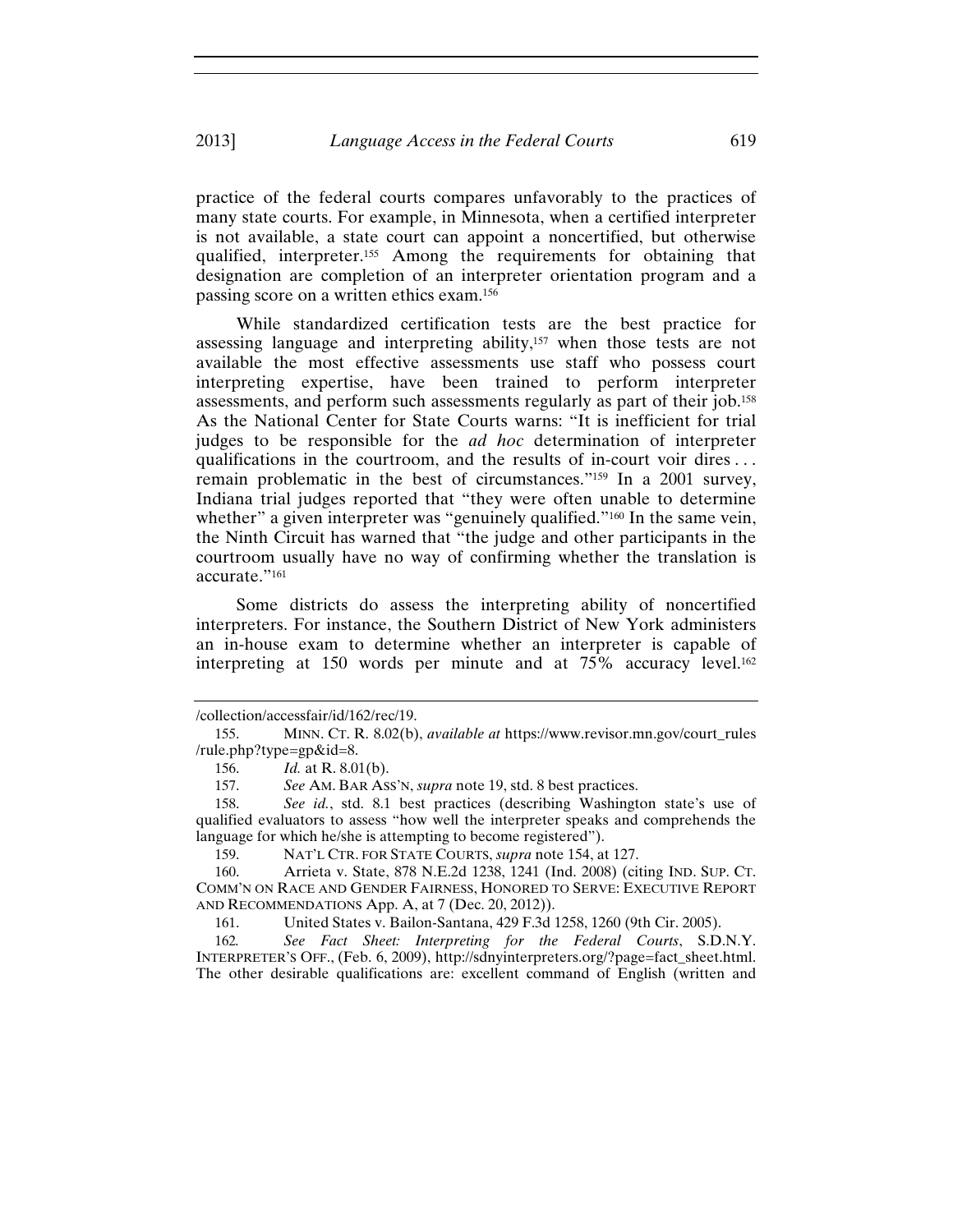## 620 *Drake Law Review* [Vol. 61

However, the Guide to Judiciary Policy implies that all districts are not as rigorous, instructing the district courts to inform parties and attorneys that the list of local, noncertified interpreters includes some who "have not been tested or certified to interpret the language in question in the courts and that neither the [Administrative Office of the Courts] nor the clerk's office can attest to the level of interpreting skills of the listed interpreters."<sup>163</sup>

## C. *Some Judges Deny Interpreters When the LEP Individual Can Speak or Understand Some English*

For several reasons, there is a serious risk that people who lack sufficient proficiency in English to participate meaningfully in a court proceeding may be denied interpreters, even in the types of proceedings in which the Court Interpreters Act mandates the provision of interpreters (i.e., those brought by the United States). As this Article describes in more detail below, some courts construe the Court Interpreters Act as permitting the denial of an interpreter when an individual can speak some English. Accordingly, federal district court judges often fail to conduct a voir dire adequate to identify individuals whose level of English proficiency is insufficient to allow meaningful participation.

The Court Interpreters Act requires that in "criminal actions and in civil actions initiated by the United States," an interpreter "shall" be provided if a party or witness:

speaks only or primarily a language other than the English language . . . so as to inhibit such party's comprehension of the proceedings or communication with counsel or the presiding judicial officer, or so as to inhibit such witness' comprehension of questions and the presentation of such testimony.164

Several circuits have interpreted "inhibit" narrowly, permitting the denial of an interpreter to someone who can speak or understand some English but still may not be able to meaningfully participate in the proceedings.165

oral), familiarity with federal legal terms and proceedings, and two letters of recommendation. *Id.*

<sup>163. 5</sup> GUIDE TO JUDICIARY POLICY, *supra* note 23, § 330.20.20(b).

<sup>164. 28</sup> U.S.C. §§ 1827(d)(1)(A), 1828(a) (2006).

<sup>165.</sup> *See* Virginia E. Hench, *What Kind of Hearing? Some Thoughts on Due Process for the Non-English-Speaking Criminal Defendant*, 24 T. MARSHALL L. REV. 251, 255–56 (1999).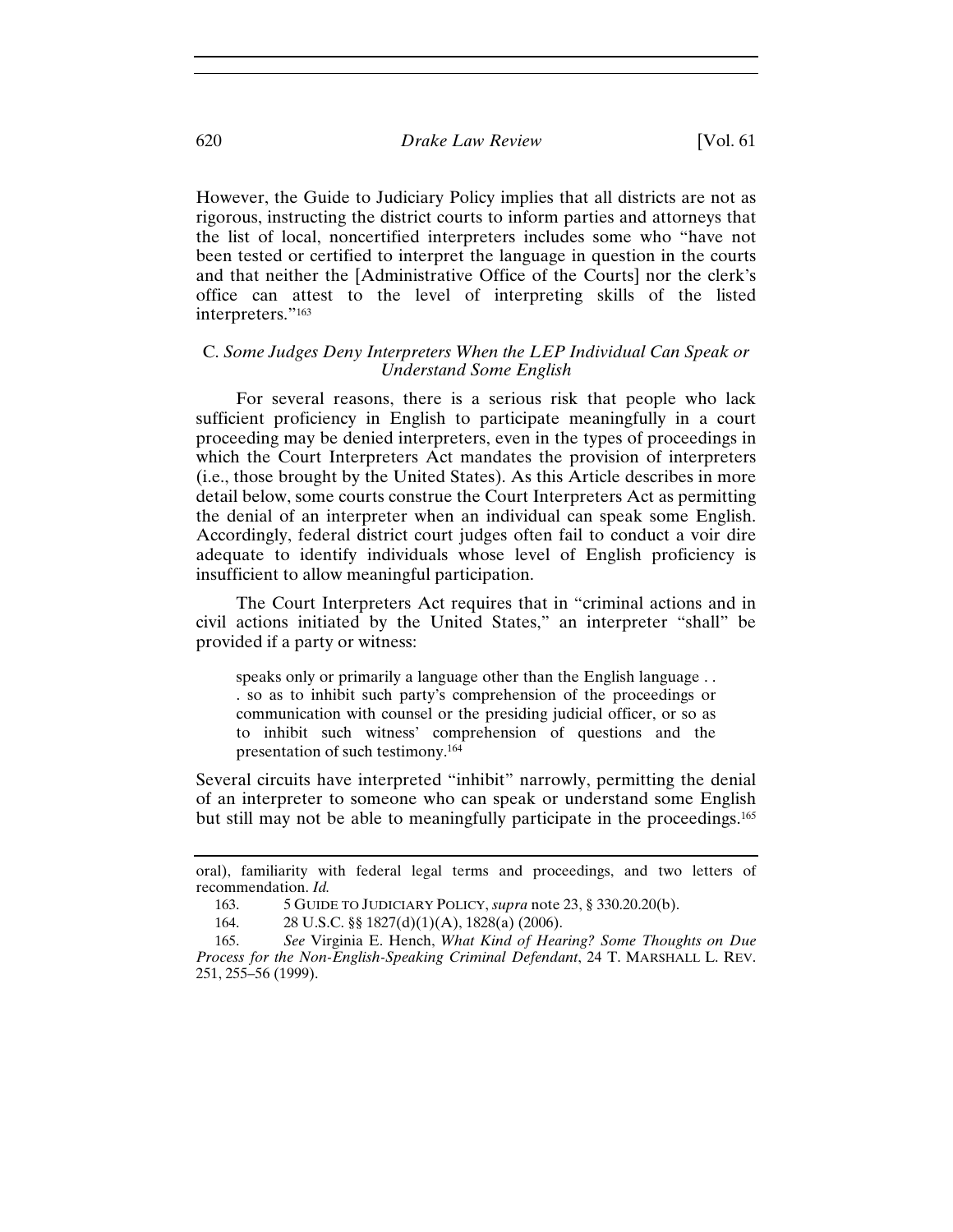For example, in *Gonzalez v. United States*, the Ninth Circuit found no clear error in the district court's decision not to appoint an interpreter for a Spanish-speaking criminal defendant who could not speak English well, could not read English at all, and responded to questions in a manner the dissent characterized as "inarticulate."166 The Ninth Circuit agreed with the district court that the Court Interpreters Act required appointment of an interpreter only if a defendant's difficulty with the English language was a "major" problem.<sup>167</sup> Dissenting, Judge Reinhardt noted that "[n]othing in the legislative history or statutory language supports the narrow application of the Act by the district court."168 He explained, "Congress mandated the appointment of interpreters *whenever* a 'languagehandicapped' defendant's comprehension of the proceedings is impaired because Congress concluded that the appointment of an interpreter represents a fundamental premise of fairness and due process for all."169

In contrast to the Ninth Circuit's major-problem standard, the DOJ has warned state courts that Title VI requires them to provide an interpreter if an individual lacks sufficient proficiency in English to participate meaningfully in a judicial proceeding.170 Similarly, the National Center for State Courts recommends that interpreters be appointed when "the services of an interpreter are required to secure the rights of non-English speaking persons or for the administration of justice."171 A number of state court systems follow the meaningful-participation standard.172

<sup>166.</sup> Gonzalez v. United States, 33 F.3d 1047, 1050–51 (9th Cir. 1994); *see also id.* at 1053 (Reinhardt, J., dissenting).

<sup>167.</sup> *Id.* at 1050 (internal quotation marks omitted); *see also* United States v. Hasan, 609 F.3d 1121, 1131 (10th Cir. 2010) (defining the Court Interpreter Act standard as asking whether a party is "inhibited in his [or her] ability to comprehend and communicate . . . to such an extent as to have been fundamentally unfair").

<sup>168.</sup> *Gonzalez*, 33 F.3d at 1052 (Reinhardt, J., dissenting).

<sup>169.</sup> *Id.* at 1053 (quoting H.R. REP. NO. 95-1687, at 4 (1978), *reprinted in* 1978 U.S.C.C.A.N. 4652, 4654) (internal quotation marks omitted).

<sup>170.</sup> Letter from Thomas E. Perez, *supra* note 13.

<sup>171.</sup> NAT'L CTR. FOR STATE COURTS, *supra* note 154, at 226.

<sup>172.</sup> *See, e.g.*, STATE OF ME. SUPREME JUDICIAL COURT, ADMIN. ORDER JB-06-3: GUIDELINES FOR DETERMINATION OF ELIGIBILITY FOR COURT-APPOINTED INTERPRETATION AND TRANSLATION SERVICES (2006), *available at* http://www.courts .state.me.us/rules\_adminorders/adminorders/JB-06-3.pdf (defining an LEP individual for whom a court should appoint an interpreter as one "whose primary language is a language other than English and whose ability to speak English is not at the level of comprehension and expression needed to participate effectively in court transactions and proceedings"); UNIFIED JUDICIAL SYS. OF PA., ADMINISTRATIVE REGULATIONS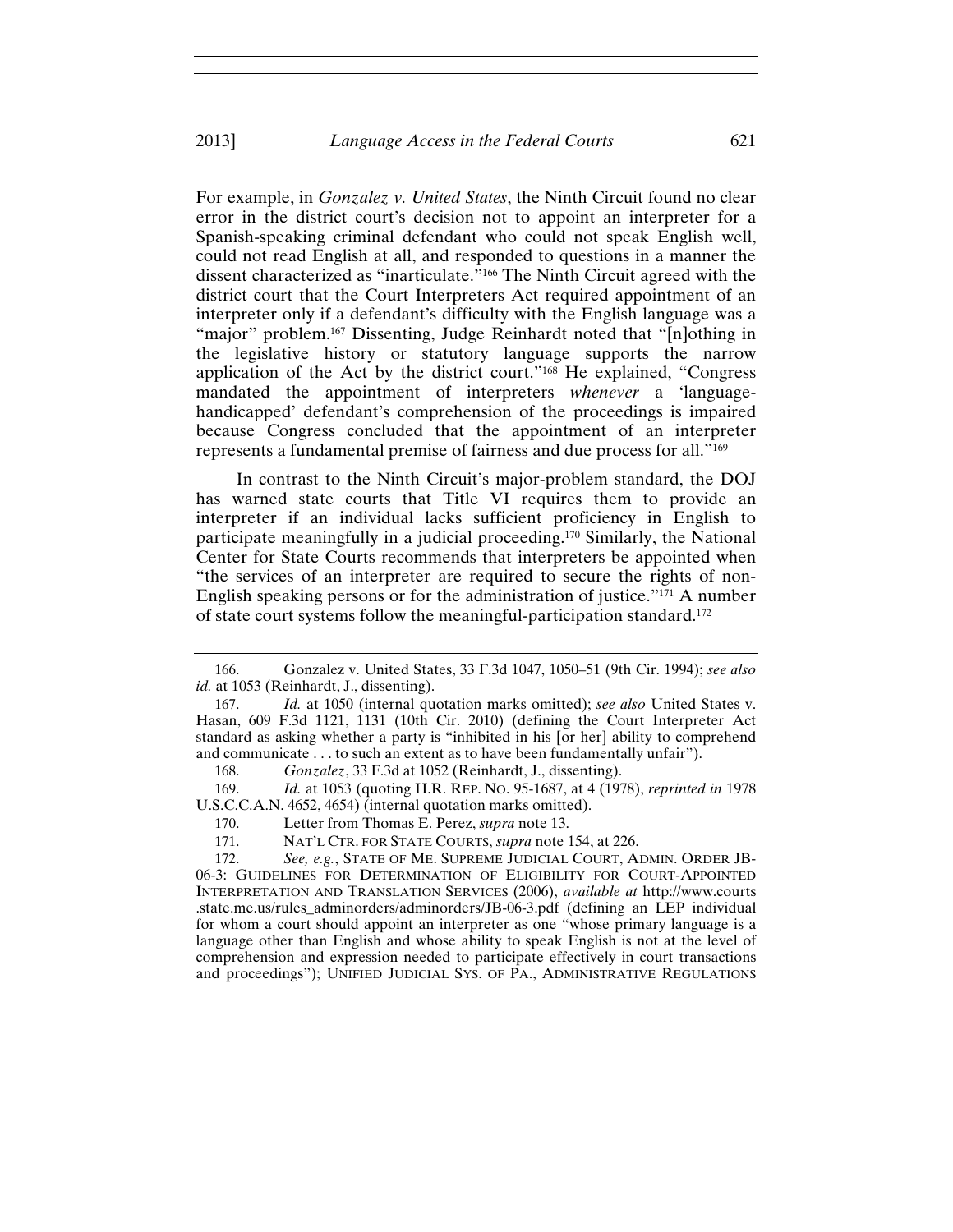## 622 *Drake Law Review* [Vol. 61

Under the meaningful participation standard, an ability to speak or understand *some* English does not preclude the appointment of an interpreter.173 As the National Center for State Courts notes, "[m]any individuals have enough proficiency in a second language to communicate at a very basic level. But participation in court proceedings requires far more than a very basic level of communicative capability."174 Rather, an interpreter should be provided when the individual's English language facility is insufficient to permit meaningful communication and comprehension in the context of a fast-paced, potentially jargon-laden, and emotionally taxing legal proceeding.175

The methods some federal district court judges use to determine an individual's level of English proficiency are insufficient to satisfy this standard.176 The Federal Judicial Center's Benchbook for U.S. District Court Judges only recommends that federal judges ask if an individual can speak and understand English, or, if he or she has an attorney, whether the attorney has been able to communicate with the individual.177 Asking a

GOVERNING COURT INTERPRETERS FOR PERSONS WITH LIMITED ENGLISH PROFICIENCY AND FOR PERSONS WHO ARE DEAF OR HARD OF HEARING § 102(m) ("*Person with limited English proficiency* means a principal party in interest or a witness who speaks exclusively or primarily a language other than English and is unable to sufficiently speak and understand English so as to fully participate and be understood in a judicial proceeding.").

<sup>173.</sup> *See* GA. SUPREME COURT, AMENDMENTS TO RULES FOR USE OF INTERPRETERS FOR NON-ENGLISH SPEAKING PERSONS app. A(I)(B) (2008), *available at* http://w2.georgiacourts.org/coi/files/Rules%20on%20Interpreters%20-%20Final %20Version%20-%2011-5-2008%20-%20Advance%20Sheets%2012-25-2008.pdf

<sup>(</sup>cautioning that "[t]he fact that a person for whom English is a second language knows some English should not prohibit that individual from being allowed to have an interpreter").

<sup>174.</sup> NAT'L CTR. FOR STATE COURTS, *supra* note 154, at 125.

<sup>175.</sup> *See* AM. BAR ASS'N,*supra* note 19, std. 3.3 cmt.

<sup>176.</sup> *See, e.g.*, United States v. Perez, 918 F.2d 488, 489–90 (5th Cir. 1990) ("The magistrate pointedly inquired whether [the defendant] understood the proceedings. [The defendant] responded: 'I understand everything so far.' The magistrate then advised [the defendant] that if you have any difficulty in understanding what's going on, stop and let us know so that we can do something because we can get a translator to assist you." (internal quotation marks omitted)).

<sup>177.</sup> FED. JUDICIAL CTR., BENCHBOOK FOR U.S. DISTRICT COURT JUDGES 9 (5th ed. 2007), *available at* http://www.fjc.gov/public/pdf.nsf/lookup/Benchbk5 .pdf/\$file/Benchbk5.pdf ("If you are not sure the defendant understands English, ask the defendant: Are you able to speak and understand English? If the defendant has an attorney, ask counsel if he or she has been able to communicate with the defendant in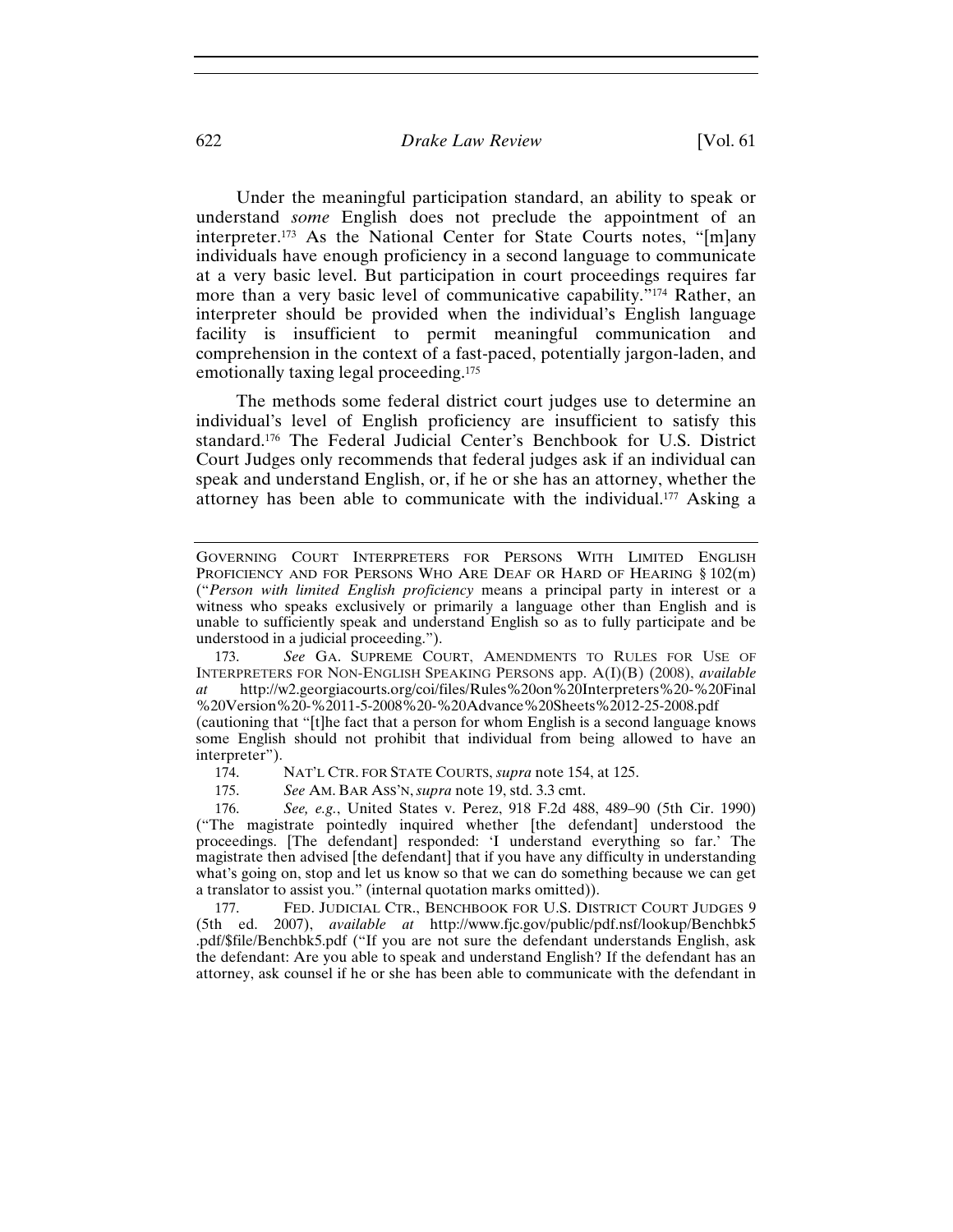litigant or witness whether he or she can speak and understand English is likely to elicit a "yes" from people too embarrassed, nervous, or scared to admit difficulty with the national language. Moreover, a litigant who is not familiar with courtroom culture may not know what level of English is necessary for meaningful communication in that setting.178

Other judges, without asking specifically about English language ability, accept a "yes" or "no" answer to a question as evidence that a defendant can speak and understand English.179 This practice flies in the face of the widespread recognition that open-ended questions calling for more than a "yes" or "no" answer are the best method for assessing an individual's ability to understand and speak English.180 The National Center for State Courts' model guide for court interpretation recommends that "[t]he voir dire should include 'wh-questions' (what, where, who, when) and questions that call for describing people, places or events or a narration."181 According to Georgia's Uniform Rule for Interpreter Programs, a court should ask questions on identification, "[a]ctive vocabulary in vernacular English," and the court proceedings.182 A bench card for Ohio judges suggests that judges ask: "Please tell me about your country." "How did you learn English?" "Describe some of the things you see in this courtroom."183

English. If you doubt the defendant's capacity to understand English, use a certified interpreter." (citing 28 U.S.C. § 1827 (2006))).

178. AM. BAR ASS'N, *supra* note 19, std. 3.3 cmt.

179. *See, e.g.*, United States v. Edouard, 485 F.3d 1324, 1339 (11th Cir. 2007) (finding there was no indication in the record that the defendant had difficulty with English, in part because he responded "yes" or "no" to short, simple questions).

180. *See* AM. BAR ASS'N,*supra* note 19, std. 3.3 cmt.

181. NAT'L CTR. FOR STATE COURTS, *supra* note 154, at 126. The National Center for State Court's "Model Voir Dire for Determining the Need for an Interpreter" lists the following questions, among others: "How did you come to court today?"; "What kind of work do you do?"; "What was the highest grade you completed in school?"; "Please describe for me some of the things (or people) you see in the courtroom."; "Please tell me a little bit about how comfortable you feel speaking and understanding English." *Id.* at 147 (internal quotation marks omitted).

182. GA. SUPREME COURT, *supra* note 173 at app. A(I)(C)(2).

183. SUPREME COURT OF OHIO, WORKING WITH FOREIGN LANGUAGE INTERPRETERS IN THE COURTROOM: A BENCH CARD FOR JUDGES 1 (2007), *available at* https://www.supremecourt.ohio.gov/JCS/interpreterSvcs/benchcard.pdf; *see also* BENCH CARD FOR IOWA JUDGES: TIPS FOR EFFECTIVELY WORKING WITH LANGUAGE INTERPRETERS IN THE COURTROOM 1 (2010), *available at* http://ujs.sd.gov /Uploads/Committees/11\_2010\_Handout\_C.pdf (providing questions for the judge to ask: "For how many years have you spoken English?"; "How did you learn English?";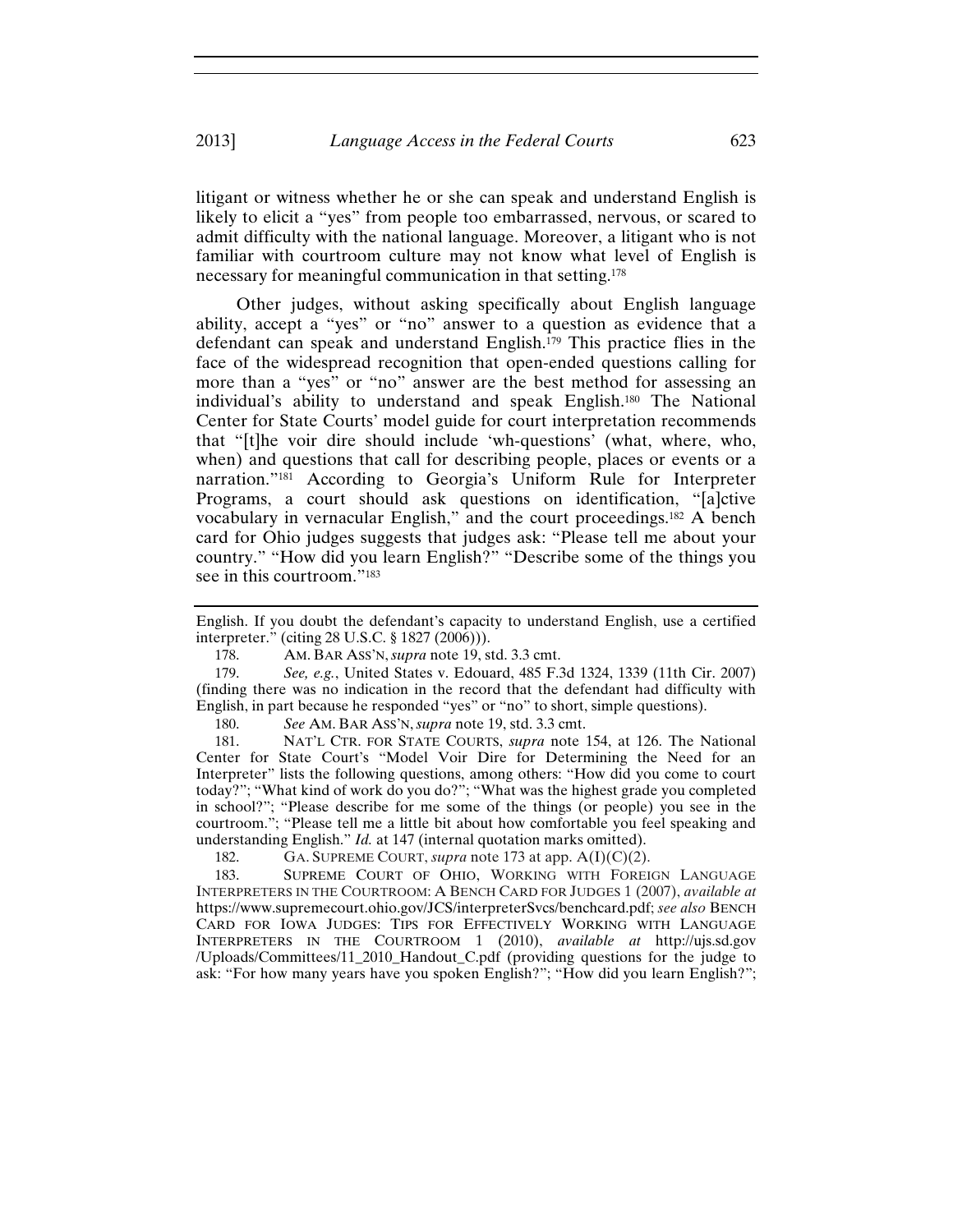#### 624 *Drake Law Review* [Vol. 61

Courts should also carefully assess the specific language spoken by LEP court users. The following incident illustrates how a lack of rigorous assessment of language ability can lead a court to appoint an interpreter who speaks the wrong language. In a 2008 raid on a meatpacking plant in Iowa, more than three hundred undocumented workers—many from Guatemala and Mexico—were arrested.184 The workers were appointed counsel and provided certified Spanish interpreters.185 Within two weeks, almost all of the workers pled guilty and were sentenced to prison, followed by deportation.186 The court failed to realize, however, that many of the workers spoke and understood only indigenous South American languages, not Spanish.187

To assess the specific language spoken by the LEP court users, judges should specifically ask which language a litigant speaks and use a language identification card to help the litigant identify the language. The National Center for State Courts' model bench card for court interpretation in protection order hearings directs the court to determine the language of the LEP litigant using a language identification card.188 The bench card further recommends that "[i]f the party cannot read, or if language ID cards are not available," the court should "contact a court interpreter or a commercial telephonic service . . . to determine the language of the party

<sup>&</sup>quot;Describe some of the things you see in this courtroom."; "Tell me about your favorite television program."); MINN. JUDICIAL BRANCH, BENCH CARD: COURTROOM INTERPRETING 1 (2007), *available at* http://www.mncourts.gov/Documents/0/Public /Interpreter\_Program/Bench%20Card%20-%20Interpreter.pdf (warning judges to "[a]void questions easily answered with yes or no replies," and suggesting open-ended questions); N.Y. STATE UNIFIED COURT SYS., WORKING WITH INTERPRETERS IN THE COURTROOM: BENCHCARD FOR JUDGES 1, *available at* http://www.courts.state.ny.us /courtinterpreter/PDFs/JudBenchcard08.pdf (suggesting that judges ask: "What is your name?"; "How comfortable are you in proceeding with this matter in English?"; "In what language do you feel most comfortable speaking and communicating?"; "Would you like the court to provide an interpreter in that language to help you communicate and to understand what is being said?").

<sup>184.</sup> Donna Ackermann, Note, *A Matter of Interpretation: How the Language Barrier and the Trend of Criminalizing Illegal Immigration Caused a Deprivation of Due Process Following the Agriprocessors, Inc. Raids*, 43 COLUM. J.L. & SOC. PROBS. 363, 363–64 (2010).

<sup>185.</sup> *Id.*

<sup>186.</sup> *Id.* at 364.

<sup>187.</sup> *Id.*

<sup>188.</sup> NAT'L CTR. FOR STATE COURTS, COURT INTERPRETATION IN PROTECTION ORDER HEARINGS: JUDICIAL BENCHCARD (2006), *available at* http://ncsc.contentdm.oclc.org/cdm/singleitem/collection/accessfair/id/103.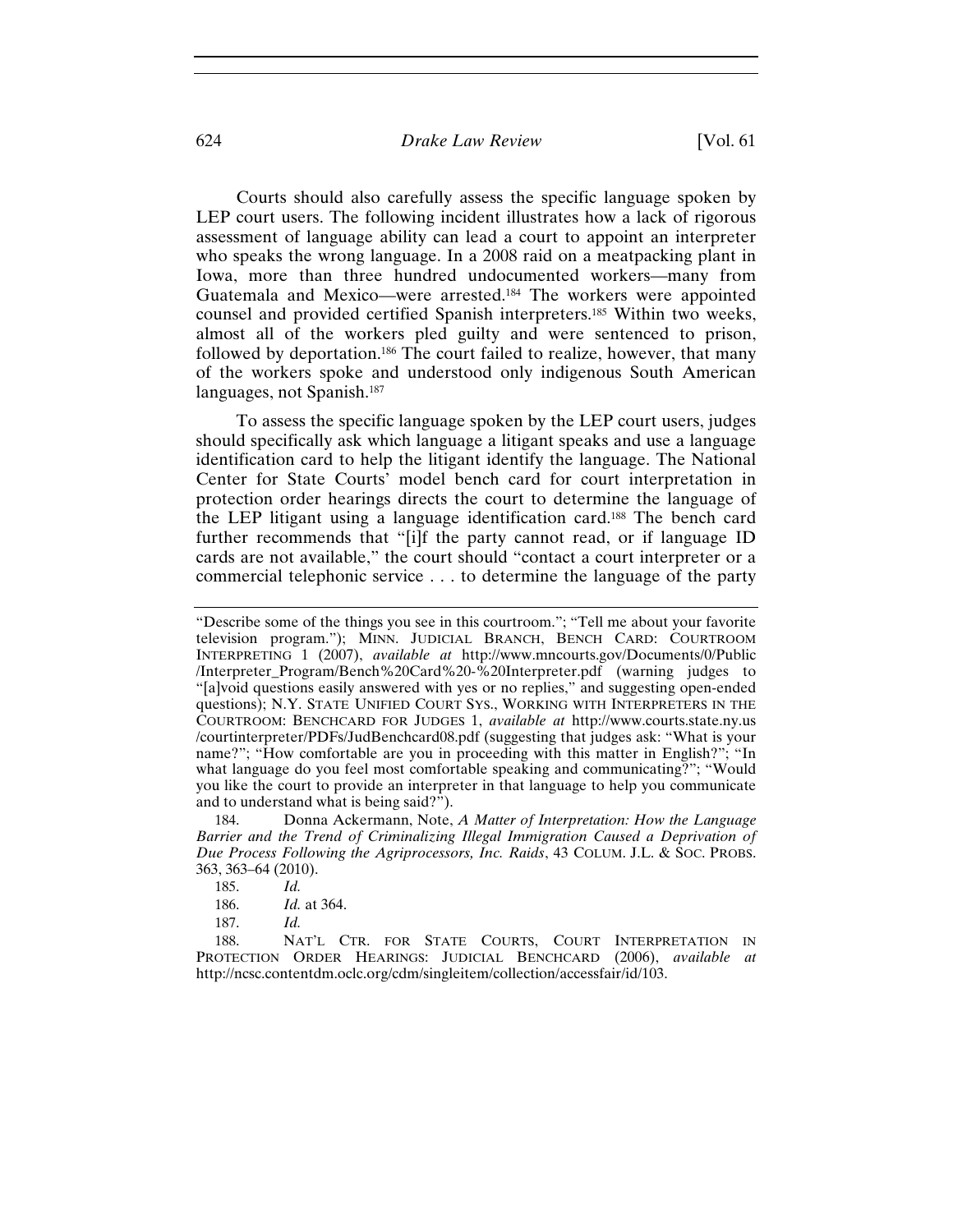#### 2013] *Language Access in the Federal Courts* 625

requiring services."189

Additionally, judges should not rely on a party or the party's attorney to request an interpreter. A pro se litigant may not even be aware of the right to an interpreter and thus may not know to request one. Rather, as several circuits have held, judges should use their discretion under the Court Interpreters Act to inquire into any litigant or testifying witness's level of English proficiency.190

#### D. *Most Vital Documents Are Only Available in English*

Another area in which the federal courts lag behind national norms is in the translation of court forms, instructions, websites, and other written materials into languages commonly spoken by the people using the courts. The DOJ has made clear that Title VI requires state courts to provide vital documents to court users in the languages commonly spoken by such users.191 The ABA agrees, stating that courts should consider translating information about court services and programs (including information on websites), court forms, and court orders.<sup>192</sup>

Nonetheless, a significant minority of federal district courts report that they provide resources, services, or notices in a language other than English.193 As a result, many instructions and forms aimed at pro se litigants are available only in English. Here are some examples:

 a one-page sheet containing information for pro se civil complaints in the U.S. District Court for the District of Columbia

191. Guidance to Federal Financial Assistance Recipients Regarding Title VI Prohibition Against National Origin Discrimination Affecting Limited English Proficient Persons, 67 Fed. Reg. 41,455, 41,463 (June 18, 2002).

192. AM. BAR ASS'N, *supra* note 19, std. 7.1 best practices.

<sup>189.</sup> *Id.*

<sup>190.</sup> *See, e.g.*, Ramos-Martínez v. United States, 638 F.3d 315, 325 (1st Cir. 2011) ("Once the court is on notice that a defendant's understanding of the proceedings may be inhibited by his limited proficiency in English, it has a duty to inquire whether he needs an interpreter."); United States v. Edouard, 485 F.3d 1324, 1337–38 (11th Cir. 2007); United States v. Si, 333 F.3d 1041, 1044 (9th Cir. 2003); *see also* AM. BAR ASS'N,*supra* note 19, std. 3.3.

<sup>193.</sup> DONNA STIENSTRA ET AL., ASSISTANCE TO PRO SE LITIGANTS IN U.S. DISTRICT COURTS: A REPORT ON SURVEYS OF CLERKS OF COURT AND CHIEF JUSTICES 9, 11 (2011), *available at* http://www.fjc.gov/public/pdf.nsf/lookup/proseusdc.pdf /\$file/proseusdc.pdf (stating that only eight of the ninety district courts surveyed report providing resources, services, or notices in different languages).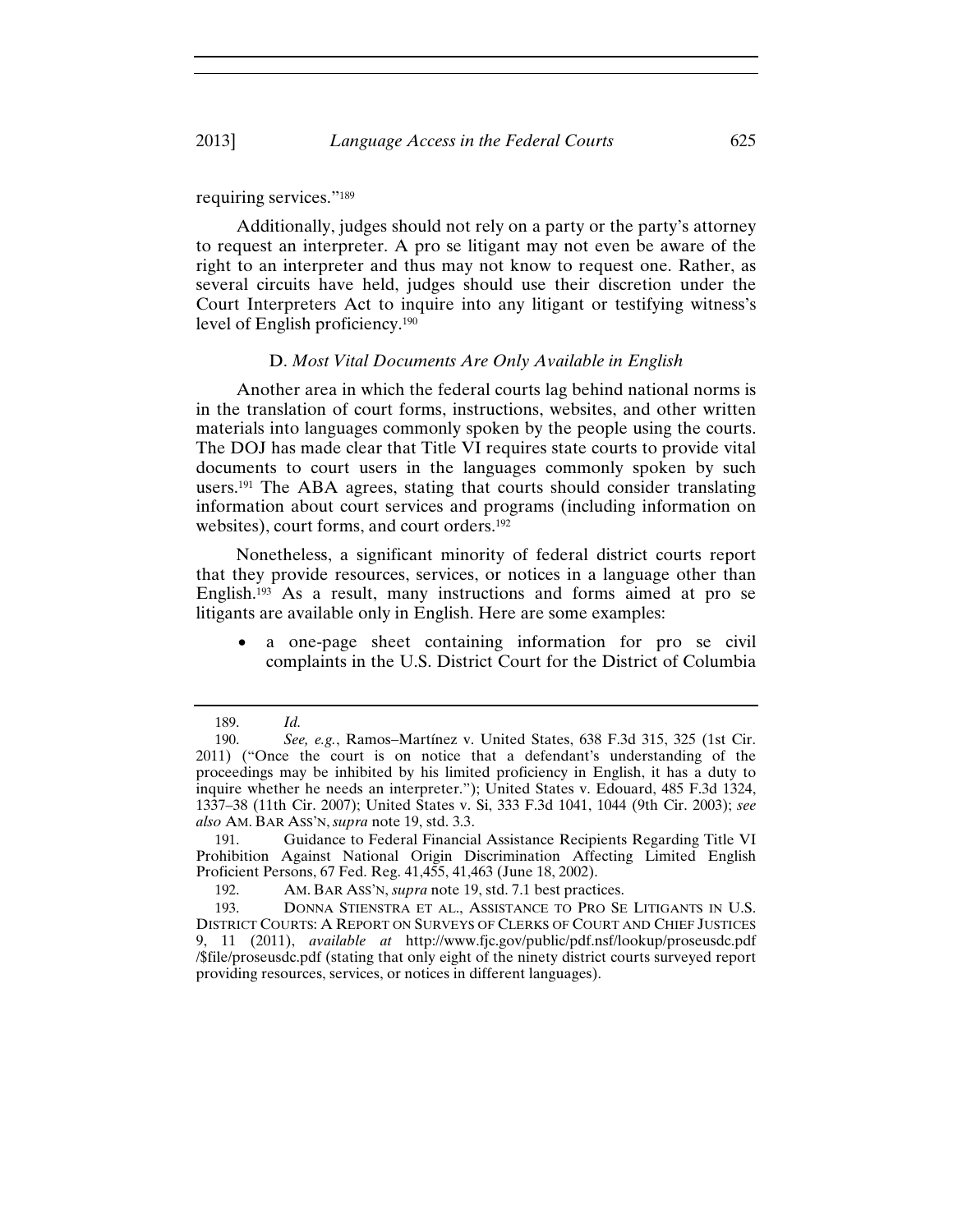and its bankruptcy courts,194

- the U.S. District Court for the Western District of Washington's instructions for pro se litigants on filing complaints and seeking the appointment of an attorney in a civil rights case,<sup>195</sup>
- the mandatory civil cover sheet, form summonses, subpoenas, and applications for leave to proceed without prepaying fees or costs and to obtain a transcript, all available on the website of the U.S. Courts,196
- the U.S. District Court for the Southern District of New York's form for filing civil complaints.197

Even some information specifically targeted to LEP individuals is available only in English. For instance, on the website of the Southern District of New York the response to the question "I do not speak English. What do I do?" is provided only in English.198

Access to translated materials does appear to be slowly expanding. The Federal Judicial Center makes available a Spanish version of a notice of class action form, and some district court judges require that a plaintiff's attorney provide notice of pending class actions and forms for opting into or out of those matters, in the languages commonly spoken by class members.199 The U.S. District Court for the District of Massachusetts

<sup>194.</sup> D.D.C. & BANKR. D.C., INFORMATION FOR PARTIES WHO WISH TO FILE A CIVIL COMPLAINT (2010), *available at* http://www.dcd.uscourts.gov/dcd/sites/dcd/files /PaidCaseInstr2013.pdf.

<sup>195.</sup> Letter from William M. McCool, Clerk, W.D. Wash., to Plaintiff in a Civil Rights Action Which *Does Not* Involve Employment Discrimination (Title VII Action) (July 2011), *available at* http://www.wawd.uscourts.gov/sites/wawd/files /ApplicationForCourtAppCounselNonEmplDiscrimCover.pdf; *Representing Yourself ("Pro Se")*, U.S. D. CT. W.D. WASH., http://www.wawd.uscourts.gov/pro-se (last visited Apr. 8, 2013).

<sup>196.</sup> The English versions of these forms are available online at http://www.uscourts.gov/FormsAndFees/Forms/CourtFormsByCategory.aspx and http: //www.wiwd.uscourts.gov/assets/pdf/AO\_435\_Revised.pdf.

<sup>197.</sup> S.D.N.Y., COMPLAINT, *available at* http://www.nysd.uscourts.gov/cases /show.php?db=forms&id=64.

<sup>198.</sup> *Representing Yourself in Federal Court*, *supra* note 78.

<sup>199.</sup> *"Illustrative" Forms of Class Action Notices*, FED. JUD. CENTER, http://www.fjc.gov/ (last visited Apr. 8, 2013) (follow "Class Action Notices Page" hyperlink); *see also* Yanez v. Cannoli Plus, Inc., No. CV-10-4284(BMC), Important Notice of Lawsuit with Opportunity to Join (Feb. 4, 2011) (on file with author).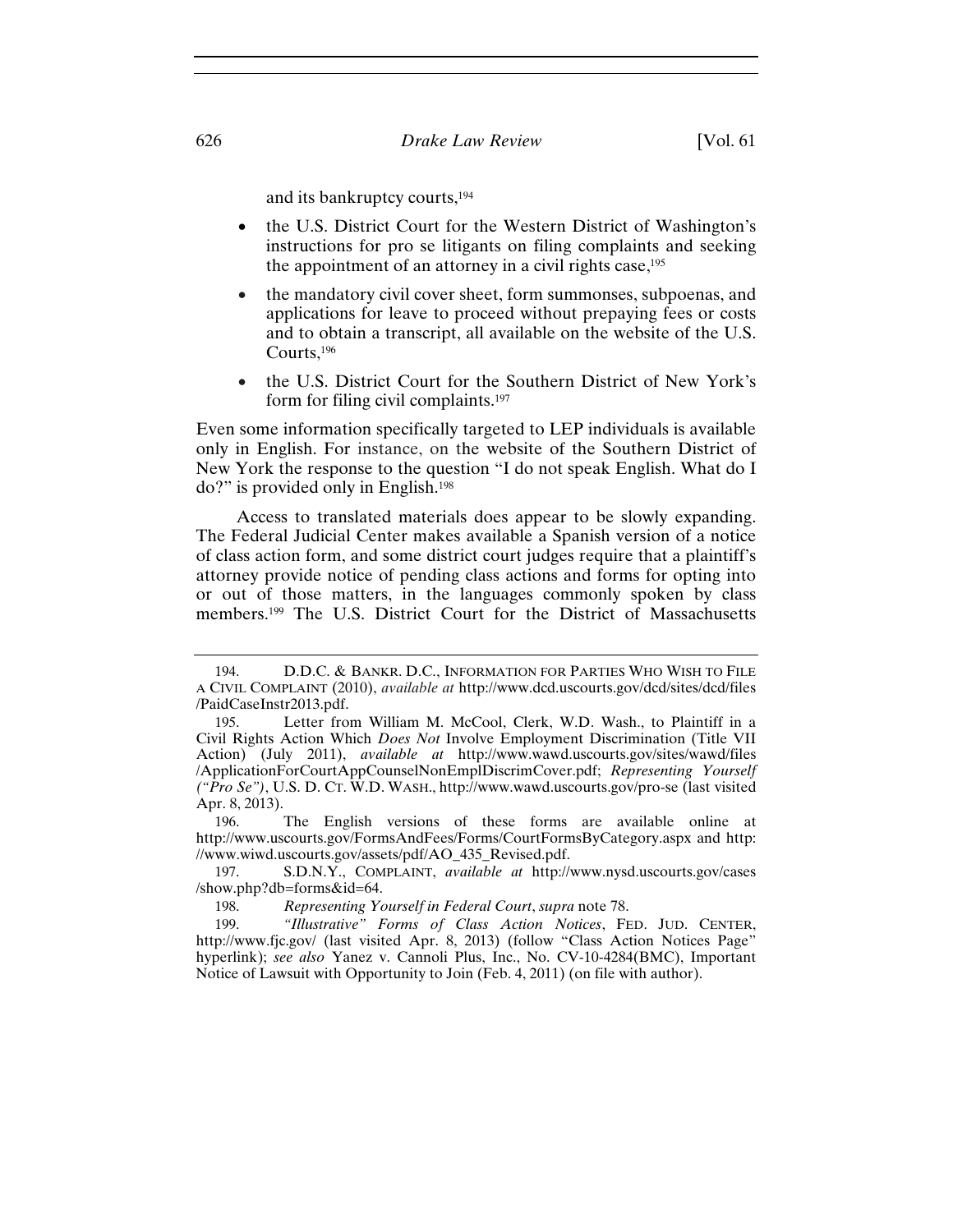makes its manual for civil pro se litigants available in Spanish.200 The website of the U.S. Bankruptcy Court for the District of Nevada provides a link to a Spanish bankruptcy manual created by the Legal Aid Center of Southern Nevada.201 And, the Administrative Office of the U.S. Courts' 2011 annual report promises that "Spanish translations of criminal court forms are available on the Judiciary intranet and translations for civil court forms will be added in the coming months."202

Nonetheless, in many states, there is far more access to information and forms in Spanish and other languages in the state courts than there is in the federal district courts. For example, the New York Office of Court Administration provides a variety of information and forms on its website in Spanish, Chinese, French, Korean, Punjabi, Russian, Wolof, and Haitian Creole.203 The California courts do so in Spanish, Chinese, Vietnamese, Korean, Russian, Tagalog, Hmong, and a number of other languages.204 The federal courts should provide no less.

#### IV. RECOMMENDATIONS FOR REFORM

This Article has described serious obstacles that LEP individuals encounter when they try to access the federal courts. Many LEP individuals cannot obtain interpreters, either because they are involved in a civil case brought by someone other than the U.S. government or because a judge has deemed their communication difficulty to be insufficiently serious to warrant appointment of an interpreter. Some are provided with interpreters whose competence has not been adequately assessed, resulting in serious communication errors. Most websites, court information documents, and forms (except for a few criminal forms) are only available in English.

<sup>200.</sup> D. MASS., PASO A PASO: MANUAL PARA LOS LITIGANTES POR DERECHO PROPIO (LITIGANTES *PRO SE*), *available at* http://www.mad.uscourts.gov/general/pdf /StepByStepSpanish.pdf.

<sup>201.</sup> LEGAL AID CTR. OF S. NEV. WILLIAM S. BOYD SCH. OF LAW, BANCARROTA: CLASE DE EDUCACION PARA LA COMUNIDAD (2012), *available at*  http://www.lacsn.org/images/stories/BK-LACSN-Manual-Spanish.pdf.

<sup>202.</sup> *Annual Report 2011*, *supra* note 132.

<sup>203.</sup> Information Available in Ten Different Foreign Languages, N.Y. ST. UNIFIED CT. SYS., http://www.courts.state.ny.us/languages/index.shtml# (last updated Apr. 8, 2013).

<sup>204.</sup> *Informational and Instructional Materials Translated by California Superior Courts*, CAL. JUD. BRANCH (2013), http://www.courts.ca.gov/partners/305.htm.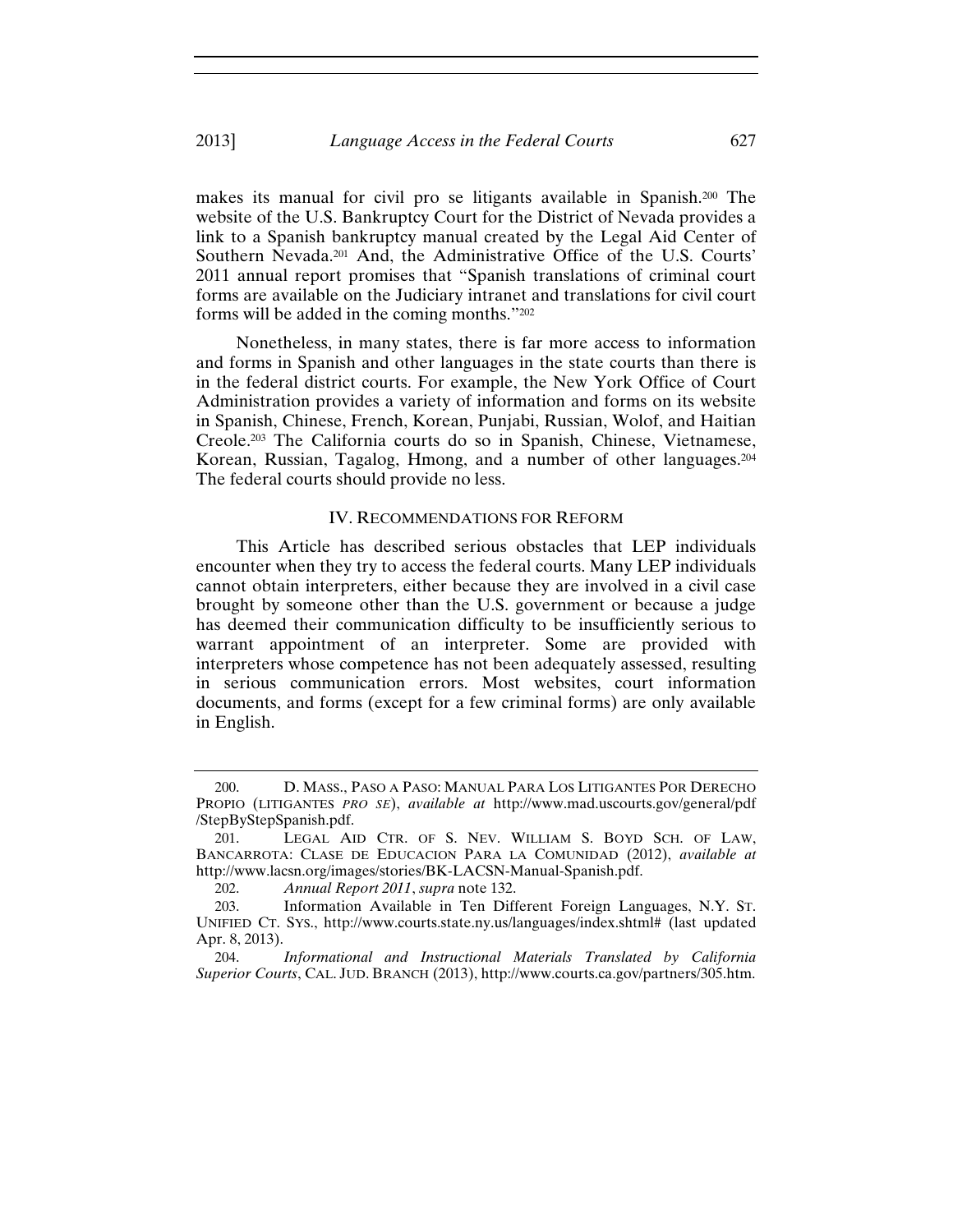# 628 *Drake Law Review* [Vol. 61

Congress, the bodies administering and providing support to the federal courts—including the Judicial Conference, Administrative Office of the Courts, and Federal Judicial Center—and the courts themselves can all take steps to remove these obstacles.

## A. *Congress*

Congress should amend the Court Interpreters Act to clarify that federal courts should provide interpreters in all matters before the federal courts involving an LEP participant, regardless of whether the matter is criminal or civil in nature. Specifically, the phrase "in judicial proceedings instituted by the United States" should be struck from 28 U.S.C.  $§ 1827(d)(1)$ , as follows:

The presiding judicial officer, with the assistance of the Director of the Administrative Office of the United States Courts, shall utilize the services of the most available certified interpreter, or when no certified interpreter is reasonably available, as determined by the presiding judicial officer, the services of an otherwise qualified interpreter, in judicial proceedings instituted by the United States, if the presiding judicial officer determines on such officer's own motion or on the motion of a party that such party (including a defendant in a criminal case), or a witness who may present testimony in such judicial proceedings—

(A) speaks only or primarily a language other than the English language; or

(B) suffers from a hearing impairment (whether or not suffering also from a speech impairment)

so as to inhibit such party's comprehension of the proceedings or communication with counsel or the presiding judicial officer, or so as to inhibit such witness' comprehension of questions and the presentation of such testimony.205

Congress should also allocate sufficient funding to the federal courts to cover the expansion of the court interpreter program to cover all civil cases and to enable the federal judiciary to certify interpreters in additional languages. As described above, both moves are necessary to ensure that the nation's Article III and bankruptcy courts are able to provide the same level of access to LEP individuals as federal agencies and many state courts

<sup>205. 28</sup> U.S.C. § 1827(d)(1) (2006).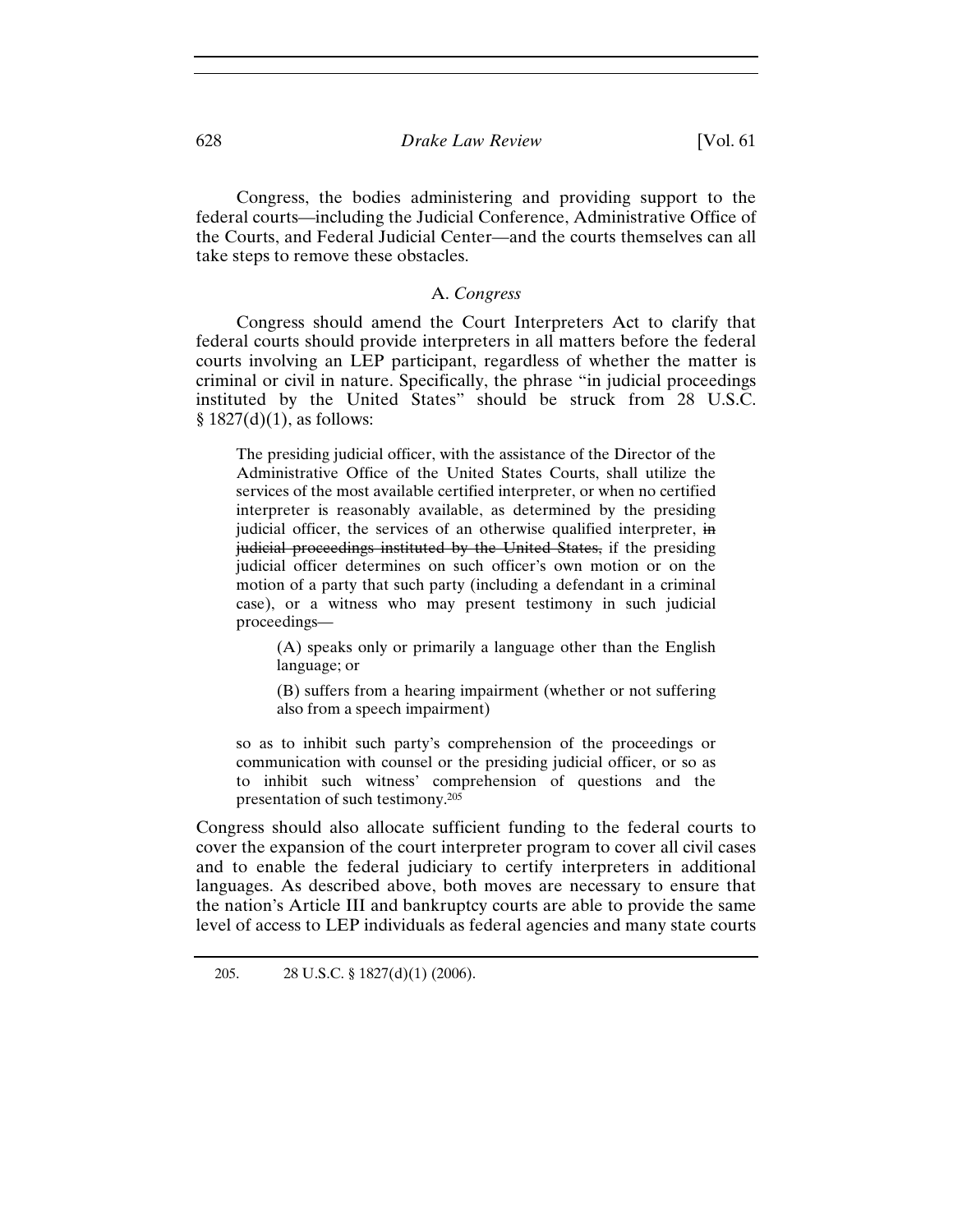provide.206 Doing so would also comport with the ABA's Standards.207

#### B. *Judicial Conference*

The Judicial Conference sets policy for the federal judiciary.208 It consists of the Chief Justice of the Supreme Court, the chief judges of each circuit and of the Court of International Trade, and a district judge from each regional circuit.209 By statute, the Judicial Conference has authority to "submit suggestions and recommendations to the various courts to promote uniformity of management procedures and the expeditious conduct of court business."210 The Judicial Conference should exercise that authority to adopt a policy of providing interpreters to LEP parties and witnesses in all types of court proceedings and amend the Guide to Judicial Policy to reflect this policy change. In addition, to ensure courts do not deny interpreters to LEP individuals who are inhibited in their comprehension of the proceedings, the Judicial Conference should adopt a policy that interpreters should be provided to parties and witnesses who lack sufficient English language proficiency to participate meaningfully in the proceedings. The Judicial Conference should amend the Guide to Judicial Policy to reflect this policy change.

As discussed above, both moves would bring the federal courts in line with the practice of federal agencies and many state courts, which provide interpreters in all sorts of proceedings.211 Doing so would also be consistent with the federal judiciary's tradition of abiding by the spirit of the nation's civil rights statutes, even though separation of powers concerns have led Congress to exempt the federal courts from coverage under those statutes.212 The Judicial Conference's decision to provide reasonable accommodations to people with disabilities, discussed below, is one

210. 28 U.S.C. § 331.

211. *See* discussion *supra* Part III.A.2.

212. JUDICIAL CONFERENCE OF THE U.S., STUDY OF JUDICIAL BRANCH COVERAGE PURSUANT TO THE CONGRESSIONAL ACCOUNTABILITY ACT OF 1995, at 5– 14 (1996).

<sup>206.</sup> *See supra* Part III.A.2.

<sup>207.</sup> *See supra* Part III.A.2.

<sup>208. 28</sup> U.S.C. § 331 (2006); *Judicial Conference of the United States*, U.S. CTS., http://www.uscourts.gov/FederalCourts/JudicialConference.aspx (last visited Apr. 8, 2013).

<sup>209.</sup> *Judicial Conference of the United States: Membership*, U.S. CTS., http://www.uscourts.gov/FederalCourts/JudicialConference/Membership.aspx (last visited Apr. 8, 2013).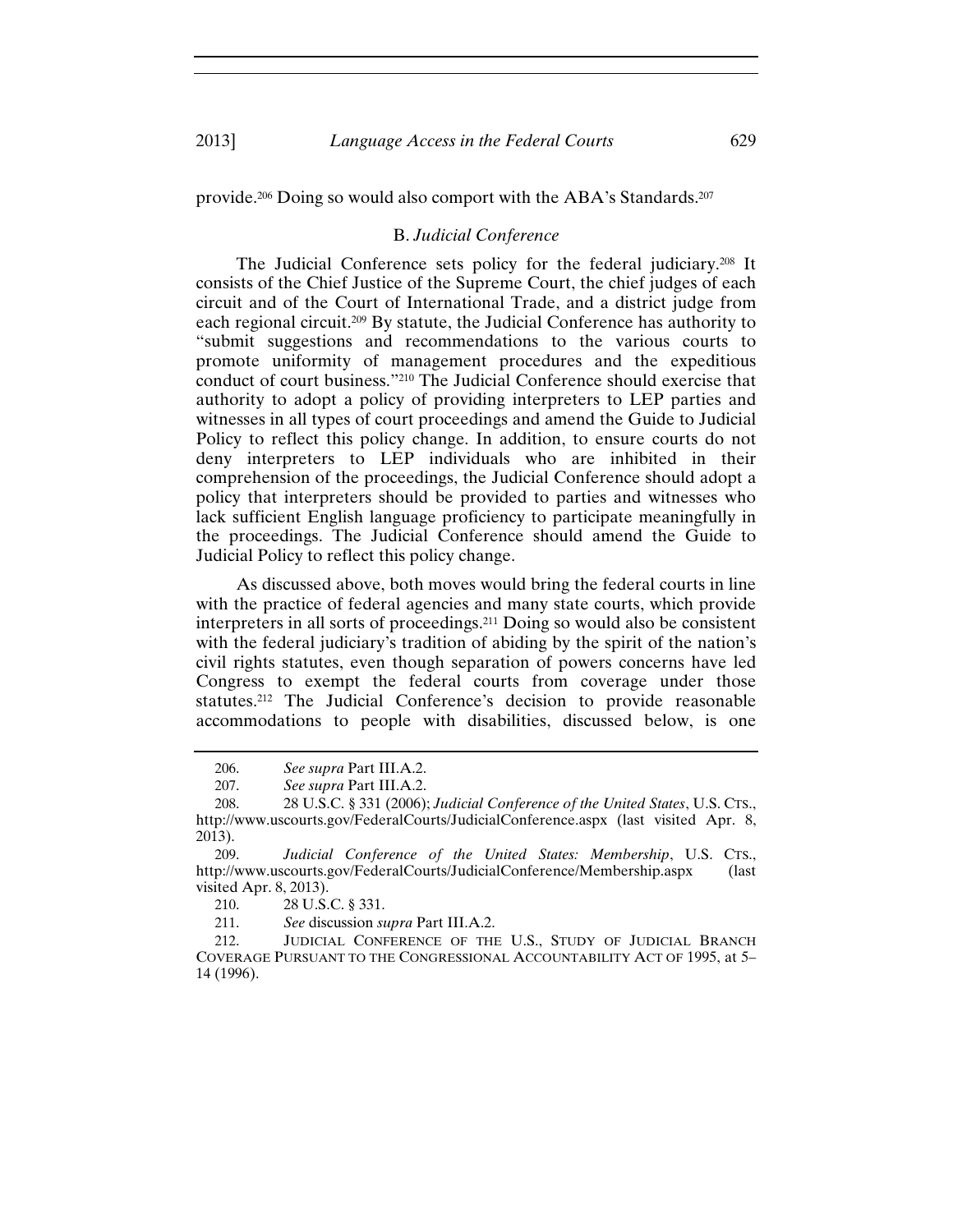## 630 *Drake Law Review* [Vol. 61

example.213 Likewise, when Congress passed legislation specifically obligating itself to provide congressional employees with the protections of four antidiscrimination statutes, the Judicial Conference declared that the federal judiciary would follow the spirit and intent of each statute.214

The Judicial Conference has not yet adopted a policy to expand interpreter access to all civil cases and ensure that interpreters are provided to parties and witnesses who lack sufficient English language proficiency to participate meaningfully. However, the Judicial Conference's *authority* to do so is clear from the actions it has taken to adopt policies allowing judges to appoint interpreters for the deaf and hearing impaired, even in cases not required by the Court Interpreters Act.215 As enacted in 1978, the Court Interpreters Act provided for the appointment of interpreters at government expense for the deaf and hearing impaired, but only in cases brought by the federal government.216 Apparently, the Judicial Conference initially believed it was necessary to amend the Court Interpreters Act in order to provide sign language interpreters in all other cases.217 Accordingly, in 1995, it attempted to persuade Congress to amend the Court Interpreters Act.218 However, that same year, without waiting for congressional action, it adopted a policy that sign language interpreters should be appointed in all cases in which they are needed.<sup>219</sup>

Congress subsequently amended the Court Interpreters Act to allow the appointment of sign language interpreters in any case in which they

<sup>213.</sup> *See infra* notes 215–21 and accompanying text.

<sup>214.</sup> Dotson v. Griesa, 398 F.3d 156, 174 n.12 (2d Cir. 2005) (discussing JUDICIAL CONFERENCE OF THE U.S., *supra* note 212); *see also* Judith Resnik & Lane Dilg, *Responding to a Democratic Deficit: Limiting the Powers and the Term of the Chief Justice of the United States*, 154 U. PA. L. REV. 1575, 1633–34 n.253 (2006) ("[T]he Judicial Conference stated that it was well-established judiciary policy and practice to follow the equal employment opportunity principles applicable to private sector and government employers." (quoting JUDICIAL CONFERENCE OF THE U.S., *supra* note 212, at 6) (internal quotation marks omitted)).

<sup>215.</sup> *See* JUDICIAL CONFERENCE OF THE U.S., *supra* note 38, at 116.

<sup>216.</sup>28 U.S.C. §§ 1827–1828 (2006).

<sup>217.</sup> *See* JUDICIAL CONFERENCE OF THE U.S., *supra* note 38, at 116.

<sup>218.</sup> *Id.*

<sup>219.</sup> ADMIN. OFFICE OF THE U.S. COURTS, *supra* note 39, at II-85 ("[I]n September 1995 the Judicial Conference adopted the policy (upon a CACM recommendation) that all Federal courts provide reasonable accommodations to persons with communications disabilities.").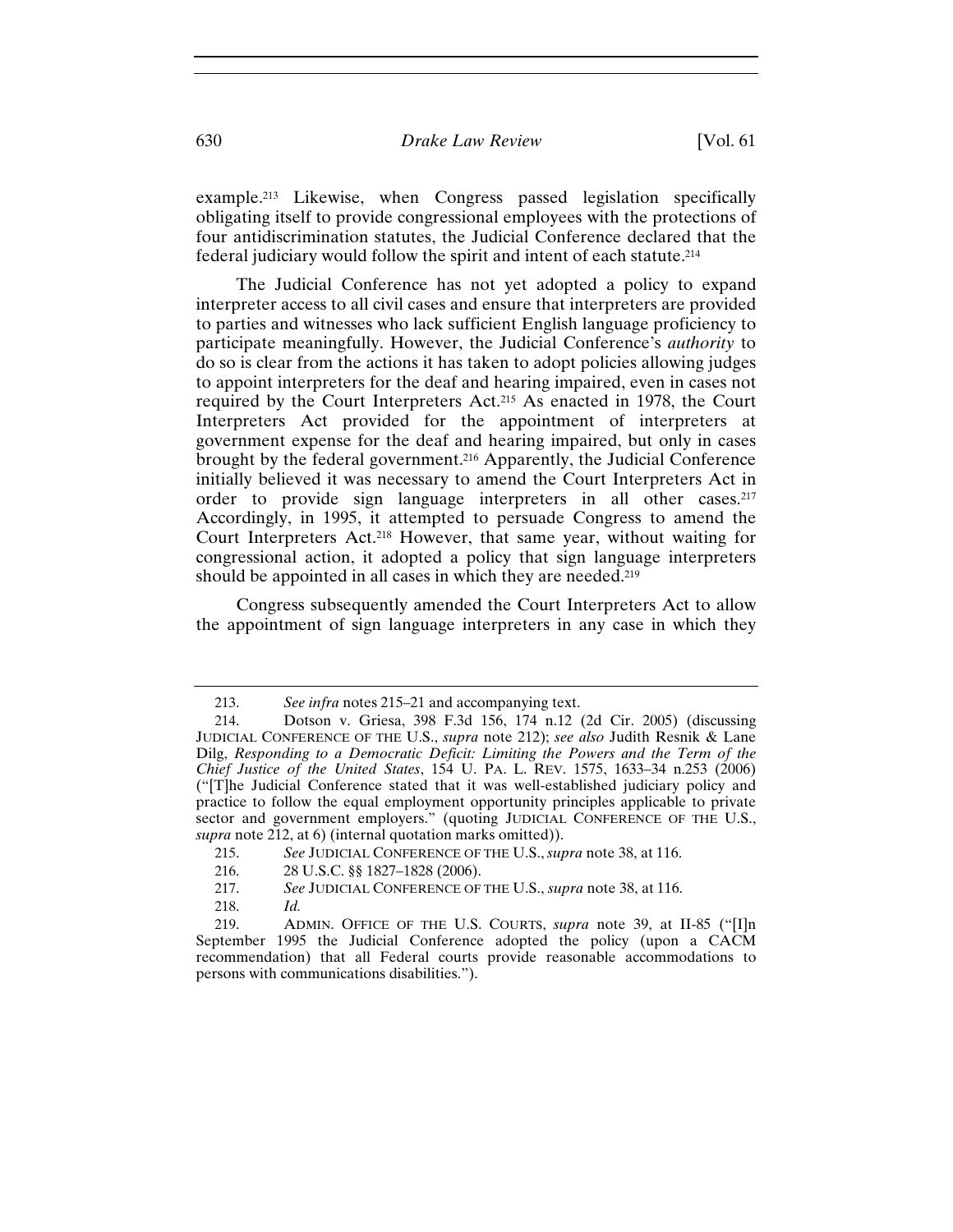were needed.<sup>220</sup> However, as the Judicial Conference has noted, the federal courts continue to provide broader access to sign language interpreters than even the amendments to the Court Interpreters Act require:

> Under 28 U.S.C. § 1827(l), a judge may provide a sign language interpreter for a party, witness or other participant in a judicial proceeding, whether or not the proceeding is instituted by the United States.

> Under Judicial Conference policy, a court must provide sign language interpreters or other auxiliary aides and services to participants in federal court proceedings who are deaf, hearingimpaired or have communication disabilities and may provide these services to spectators when deemed appropriate. $221$

The Judicial Conference could, and should, adopt a similar policy regarding the appointment of spoken language interpreters in all cases in which they are needed.

# C. *Administrative Office of the U.S. Courts*

The Administrative Office of the U.S. Courts (AOC) describes itself as the "central support entity" for the federal judiciary.222 It is funded by Congress and operates under the supervision of the Judicial Conference.<sup>223</sup> Among its many duties is oversight of court interpreter certification.<sup>224</sup> The AOC also provides website templates that individual courts can use when they upgrade their own websites.<sup>225</sup> As described above, while Congress has expressed a desire for interpreters to be certified in languages other than

<sup>220.</sup> Federal Courts Improvement Act of 1996, Pub. L. No. 104-317, § 306, 110 Stat. 3847, 3852 (codified as amended at 28 U.S.C. § 1827(l) (2006)); *see also* S. REP. NO. 104-366, at 12 (1996).

<sup>221. 5</sup> GUIDE TO JUDICIARY POLICY, *supra* note 23, § 255.10(b)–(c).

<sup>222.</sup> *Administrative Office of the United States Courts*, U.S. COURTS, http://www.uscourts.gov/FederalCourts/UnderstandingtheFederalCourts/Administrativ eOffice.aspx (last visited Apr. 8, 2013).

<sup>223. 28</sup> U.S.C. § 605.

<sup>224.</sup> *Id.* § 1827(a) ("The Director of the Administrative Office of the United States Courts shall establish a program to facilitate the use of certified and otherwise qualified interpreters in judicial proceedings instituted by the United States.").

<sup>225.</sup> Memorandum from Hon. D. Brock Hornby, Chair, Comm. on the Judicial Branch, Admin. Office of the U.S. Courts, to Chief Judges, U.S. Courts, Dist. Court Execs., & Clerks, U.S. Dist. Courts (Jan. 31, 2011), *available at* http://legaltimes .typepad.com/files/fedct-memo.pdf.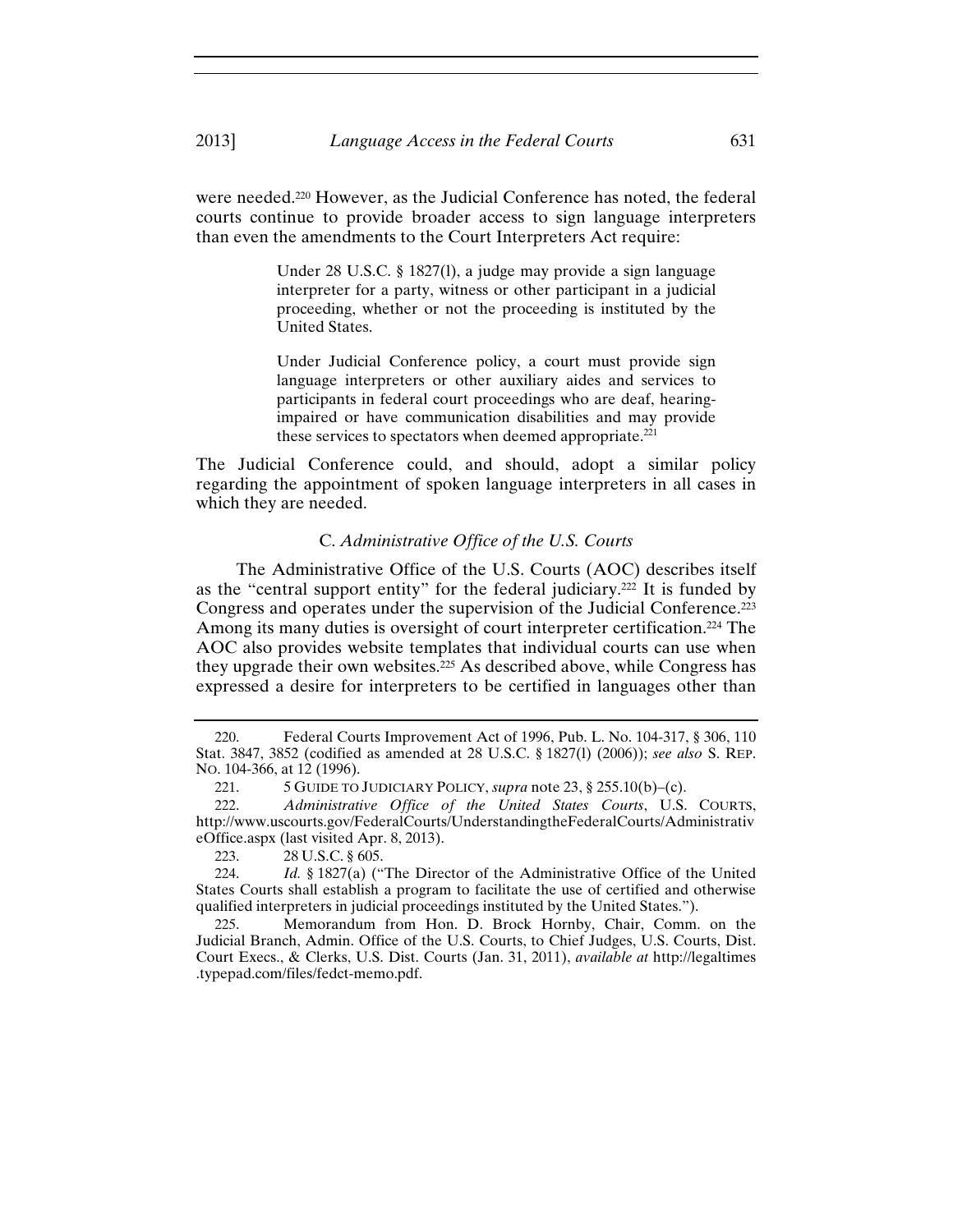Spanish,<sup>226</sup> due to budget concerns the AOC is only certifying interpreters in Spanish.227 The AOC should continue its efforts to begin certifying interpreters in languages other than Spanish. For those languages for which certification is not available, the AOC should use trained, dedicated personnel to assess language capabilities and interpreting skills. This is the practice of some, but not all, individual federal district courts.228 To ensure uniform interpreter quality in all federal courts, the AOC should assume this task itself.229 Additionally, the AOC should incorporate multiple languages into its website templates to help individual courts make their websites available in the languages commonly spoken in each district.

# D. *Federal Judicial Center*

The Federal Judicial Center (FJC) was established by Congress to provide research and education to the federal judicial system.230 Among its judicial education activities are writing and periodically updating the Judicial Benchbook used by federal district courts and providing training opportunities to federal judges.231 There are a number of improvements the FJC should make in the Judicial Benchbook and in its judicial training modules to facilitate language access in the federal courts.

First, to deal with the situations in which judges or court staff must assess a court interpreter's credentials, the FJC should include in the Judicial Benchbook a standard set of questions designed to assess: (1) Whether the interpreter can communicate effectively in English and the target language; (2) whether he or she has court interpreting experience; and (3) whether he or she is familiar and able to comply with the applicable ethics code.232 The FJC should also develop and conduct trainings for new and sitting federal district judges on how to assess interpreters based on the

<sup>226.</sup> *See* H.R. REP. NO. 100-889, at 60 (1988), *reprinted in* 1988 U.S.C.C.A.N. 5982, 6020.

<sup>227.</sup> *See* discussion *supra* Part III.B.

<sup>228.</sup> *See* discussion *supra* Part III.A.1.

<sup>229.</sup> *See* AM. BAR ASS'N, *supra* note 19, std. 10.5.

<sup>230. 28</sup> U.S.C. § 620 (2006).

<sup>231.</sup> FED. JUDICIAL CTR., EDUCATION AND RESEARCH FOR THE U.S. FEDERAL COURTS 2–3 (2010), *available at* http://www.fjc.gov/public/pdf.nsf/lookup /About\_FJC\_English\_2010\_July.pdf/\$file/About\_FJC\_English\_2010\_July.pdf; *see also*  FED. JUDICIAL CTR., *supra* note 177.

<sup>232.</sup> *See* AM. BAR ASS'N, *supra* note 19, std. 8.4 best practices.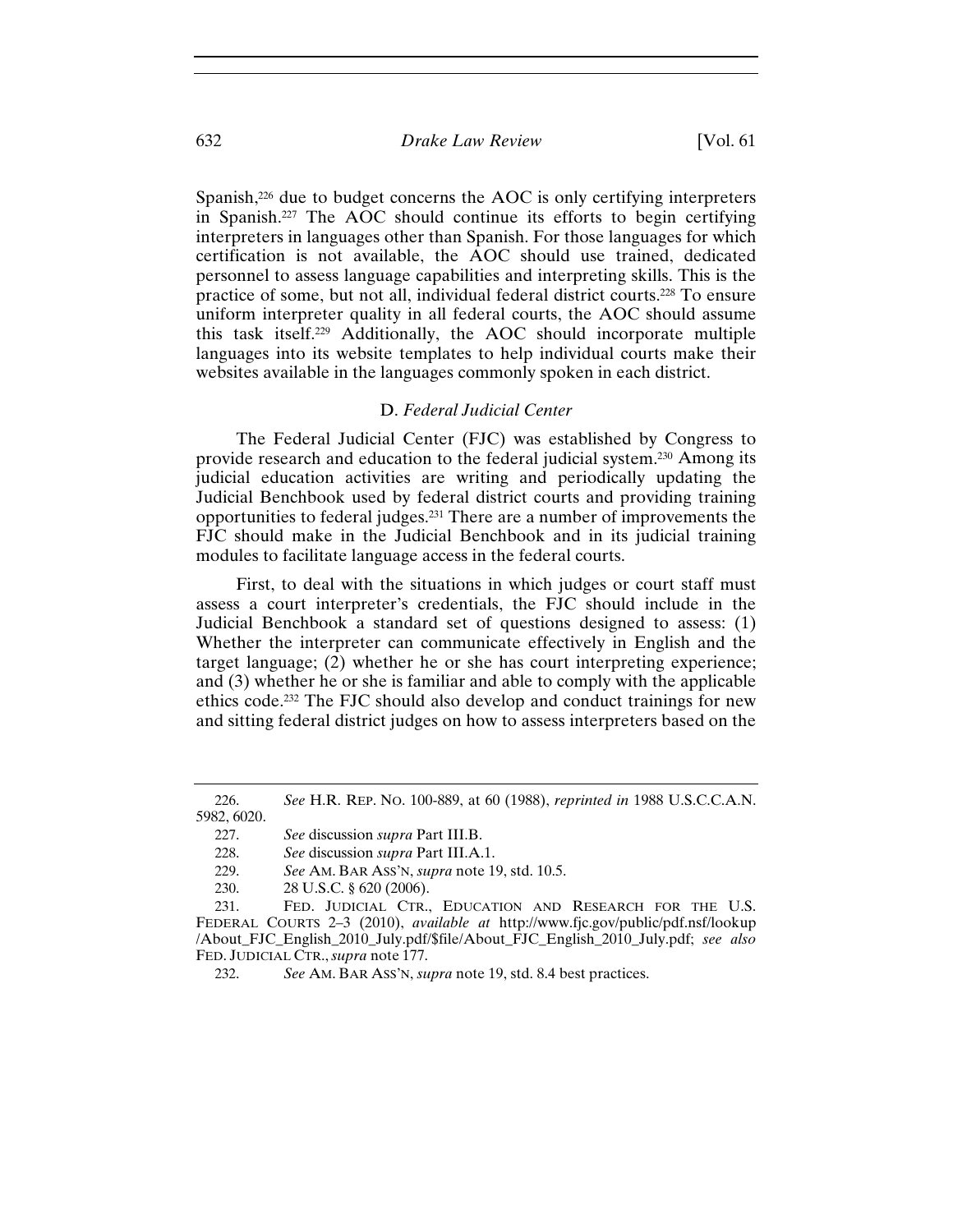#### 2013] *Language Access in the Federal Courts* 633

above criteria.233

Second, to help judges determine when to appoint an interpreter, the FJC should include in the Judicial Benchbook a standard set of open-ended questions that a judge can use to assess whether a party or witness possesses a sufficient level of English language proficiency to participate meaningfully in the proceedings.234 The FJC should also train judges on how to conduct the assessment. Additionally, the FJC should include in the Judicial Benchbook, and in judicial trainings, guidance for judges on when to inform parties and witnesses of their right to an interpreter and when to conduct a voir dire to assess whether a party or witness possesses a sufficient level of English language proficiency to participate meaningfully in the proceedings.235

#### E. *Federal District Court Judges and Bankruptcy Court Judges*

Federal district court and bankruptcy court judges have the power to decide when to appoint an interpreter and which interpreter to appoint, pursuant to the Court Interpreters Act and court rules.236 Federal district court and bankruptcy court judges should exercise their authority under the Court Interpreters Act and Rule 43(d) of the Federal Rules of Civil Procedure to appoint interpreters for LEP witnesses in civil cases.<sup>237</sup> As this Article discusses above,<sup>238</sup> the Court Interpreters Act requires courts to provide interpreters for LEP individuals on a cost-reimbursable basis, while Rule  $43(d)$  states that when an LEP individual testifies at trial, "[t]he court may appoint an interpreter of its choosing; fix reasonable compensation to be paid from funds provided by law or by one or more parties; and tax the compensation as costs."239 Before the passage of the Court Interpreters Act, federal courts relied on Rule 43 and on its

<sup>233.</sup> *See id.* std. 9 ("Educate judicial partners such as judges, mediators, arbitrators, court staff, attorneys and others about . . . the knowledge, skills, and abilities of a competent language service provider; [and] the policies, procedures, and rules for the appointment and use of credentialed language service providers . . . .").

<sup>234.</sup> *Id.* std. 3 best practices.

<sup>235.</sup> *See id.*; *see also, e.g.*, NAT'L CTR. FOR STATE COURTS, *supra* note 154, at 126; SUPREME COURT OF OHIO, *supra* note 183, at 1.

<sup>236.</sup> *See* 28 U.S.C. § 1827 (2006); FED. R. CIV. P. 43(d); FED. R. CRIM. P. 28; FED. R. EVID. 604.

<sup>237. 28</sup> U.S.C. § 1827; FED. R. CIV. P. 43(d).

<sup>238.</sup> *See supra* Part III.A.1.

<sup>239.</sup> FED. R. CIV. P. 43(d).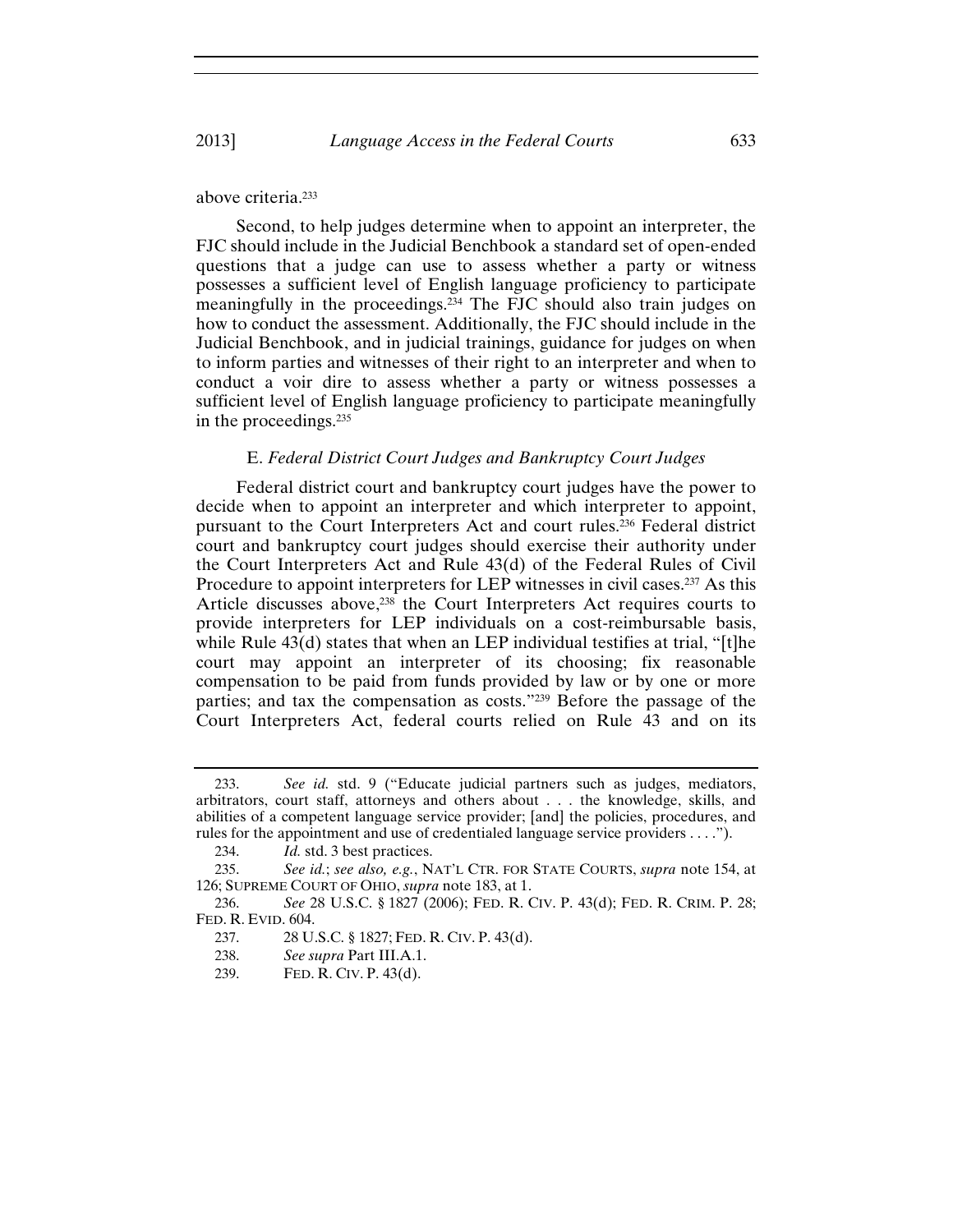counterpart, Rule 28 of the Federal Rules of Criminal Procedure, to appoint interpreters for the deaf and hard of hearing and for LEP individuals.240 These rules remain in effect today and continue to provide a basis for appointing interpreters at the discretion of the court, even in civil cases.241

However, there is a flaw in the appointment system authorized by the Court Interpreters Act and Rule 43; the court may require one or more parties to pay for the interpreter.<sup>242</sup> As the DOJ and ABA recognize, requiring LEP individuals to pay for their own interpreters amounts to imposing an extra surcharge on them solely because of their national origin, and it can chill their exercise of the right of access to the courts.243 For this reason, courts should look for other sources of funding to pay for interpreters, such as attorney admission fees.<sup>244</sup>

Judges should also use their authority to ensure the interpreters they use are competent. In accordance with the Court Interpreters Act and the Guide to Judiciary Policy, judges should use certified interpreters for incourt proceedings whenever they are reasonably available.245 When certified interpreters are not available, however, courts should use trained, dedicated personnel to assess the language capabilities of noncertified court interpreters. In the rare instances in which judges or court staff are used to assess the credentials of interpreters, they should do so on the record, using a standard set of questions designed to assess whether the interpreter: (1) can effectively communicate in English and the target

<sup>240.</sup>FED. R. CRIM. P. 28 ("The court may select, appoint, and set the reasonable compensation for an interpreter. The compensation must be paid from funds provided by law or by the government, as the court may direct."); *Report to the Third Circuit Task Force*, *supra* note 41, at 1722 n.263. Federal Rule of Civil Procedure 43(d) was previously called Rule 43(f). However, the substance remains the same.

<sup>241. 27</sup> CHARLES ALAN WRIGHT & VICTOR JAMES GOLD, FEDERAL PRACTICE AND PROCEDURE: FEDERAL RULES OF EVIDENCE § 6056 n.23 (2d ed. 2007) ("There is no doubt that a court at least has the power to appoint interpreters in civil cases. However, a court also has the power in such cases to tax the parties for the cost of interpretation." (citations omitted)); *Report to the Third Circuit Task Force*, *supra*  note 41, at 1722 n.263.

<sup>242.</sup> *See* FED. R. CIV. P. 43(d).

<sup>243.</sup> AM. BAR ASS'N, *supra* note 19, std. 2.3 & std. 2.3 cmt.; Letter from Thomas E. Perez, *supra* note 13, at 2.

<sup>244.</sup> *See* FED. R. CIV. P. 43(d); *see also* discussion, *supra* Part III.A.1.

<sup>245. 28</sup> U.S.C. § 1827(d)(1) (2006); 5 GUIDE TO JUDICIARY POLICY, *supra* note 23, § 320.20.20.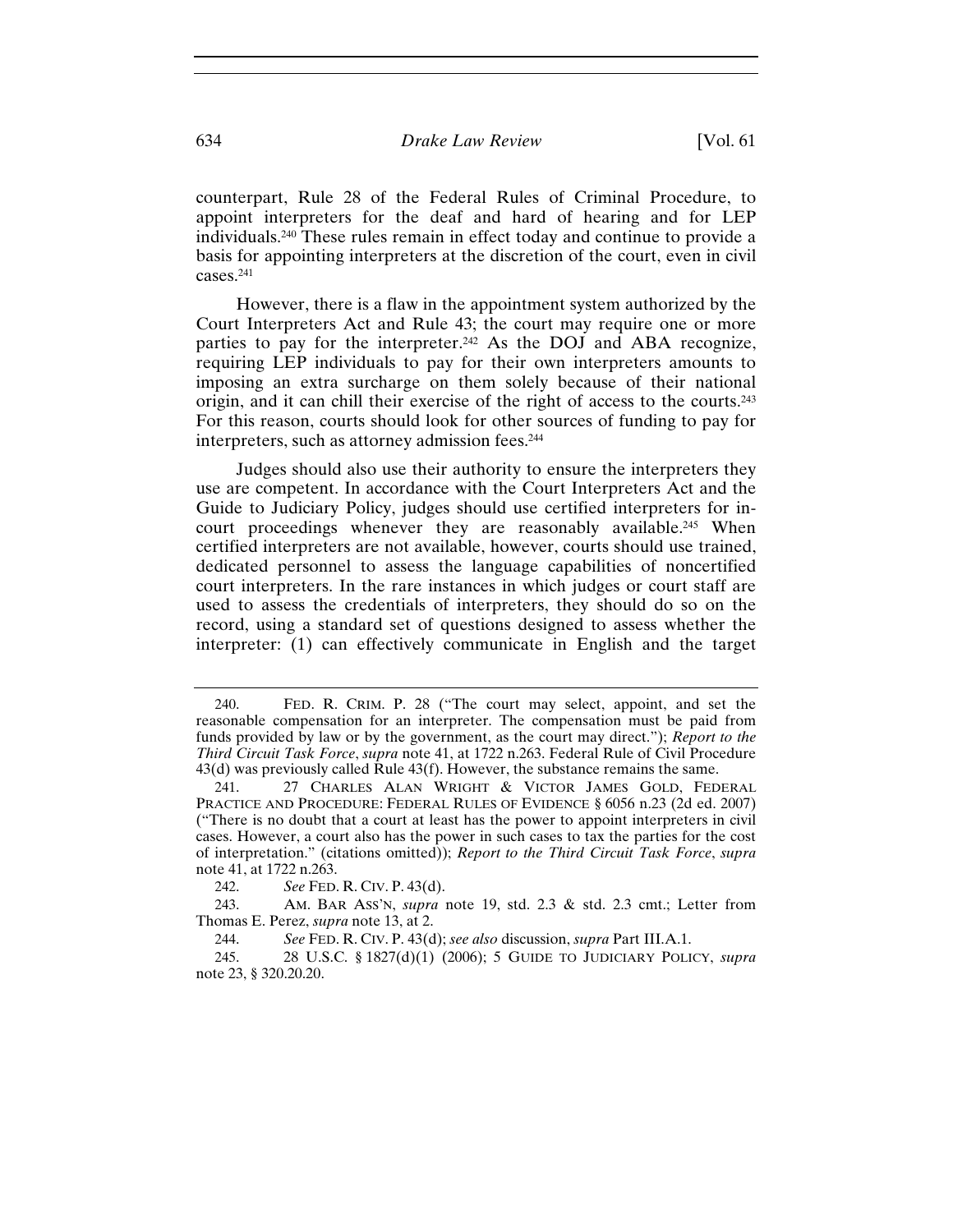language with the specific LEP person; (2) has knowledge of the legal or other terms to be used; (3) has court interpreting experience; and (4) is familiar and able to comply with the applicable code of ethics.

Finally, judges should ensure that an interpreter is provided whenever a party's or witness's English language facility is insufficient to permit meaningful communication and comprehension in the context of a fastpaced, potentially jargon-laden, and emotionally taxing legal proceeding. Judges should use their discretion under the Court Interpreters Act to inquire into the level of English proficiency of any litigant or testifying witness and ask specific, open-ended questions of LEP individuals to ensure they understand the proceeding.

# F. *Federal District Courts and Bankruptcy Courts*

Each federal district court decides what information to make available to the public through its website and at the courthouse. In order to ensure that LEP individuals are able to access the court, each district court should translate frequently used civil forms and instructions into the languages most frequently spoken in each district.<sup>246</sup> Priority for translations should be given to documents used most frequently by pro se litigants, such as manuals for pro se litigants, information about languageaccess rights, complaint and answer forms, requests to proceed without prepayment of fees, and applications for the appointment of counsel or an interpreter.247 The court should make translated forms in hard copy available at the local clerk's office and any pro se or self-help office associated with the court, as well as on its website. Courts should also translate their websites into the non-English languages most frequently spoken in their districts.248 As with hard-copy documents, priority for translations should be given to individual webpages used most frequently by pro se litigants, such as the sections covering frequently asked questions, information on how LEP persons should proceed, and court location and hours.

#### V. CONCLUSION

This Article describes a number of serious problems that many LEP court users face when they encounter the federal court system, including

<sup>246.</sup> AM. BAR ASS'N, *supra* note 19, std. 7.1 best practices.

<sup>247.</sup> *Id.*

<sup>248.</sup> *See id.*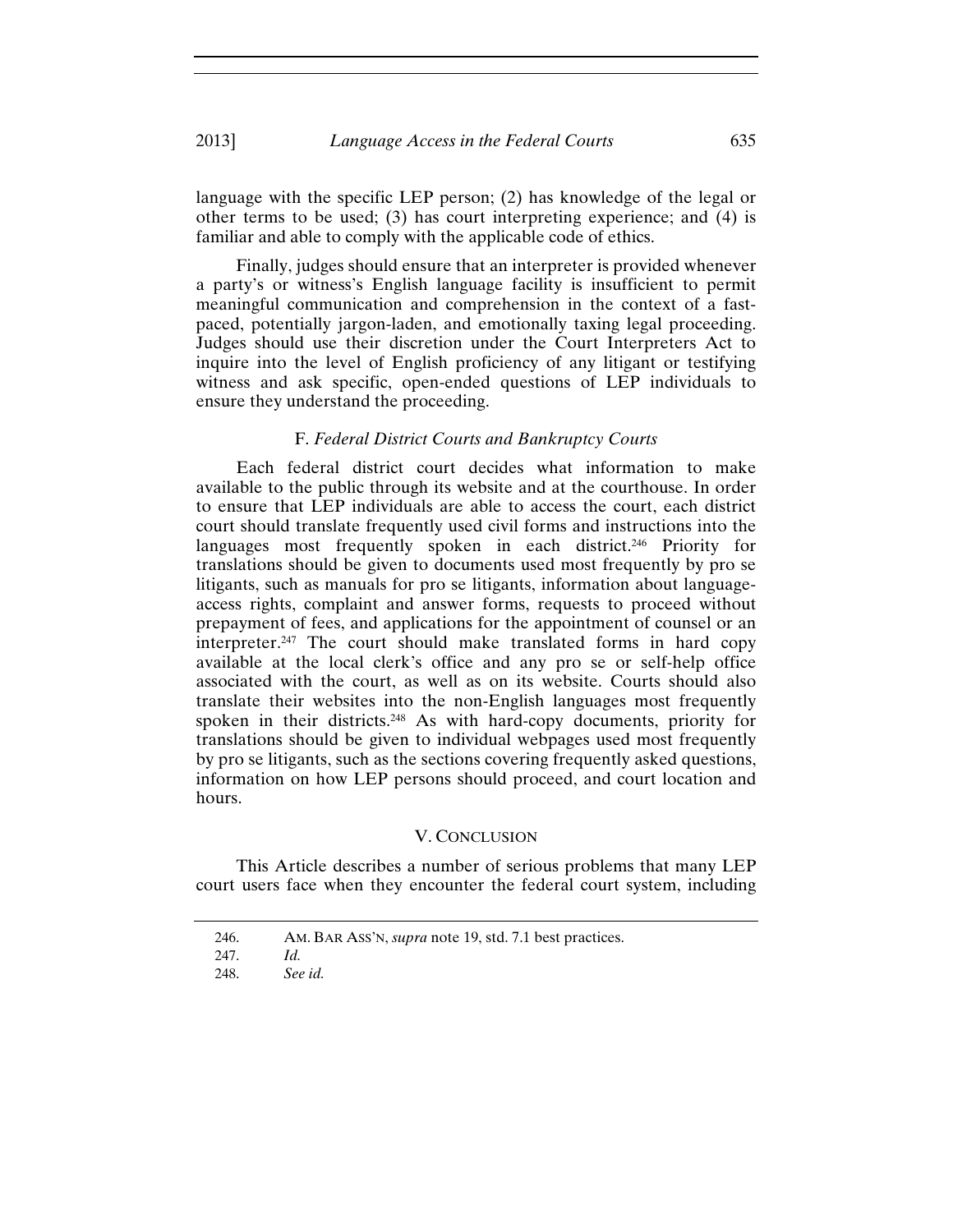lack of access to interpreters, inadequate quality control when noncertified interpreters are used, and too few written materials in languages other than English. In a nation that views its federal judiciary as a cornerstone of democracy, these problems are unacceptable. Accordingly, this Article recommends steps that Congress, the Judicial Conference, the Administrative Office of the Courts, the Federal Judicial Center, federal district courts, and individual judges can take to remedy the situation.

Implementing these solutions will not be easy. The federal judiciary faces serious financial strains that make it difficult to pay for additional interpreters or for certifying interpreters in additional languages.249 However, as the DOJ has stressed, financial constraints are no excuse for allocating funds in a way that disadvantages a discrete group of court users.250 Many state courts have recently expanded their court interpreter programs, even though they are facing budgetary pressures more dire than those of the federal judiciary.251 Both Colorado and Utah, for example, made court interpreter services available in all civil cases in 2011,<sup>252</sup> even though both court systems suffered several years of significant budget cuts.253 These state court achievements should be particularly inspiring to the federal judiciary because the number of people needing interpreters in state courts—which hear 95% of the cases filed in the nation<sup>254</sup>—likely dwarfs the number of people needing such services in the federal system. The Colorado judiciary alone hears as many cases annually as the entire federal judiciary, with a budget that amounts to a fraction of the budget for the federal judiciary.255

<sup>249.</sup> *See* Letter from Thomas E. Perez, *supra* note 13, at 4 ("Fiscal pressures . . . do not provide an exemption from civil rights requirements.").

<sup>250.</sup> *Id.*

<sup>251.</sup> *See, e.g.*, *supra* notes 15–16 and accompanying text.

<sup>252.</sup> *See supra* note 17 and accompanying text.

<sup>253.</sup> Hon. Christine M. Durham, Chief Justice, Utah Supreme Court, State of the Judiciary Address 5 (Jan. 24, 2011), *available at* http://www.utcourts.gov/resources /reports/statejudiciary/2011-StateOfTheJudiciary.pdf (describing "fundamental changes in almost every part of our court system" necessitated by budget pressures on the Utah courts); Hon. Michael L. Bender, Chief Justice, Colo. Supreme Court, State of the Judiciary (Jan. 14, 2011), *available at* http://www.courts.state.co.us/Courts/Supreme \_Court/State\_of\_Judiciary\_2011.cfm ("We implemented hiring freezes in 2009 and in 2010, delayed newly authorized judgeships and saved the state more than 10 million dollars. This year, we had a one-time give back of 800,000 dollars and permanently cut 173 positions for an on-going savings of almost 7 million dollars per year.").

<sup>254.</sup> Hon. Christine Durham, *supra* note 253, at 2–3.

<sup>255.</sup> COLO. GEN. ASSEMBLY JOINT BUDGET COMM., FY 2011–12 STAFF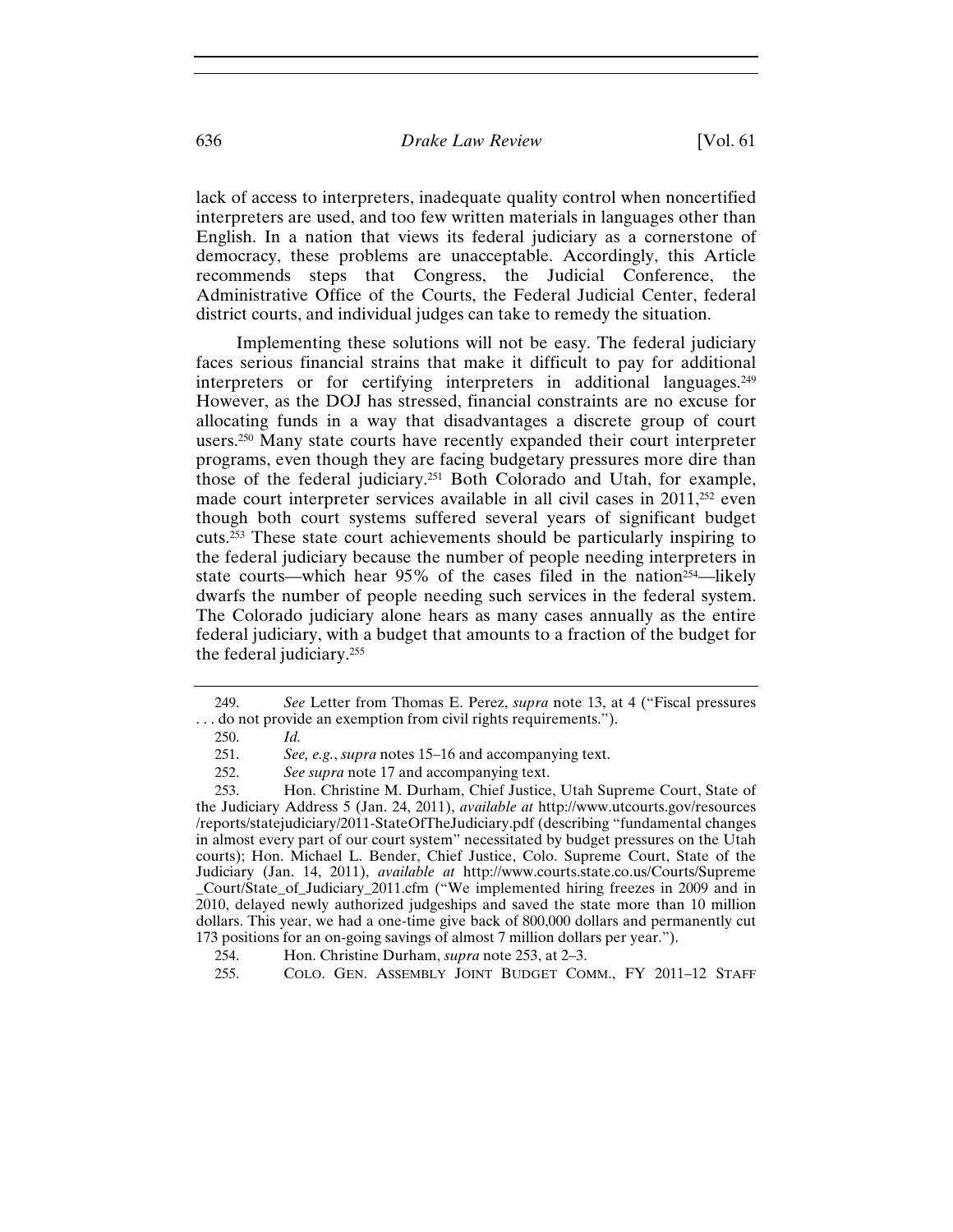#### 2013] *Language Access in the Federal Courts* 637

In addition, some of the recommendations advocated in this Article will cost little or nothing. For example, developing guidelines to help judges assess the English proficiency of the people who appear before them is a low-cost endeavor with a potentially enormous impact. Indeed, some of the changes advocated here may even save the courts money in the future.256 Providing interpreters in civil cases, ensuring that interpreters are provided to LEP individuals who speak some English but not enough to meaningfully access the courts, and certifying interpreters in additional languages, all reduce the risk of error and the inevitable appeals that follow.257 Translating court information and forms into Spanish and other languages frequently spoken by court users can help pro se litigants understand court procedures and decrease the time that clerks and judges must spend explaining the procedures to them; it can also increase compliance with court orders.258

The difficulty of implementing the reforms urged here is ameliorated by the advantage the federal judiciary gains by being a late adopter; it can take advantage of the many creative techniques developed by state courts and federal agencies to provide language access efficiently and effectively. For example, it would be a simple matter for the federal judiciary to adapt for their own purposes the guidelines developed by the National Center for

256. *See, e.g.*, Nancy K. D. Lemon, *Access to Justice: Can Domestic Violence Courts Better Address the Needs of Non-English Speaking Victims of Domestic Violence?*, 21 BERKELEY J. GENDER, L. & JUST. 38, 55 (2006) (describing a California study finding that a majority of judicial officers thought interpreting would improve the ability of litigants to understand and comply with orders and reduce case backlogs).

257. *See* AM. BAR ASS'N, *supra* note 19, std. 3.2 cmt. ("The failure to appoint an interpreter when one has been requested not only impairs that person's access to justice but also can result in costs and inefficiencies to the court system in the form of appeals, reversals, and remands." (footnote omitted)).

258. *See id.* std. 7.1 best practices ("Translation of documents in a specific proceeding may be necessary for the efficient administration of justice and for the enforceability of court orders.").

BUDGET BRIEFING: JUDICIAL DEPARTMENT 13 (2010), *available at* http://www.courts .state.co.us/userfiles/file/Administration/Financial\_Services/Judicial%20Briefing%20D ocument%20FY2012.pdf (showing Colorado's judicial branch budget of less than onehalf of \$1 billion); CHIEF JUSTICE JOHN ROBERTS, 2012 YEAR-END REPORT ON THE FEDERAL JUDICIARY 3–4 (2012), *available at* http://www.supremecourt.gov/publicinfo /year-end/year-endreports.aspx (follow "2012 Year-End Report" hyperlink) (noting the federal judiciary's budget is just under \$7 billion); Bob Ewegen, *Colorado Upgrades Its Justice System Despite Hard Fiscal Times*, 8 COLO. JUD. INST. 2d Quarter 2012, at 1, 1, *available at* http://www.coloradojudicialinstitute.org/index.php?s=40 (follow "2nd Quarter 2012 Newsletter" hyperlink).